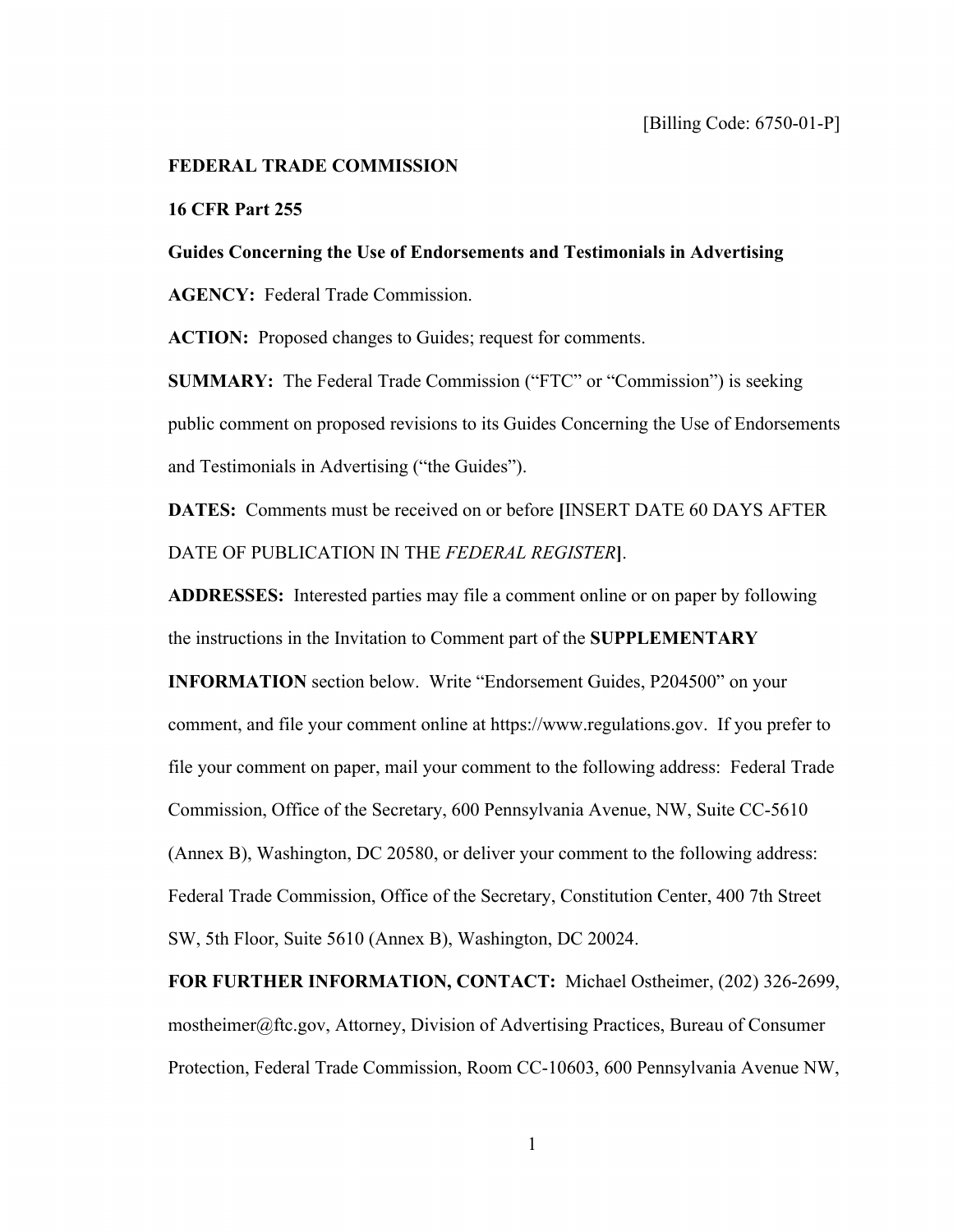Washington, DC 20580.

# **SUPPLEMENTARY INFORMATION:**

**Table of Contents** 

- **I. OVERVIEW OF THE CURRENT GUIDES**
- **II. HISTORY OF THE GUIDES**
- **III. DISCUSSION OF COMMENTS RECEIVED IN RESPONSE TO REGULATORY REVIEW NOTICE**
- **IV. SECTION-BY-SECTION DESCRIPTION OF PROPOSED AMENDMENTS**
- **V. PROPOSED REVISED ENDORSEMENT AND TESTIMONIAL GUIDES**
- **VI. INVITATION TO COMMENT**

# **I. OVERVIEW OF THE CURRENT GUIDES**

The Guides, 16 CFR Part 255, are designed to assist businesses and others in conforming their endorsement and testimonial advertising practices to the requirements of Section 5 of the FTC Act. Although the Guides interpret laws administered by the Commission, and thus are advisory in nature, proceedings to enforce the requirements of law as explained in the Guides can be brought under the FTC Act. In any such proceeding, the Commission would have the burden of proving that a particular use of an endorsement or testimonial was deceptive under the law.

The Guides define both endorsements and testimonials broadly to mean any advertising message that consumers are likely to believe reflects the opinions, beliefs, findings, or experience of a party other than the sponsoring advertiser. 16 CFR 255.0(b) and (c). The Guides state that endorsements must reflect the honest opinions, findings,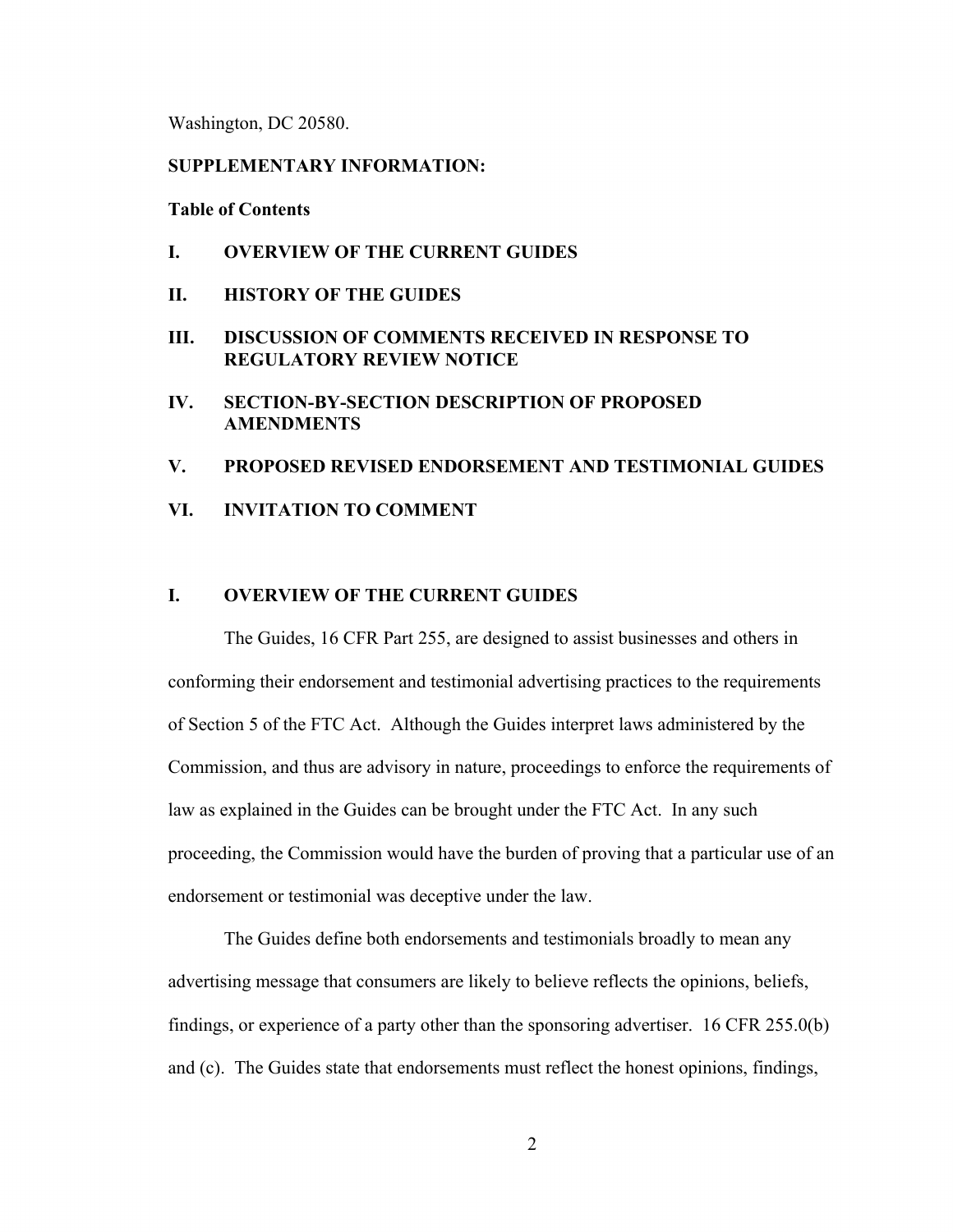performance would be in the depicted circumstances. *Id.* beliefs, or experience of the endorser. 16 CFR 255.1(a). Furthermore, endorsements may not contain any representations that would be deceptive, or could not be substantiated, if made directly by the advertiser. *Id.* The Guides state that an advertisement presenting consumer endorsements about the performance of an advertised product will be interpreted as representing that the product is effective for the purpose depicted in the advertisement. 16 CFR 255.2(a). They further advise that an advertisement employing a consumer endorsement on a central or key attribute of a product will be interpreted as representing that the endorser's experience is representative of what consumers will generally achieve. 16 CFR 255.2(b). If an advertiser does not have adequate substantiation that the endorser's experience is representative, the advertisement should clearly and conspicuously disclose what the generally expected

The Guides define an expert endorser as someone who, as a result of experience, study, or training, possesses knowledge of a particular subject that is superior to that generally acquired by ordinary individuals. 16 CFR 255.0(e). An expert endorser's qualifications must in fact, give him or her the expertise that he or she is represented as possessing with respect to the endorsement. 16 CFR 255.3(a). Moreover, an expert endorsement must be supported by an actual exercise of that expertise and the expert's evaluation of the product must have been at least as extensive as someone with the same degree of expertise would normally need to conduct in order to support the conclusions presented. 16 CFR 255.3(b).

The Guides advise that when there is a connection between the endorser and the seller of the advertised product that might materially affect the weight or credibility of the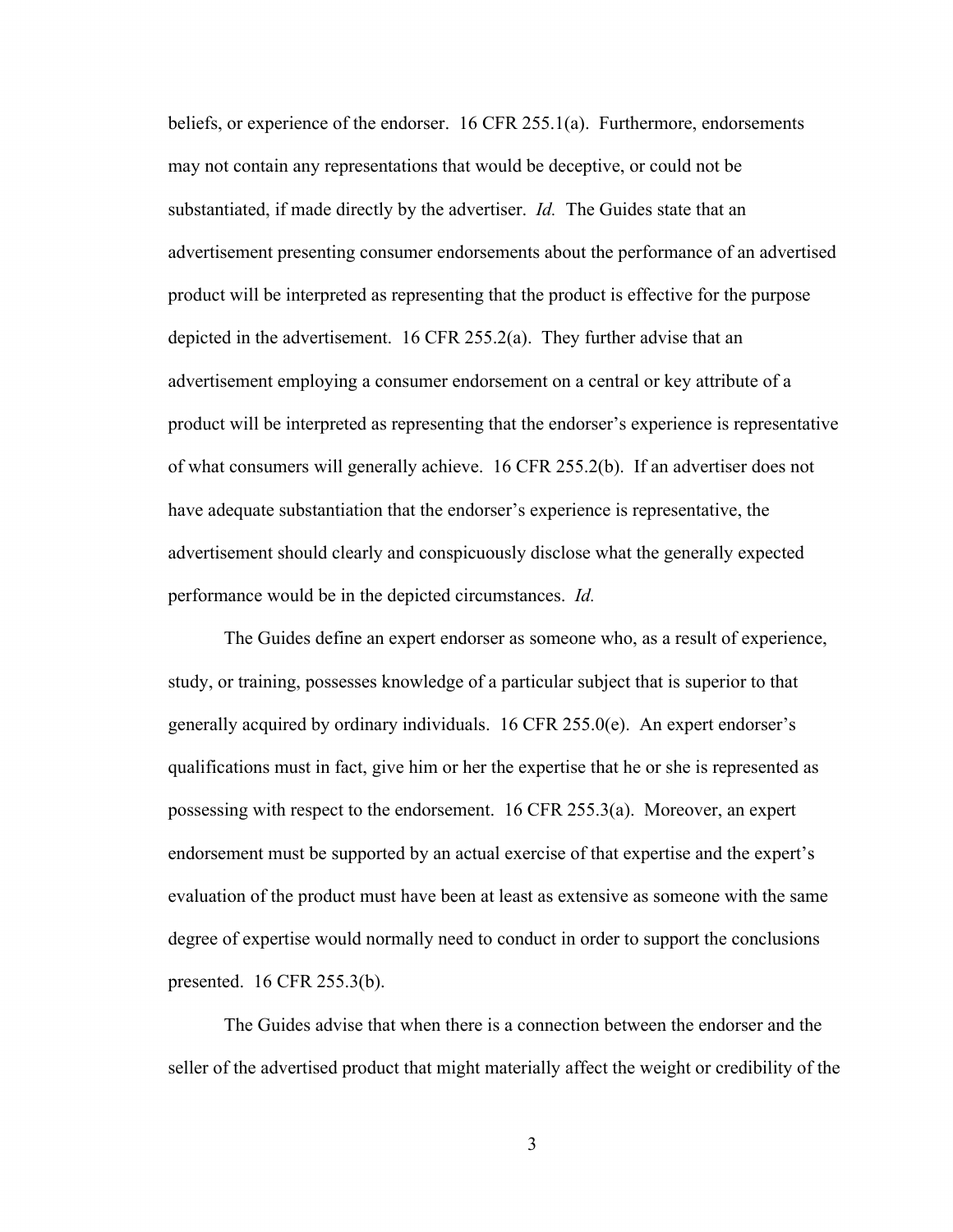endorsement (*i.e.*, the connection is not reasonably expected by the audience), such connection must be fully disclosed. 16 CFR 255.5.

Among other things, the Guides also state that: (1) when the advertisement represents that the endorser uses the endorsed product, the endorser must have been a bona fide user of it at the time the endorsement was given,  $16$  CFR 255.1(c); (2) advertisers are subject to liability for false or unsubstantiated statements made through endorsements, or for failing to disclose material connections between themselves and their endorsers; and endorsers also may be liable for statements made in the course of their endorsements, 16 CFR 255.1(d); (3) advertisements presenting endorsements by what are represented to be "actual consumers" should utilize actual consumers, or clearly and conspicuously disclose that the persons are not actual consumers,  $16$  CFR 255.2(c); and (4) an organization's endorsement must be reached by a process sufficient to ensure that the endorsement fairly reflects the collective judgment of the organization. 16 CFR 255.4.

## **II. HISTORY OF THE GUIDES**

In December 1972, the Commission published for public comment proposed Guides Concerning the Use of Endorsements and Testimonials in Advertising, 37 FR 25548 (Dec. 1, 1972). Interested parties submitted extensive comment. On May 21, 1975, the Commission promulgated, under the Federal Trade Commission Act ("FTC Act"), 15 U.S.C. 41–58, three sections of the 1972 proposal as final guidelines (16 CFR 255.0, 255.3 and 255.4) and republished three others, in modified form, for additional public comment. 40 FR 22127 (May 21, 1975). The Commission received public comment on the three re-proposed guidelines, as well as on one of the final guidelines. On January 18, 1980, the Commission promulgated three new sections as final guidelines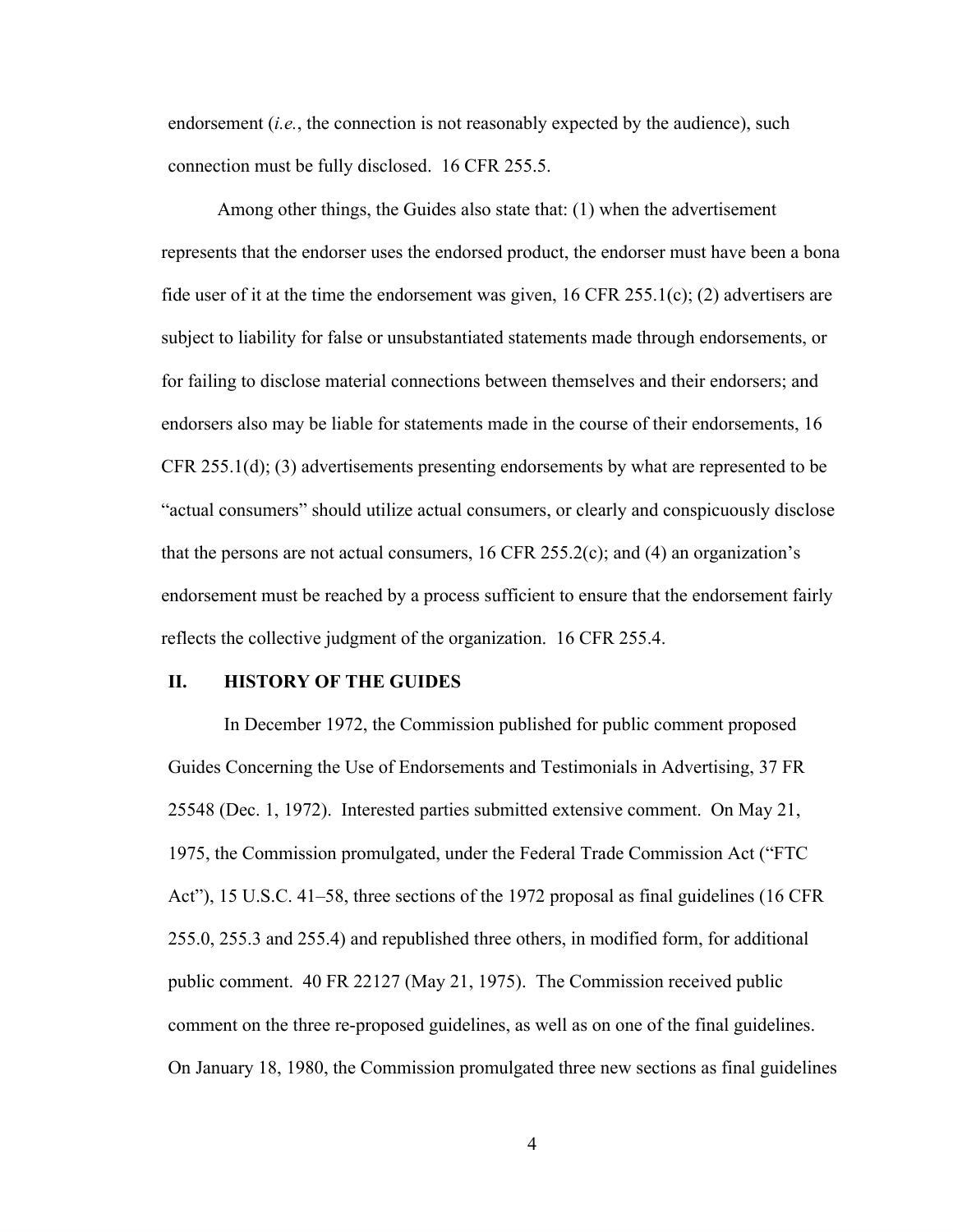(16 CFR 255.1, 255.2 and 255.5) and modified an example to one of the final guidelines adopted in May 1975 (16 CFR 255.0 Example 4). 45 FR 3870 (Jan. 18, 1980).

As part of its periodic regulatory review, the Commission sought public comment on the Endorsement Guides in January 2007. 72 FR 2214 (Jan. 18, 2007). In November 2008, the Commission discussed the comments it received in 2007, proposed certain revisions to the Guides, and requested comment on those proposed revisions. 73 FR 72374 (Nov. 28, 2008). In October 2009, the Commission substantively amended the Guides, adding what are now 16 CFR 255.0(a), 255.1(d) and 255.2(a), significantly modifying the guidance in 16 CFR 255.0(b), and modifying or adding numerous examples. 74 FR 53124 (Oct. 15, 2009).

In February 2020, again as part of its ongoing regulatory review process, the Commission published a Federal Register notice seeking comment on the overall costs, benefits, and regulatory and economic impact of the Guides as well as a number of specific questions focused on the material connections section of the Guides (16 CFR 255.5). 85 FR 10104 (Feb. 21, 2020). In light of the disruption caused by the Coronavirus pandemic, the Commission extended the comment period for two months. 85 FR 19709 (Apr. 8, 2020).

# **III. OVERVIEW OF COMMENTS RECEIVED IN RESPONSE TO REGULATORY REVIEW NOTICE**

The Commission received 108 unique substantive comments in response to its regulatory review notice.<sup>1</sup> Having considered those comments and its own extensive

<sup>&</sup>lt;sup>1</sup> Approximately seventy-five comments were submitted by individual consumers, most of whom were apparently university students fulfilling class assignments. The remaining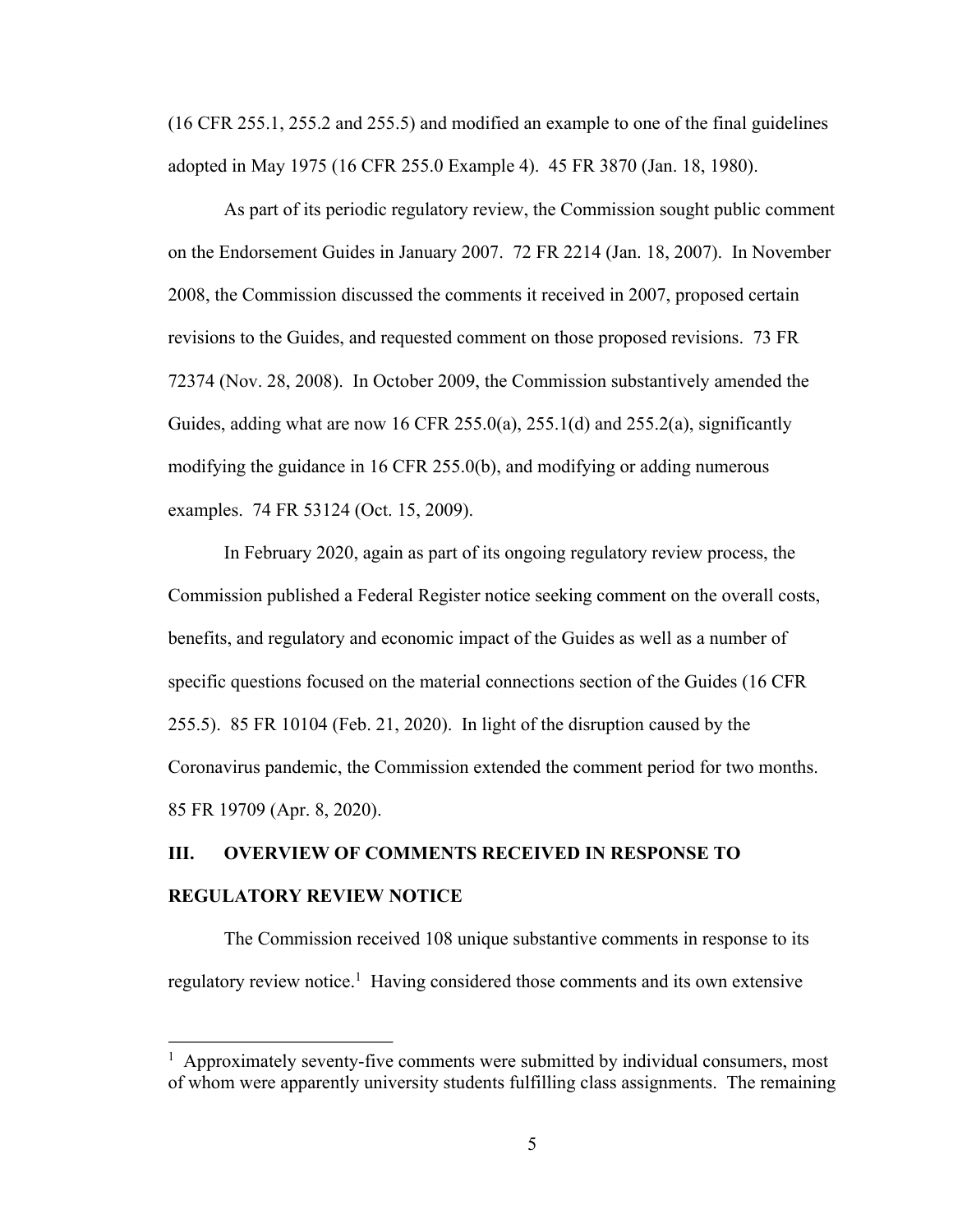consumer protection experience, the Commission now proposes various amendments to the Guides and invites comments on these proposed changes.

Most commenters noted that the Guides are beneficial and should be retained,<sup>2</sup>

and none disagreed. Some comments praised the current Guides for striking an

appropriate balance between protecting consumers and allowing advertisers to

communicate creatively and effectively to potential customers.3

Most comments responded to specific questions the Commission posed in the

February 2020 Federal Register notice about certain provisions of the current Guides.<br>
commenters were: American Influencer Council, Inc. ("AIC"); American Financial

Services Association ("AFSA"); [Amazon.com](https://Amazon.com), Inc. ("Amazon"); Association of National Advertisers ("ANA"); BBB National Programs ("BBB"); Shirley Boyd, Esq. ("Boyd"); Campaign for a Commercial Free-Childhood and Center for Digital Democracy ("CCFC"); Competition and Markets Authority ("CMA"); Consumer Reports; Council for Responsible Nutrition ("CRN"); Common Sense Media ("CSM"); Consumer World ("CW"); Digital Content Next ("DCN"); Esports Bar Association ("Esports Bar"); Entertainment Software Association ("ESA"); Prof. Chris Jay Hoofnagle ("Hoofnagle"); Interactive Advertising Bureau ("IAB"); Jim Dudukovich, Esq. ("Dudukovich"); IZEA Worldwide, Inc. ("IZEA"); Kleinfeld, Kaplan and Becker LLP ("KK&B"); LEGO Group ("LEGO"); Maastricht University ("Maastricht"); Association of Magazine Media ("MPA"); North American Insulation Manufacturers Association ("NAIMA"); Internet and Television Association ("NCTA"); NetChoice; News Media Alliance ("NMA"); National Retail Federation ("NRF"); Performance-Driven Marketing Institute ("PDMI"); Pharmavite LLC ("Pharmavite"); Performance Marketing Association ("PMA"); Princeton University Center for Information Technology Policy and University of Chicago Department of Computer Science researchers ("Princeton"); SuperAwesome; and Truth in Advertising, Inc. ("TINA"). The comments are available online at [https://beta.regulations.gov/document/FTC-2020-0017-0001/comment.](https://beta.regulations.gov/document/FTC-2020-0017-0001/comment)

 <sup>2</sup>*See, e.g.*, Amazon at 3; ANA at 1-3; BBB at 2; CRN at 1; DCN at 1; Dudukovich at 3; Esports Bar at 2-3; ESA at 2; IAB at 1-2; IZEA at 1; LEGO at 1; MPA at 2; NAIMA at 1-2; NCTA at 1-2; NMA at 2; and Pharmavite at 1.

 <sup>3</sup>*See, e.g.*, Amazon at 3; ESA at 2; IAB at 2-3; MPA at 2; NCTA at 1-2; and PDMI at 2.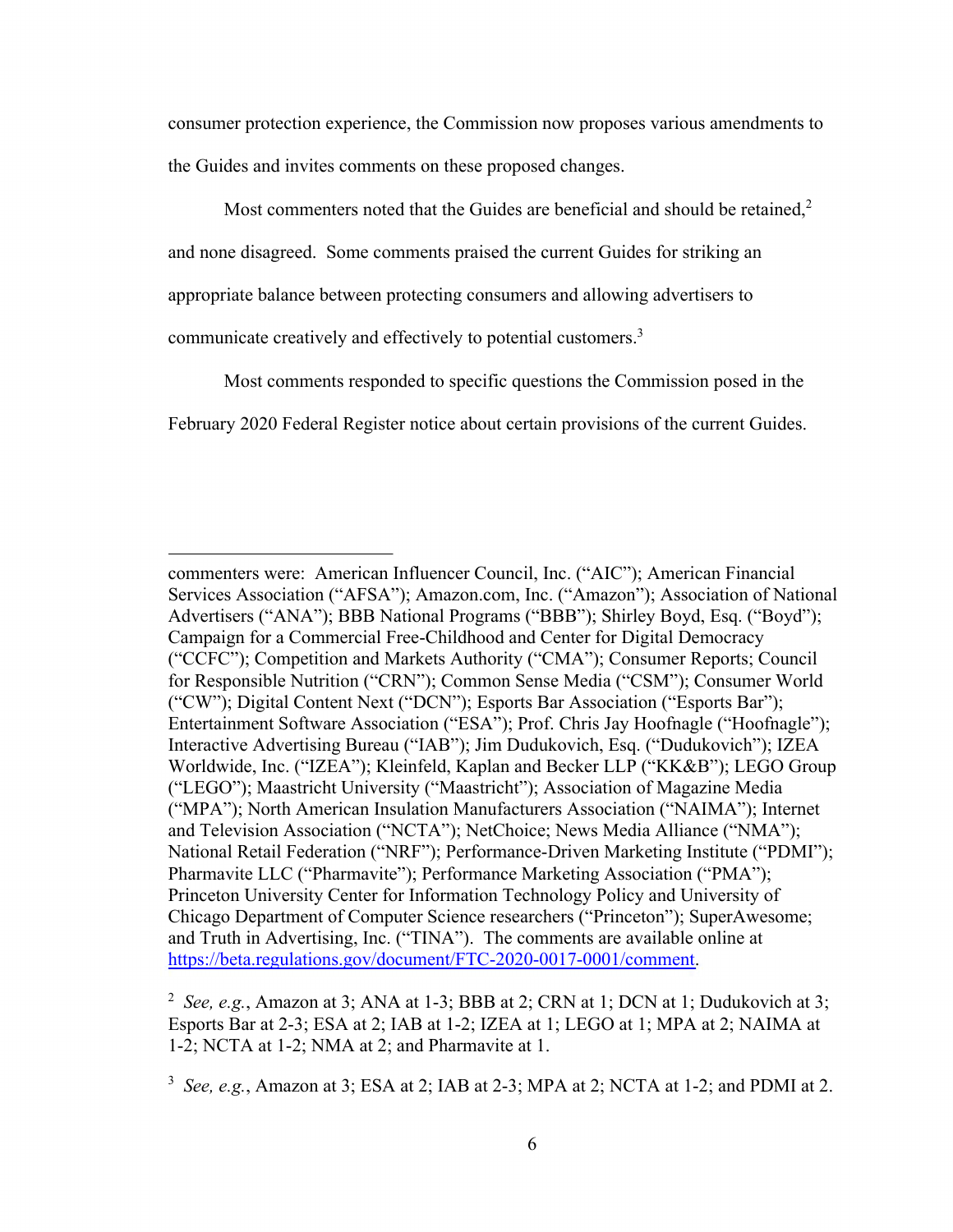Those comments are discussed in Part IV, below, in the context of the specific Guide provisions to which they relate.

In addition, some comments addressed other issues. For example, some commenters said that the Commission should engage in more vigorous enforcement activities related to the Guides<sup>4</sup> and greater educational efforts.<sup>5</sup> Other commenters weighed in on whether the Commission should<sup>6</sup> or should not<sup>7</sup> engage in a rulemaking proceeding to convert some principles in the Guides into trade regulation rules.

Some comments urged the Commission to encourage social media platforms to improve or standardize the built-in tools that some of them offer to facilitate disclosures of material connections by platform users.<sup>8</sup> The Commission supports development of effective, built-in disclosure tools but is concerned that some of the existing ones are too poorly contrasting, fleeting, or small, or may be placed in locations where they do not catch the user's attention. For example, a social media disclosure tool that superimposes a disclosure over a posted picture could be poorly contrasting, making the disclosure inadequate, especially if the picture is only displayed for a few seconds and contains competing text or other information. Similarly, a disclosure tool that superimposes a small disclosure in the bottom left corner of a video for only a few seconds is

 <sup>4</sup>*See, e.g.*, Boyd at 5-6, 16; Consumer Reports at 2; IZEA at 1; NRF at 14; and TINA at 22-23.

 <sup>5</sup>*See, e.g.*, AIC at 4-5; Amazon at 3; Dudukovich at 6; and IAB at 3.

 <sup>6</sup>*See, e.g.*, Boyd at 5-7; Natalie Jacobwith at 3.

 <sup>7</sup>*See, e.g.*, MPA at 4, 7-8; and NRF at 14.

 <sup>8</sup>*See, e.g.*, AFSA at 2; AIC at 2-3; ANA at 5-6; Dudukovich at 11-12; IAB at 4; NCTA at 9; NRF at 9; PMA at 2; and Princeton at 5; *see also* CMA at 3.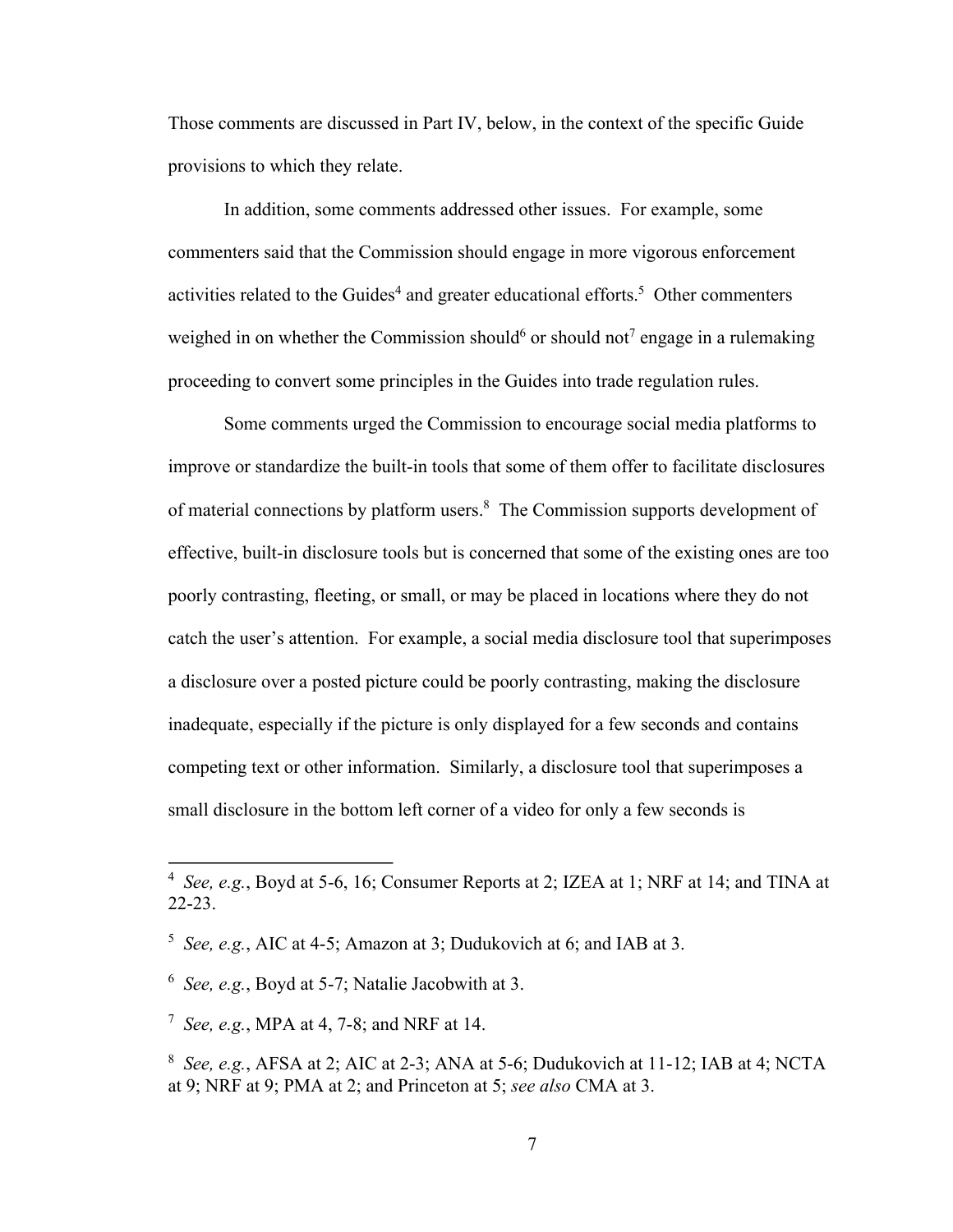inconspicuous. Even a tool that employs a disclosure of sufficient size, duration, and contrast could be inadequate if it is displayed above, rather than below, a picture or video that catches the attention of users scrolling through their feeds. Platforms may be exposing endorsers to liability if users rely solely on a platform's inadequate tools for their disclosures. Platforms may also be exposing themselves to liability depending on the representations they make about these tools. Given that platforms play a major role in disseminating and monetizing endorsements, and actively encourage endorsers to promote and amplify their posts, the Commission believes they should carefully evaluate their tools and what they say about them to ensure they are not exposing themselves or their users to liability.

# **IV. SECTION-BY-SECTION DISCUSSION OF PROPOSED REVISIONS TO GUIDES, COMMENTS RECEIVED IN RESPONSE TO FEBRUARY 2020 FEDERAL REGISTER NOTICE, AND REQUESTS FOR ADDITIONAL COMMENT**

The Commission believes that the Guides should be retained but that a number of revisions are appropriate. Many of the proposed changes are simply clarifications or additional examples of the principles embodied in the existing Guides. Others enunciate basic principles not expressly set forth in the current Guides but are established in Commission enforcement actions. Several represent substantive changes from the current Guides, based upon increased knowledge of how consumers view endorsements and taking into consideration the comments submitted in response to the February 2020 Federal Register notice. Some of the new examples and updates to existing examples reflect the extent to which advertisers have turned increasingly to the use of social media and product reviews to market their products.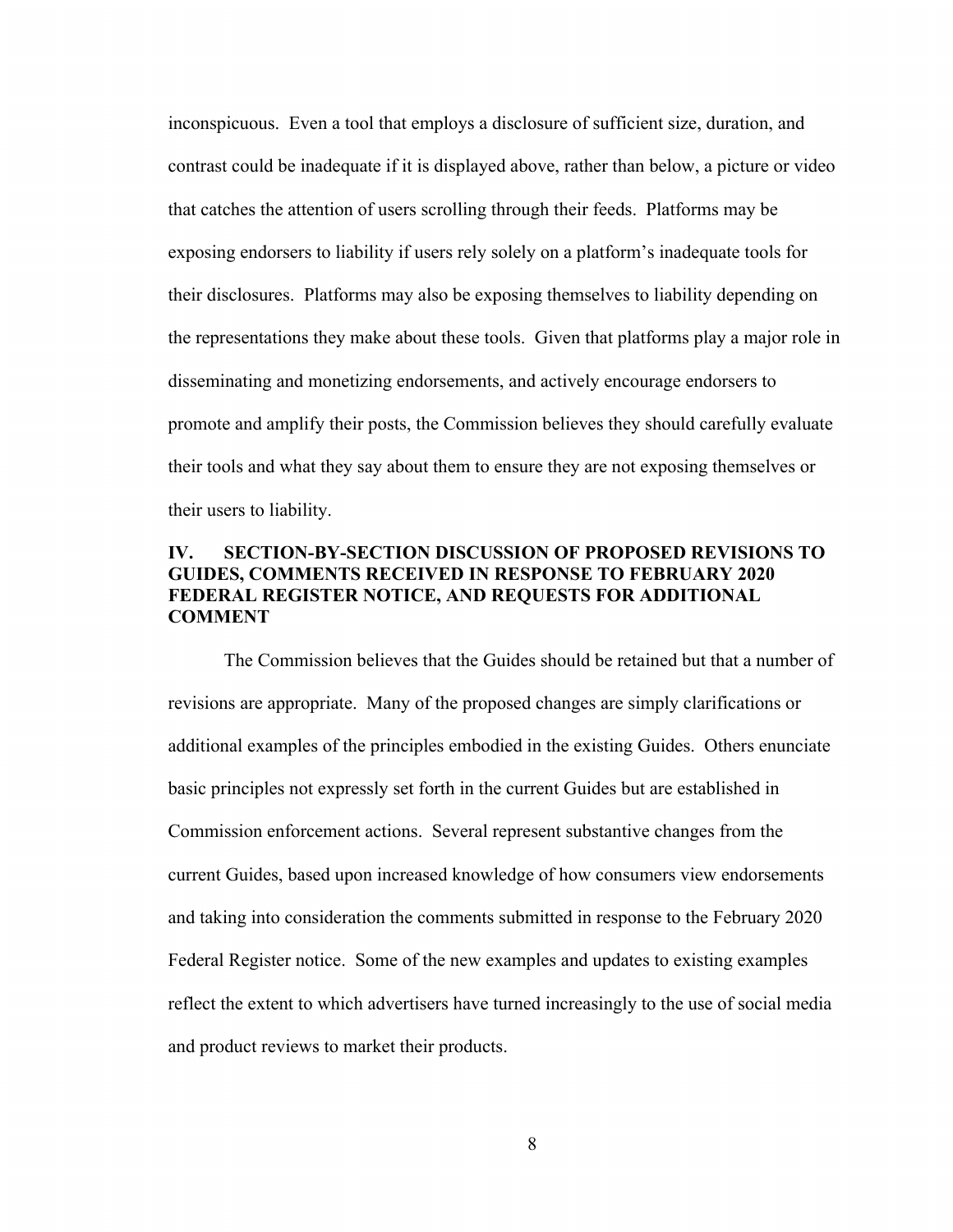The Commission seeks comments on these proposed revisions, which are discussed below by Section.<sup>9</sup>

#### **A. Section 255.0 – Purpose and Definitions**

The Guides currently begin with a purpose and definitions section.

Current Section 255.0(b) defines an "endorsement" as any advertising message that consumers are likely to believe reflects the opinions, beliefs, findings, or experience of a party other than the sponsoring advertiser. As suggested in a comment, the Commission proposes revising that definition to clarify that "marketing" and "promotional" messages can be endorsements.<sup>10</sup> When a social media user tags a brand in a post, it generally communicates that the poster uses or likes the brand, so, the revised definition would also indicate that tags in social media posts can be endorsements. Section 255.0(b) also currently states that an "endorser" may be an individual, group, or institution. The Commission proposes a modification indicating that an endorser could instead simply appear to be an individual, group, or institution. Thus, the Guides would clearly apply to endorsements by fabricated endorsers.

The Commission proposes to add two footnotes to Section 255.0(b). The first footnote would indicate the availability of detailed staff business guidance regarding endorsements that is updated periodically, while noting that such staff guidance is not approved by or binding upon the Commission. Numerous commenters asked the

 $9$  Non-substantive changes to improve readability or to update examples to reflect changes in marketing methods, technology, or society that have occurred since the Guides were last updated or since they were first written (e.g., replacing "brochure" with "web page") are not discussed below.

 <sup>10</sup>*See* Boyd at 7.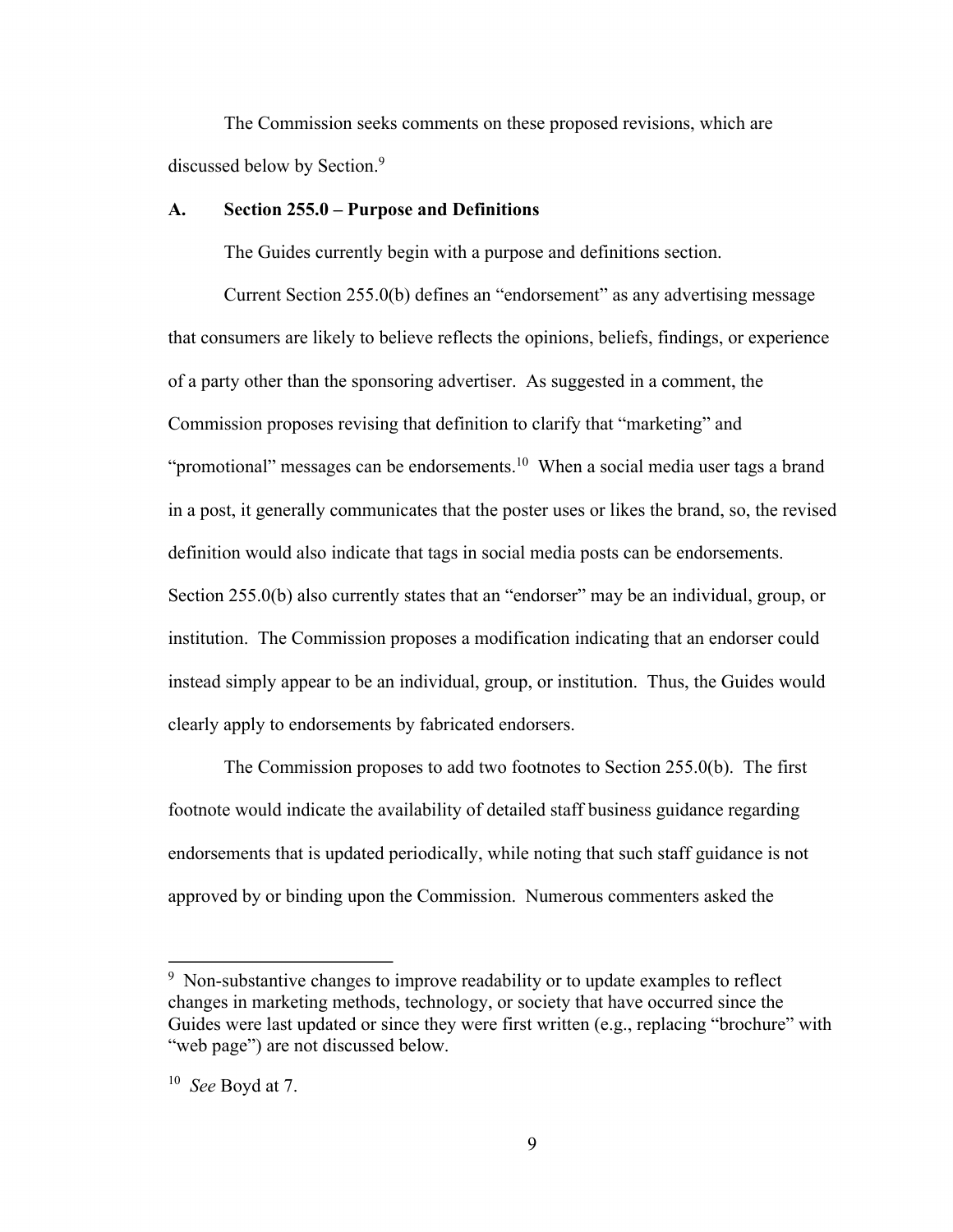Commission to update the Guides more frequently, such as every three years.<sup>11</sup> Some commenters asked that the Commission provide detailed guidance in the Guides about acceptable and unacceptable language and placement for disclosures of material connections and their use on particular platforms, $12$  while others asked the Commission to continue to allow marketers flexibility in the crafting and placement of necessary [disclosures.13](https://disclosures.13) Commenters also differed on whether to incorporate FTC staff business guidance into the Guides, with some saying it would be useful<sup>14</sup> and others taking the position that the social media landscape is ever-changing and the Guides should focus on general [principles.15](https://principles.15) One commenter suggested cross-referencing staff guidance in the [Guides.](https://Guides.16)<sup>16</sup> The Commission believes that its current approach for endorsement-related guidance makes sense, with the Guides focused on general principles and examples, and the more informal and easily updated staff guidance focused on specific questions and issues that arise in this area. The new footnote would ensure that people reading the Guides are aware of this additional staff guidance.

<sup>&</sup>lt;sup>11</sup> See, e.g., AIC at 1, 3; and Pharmavite at 2.

 <sup>12</sup>*See, e.g.*, CRN at 2-4; Pharmavite at 1-2; PMA at 2; and Anna Keltner at 3.

 <sup>13</sup>*See, e.g.*, ESA at 5-6; IAB at 2-3; and MPA at 6-7.

 <sup>14</sup>*See, e.g.*, Consumer Reports at 9; CRN at 2; Dudukovich at 9; Pharmavite at 1-2; and TINA at 12.

 <sup>15</sup>*See, e.g.*, ANA at 3; BBB at 3; and NCTA at 2.

 <sup>16</sup>*See* TINA at 12.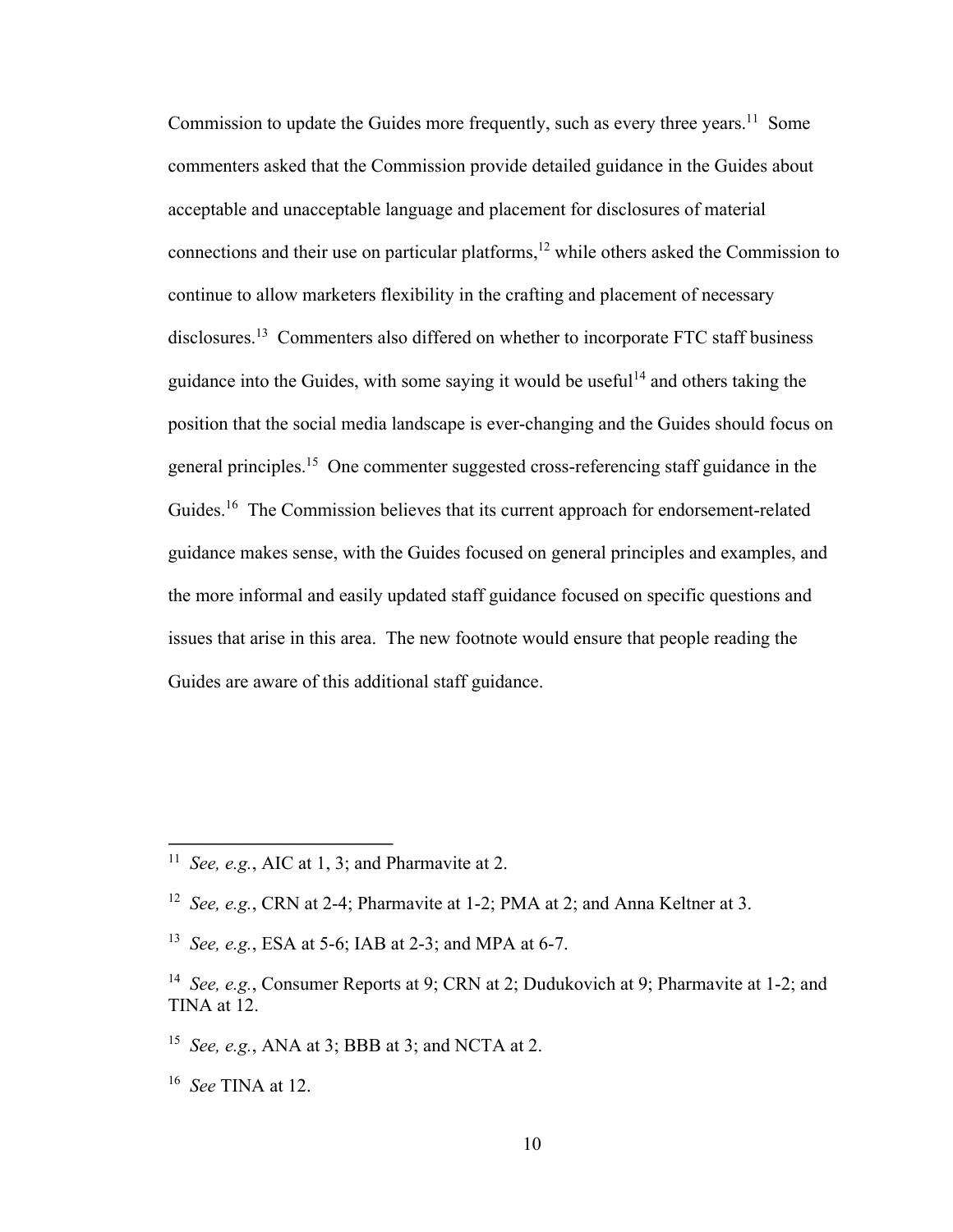The second footnote derives in part from a commenter's suggestion that the Guides address an incentivized endorser denigrating a competitor's product.<sup>17</sup> The footnote would acknowledge that paid or otherwise incentivized negative statements about a competitor's product – whether in the context of a consumer review or otherwise – do not meet the definition of an "endorsement" but that engaging in such disparagement can be a deceptive practice.

The second part of this footnote derives from a commenter's suggestion that the Guides state, as alleged in *FTC v. Devumi, LLC*,<sup>18</sup> that it is illegal to sell, purchase, or use bots or other fake social media accounts to market goods and services.<sup>19</sup> Although an endorser's use of fake indicators of social media influence is not itself an endorsement issue, given that such indicators do not express an advertising message by their mere presence, the Commission would note in this footnote that it is a deceptive practice for users of social media to purchase or create indicators of social media influence and then use them to misrepresent their influence for a commercial purpose. The footnote would also indicate that it is a deceptive practice to sell or distribute such indicators to such users.

 <sup>17</sup>*See* NAIMA at 5; *see also* Consumer Reports at 4.

 <sup>18</sup>*See* Complaint at 5, *FTC v. Devumi, LLC*, No. 9:19-cv-81419-RKA (S.D. Fla. Oct. 18, 2019), [https://www.ftc.gov/system/files/documents/cases/devumi\\_complaint.pdf](https://www.ftc.gov/system/files/documents/cases/devumi_complaint.pdf).

 <sup>19</sup>*See* Consumer Reports at 9.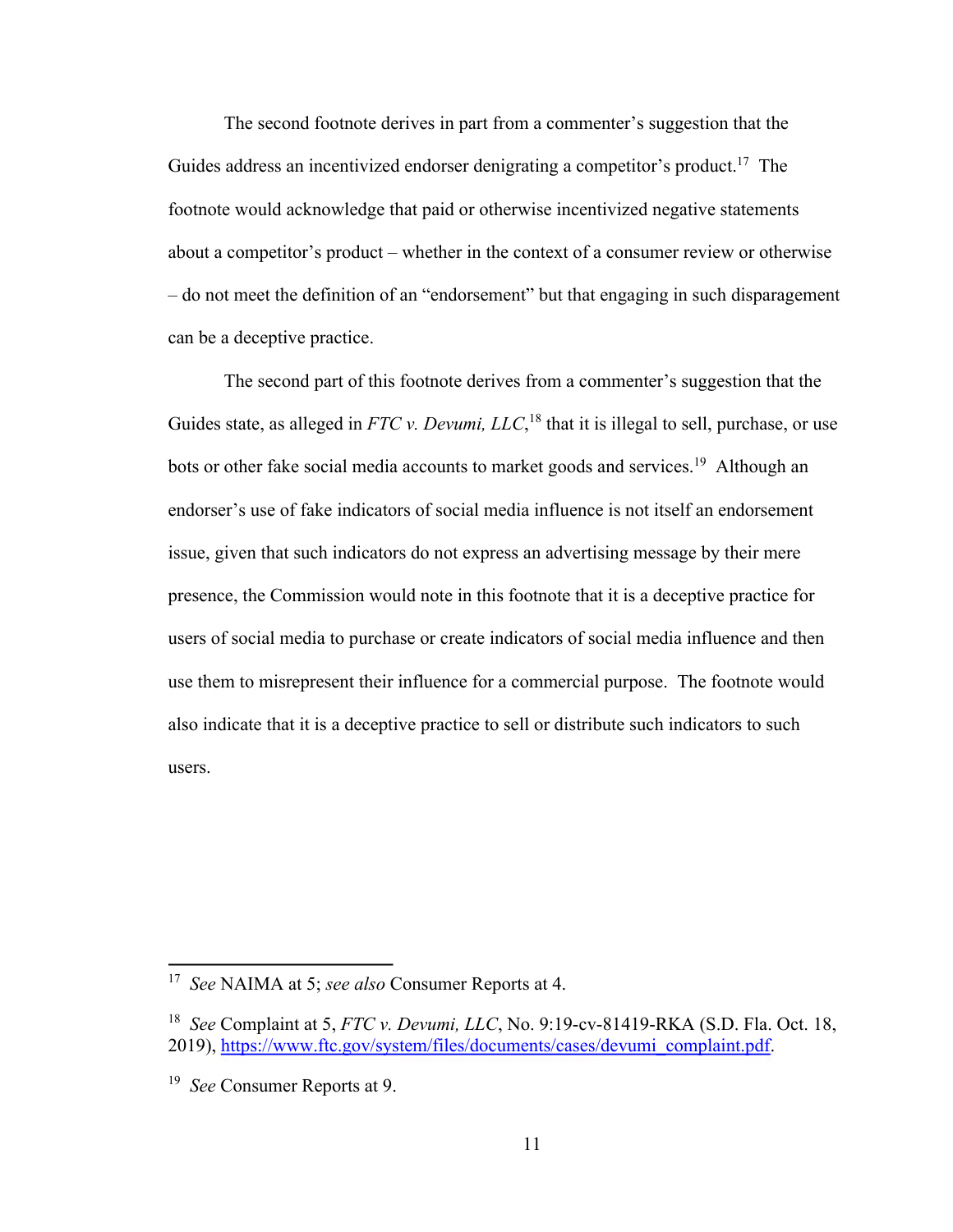Current Section 255.0(d) defines a "product" as any product, service, company or industry. At the suggestion of a commenter,<sup>20</sup> the Commission proposes modifying the definition to clarify that a "product" includes a "brand."

In response to comments requesting further guidance on what constitutes a clear and conspicuous disclosure, the Commission proposes adding a new definition of "clear and conspicuous" in a new Section  $255.0(f)$ . It would define a "clear and conspicuous" disclosure as a disclosure that "is difficult to miss (*i.e.*, easily noticeable) and easily understandable by ordinary consumers." It would give specific guidance with respect to visual and audible disclosures, stress the importance of "unavoidability" when the communication involves social media or the Internet, and say that the disclosure should not be contradicted or mitigated by, or inconsistent with, anything in the communication. While not mandating that a disclosure be both visual and audible under all circumstances, it would say that when the triggering claim is visual the disclosure should be at least visual; that when the triggering claim is audible, the disclosure should be at least audible; that when the triggering claim is both visual and audible, the disclosure should be both; and that a simultaneous audible and visual disclosure is more likely to be clear and conspicuous. Finally, the proposed definition notes that when an endorsement targets a specific audience, such as older adults, its effectiveness will be evaluated from the perspective of members of that group.

Example 1 to Section 255.0 currently provides an example of an endorsement and illustrates the principle that an endorsement may not be presented out of context or

 <sup>20</sup>*See* Boyd at 7.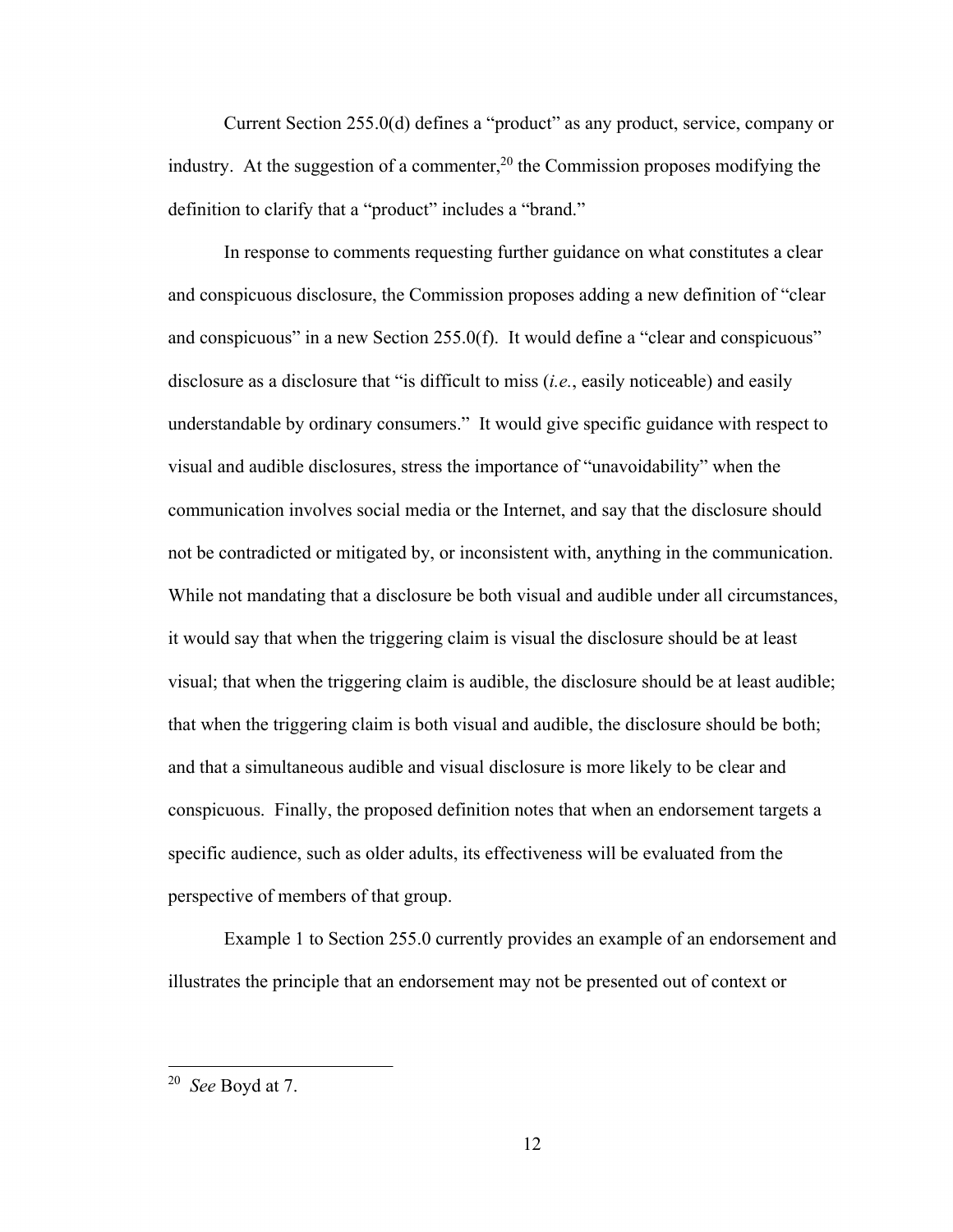reworded so as to distort the endorser's opinion. One commenter noted that it was unclear in the example who distorted the endorser's opinion.<sup>21</sup> The Commission proposes to modify the example to clearly identify the responsible party.

Current Example 5 to Section 255.0 involves a television advertisement in which a professional golfer implicitly endorses a brand of golf balls by being shown practicing her swing using the balls, even though she says nothing in the ad. The Commission proposes expanding this example to illustrate that use of the same video footage in a social media post can be an endorsement as long as the endorsed brand is tagged or otherwise readily identifiable by viewers.

Example 6 to Section 255.0 currently illustrates how a paid actor hosting a product infomercial and reading from a script can still be making an endorsement. The Commission proposes adding a scenario to this example to show how the same actor can talk about the product without making an endorsement and deleting Example 7, which had also focused on illustrating statements that were not endorsements.

Example 8 to Section 255.0, which would be renumbered as Example 7, currently provides scenarios in which an individual consumer's social media posts would and would not be considered endorsements. Two commenters asked for further explanation of the Commission's reasoning.<sup>22</sup> The Commission proposes to clarify the example. When a consumer buys the product with her own money under ordinary circumstances and chooses to post about it, the post is not an endorsement under the Guides because the

 <sup>21</sup>*See* Dudukovich at 17.

 <sup>22</sup>*See* ANA at 8-9; and Dudukovich at 17-18.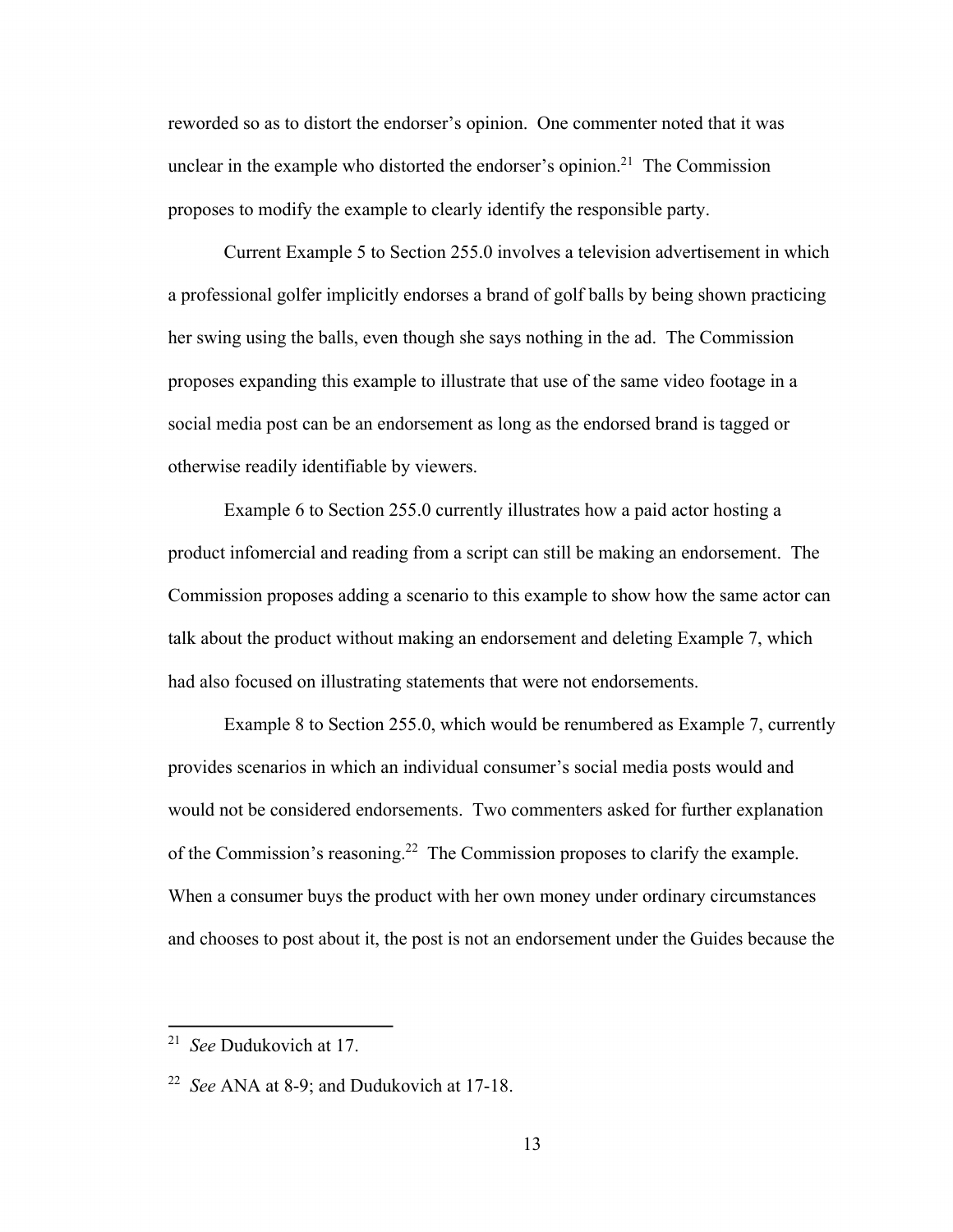consumer has no connection to the manufacturer beyond being an ordinary purchaser and her message cannot be attributed to the product's manufacturer. The revised example would note that the same would be true for a consumer review. Furthermore, if the consumer received a coupon for a free trial product from the manufacturer simply based upon her purchase history and if the manufacturer did not ask coupon recipients for reviews, then the consumer's unsolicited review would not be an endorsement because it cannot be attributed to the manufacturer. However, if the consumer received the free product as part of a marketing program that periodically provides free products from various manufacturers, where the consumer has the option of writing a review, the consumer's review would be an endorsement because of her connection to the manufacturer through the marketing program.

The Commission proposes adding four new examples to this section. New Example 8 would illustrate an endorsement made through video game play streamed on social media without an express product recommendation. New Example 9 illustrates disclosures that are easily missed and thus are not clear and conspicuous. New Examples 10 and 11 illustrate how a disclosure may need to be evaluated from the perspective of an advertisement's target audience and that disclosures need to be clear and conspicuous on multiple common types of platforms or devices.

## **B. Section 255.1 – General Considerations**

Section 255.1 sets forth principles that apply to endorsements generally (*e.g.*, endorsements must reflect the honest opinions or experience of the endorser, and they may not convey any representation that would be deceptive if made directly by the advertiser).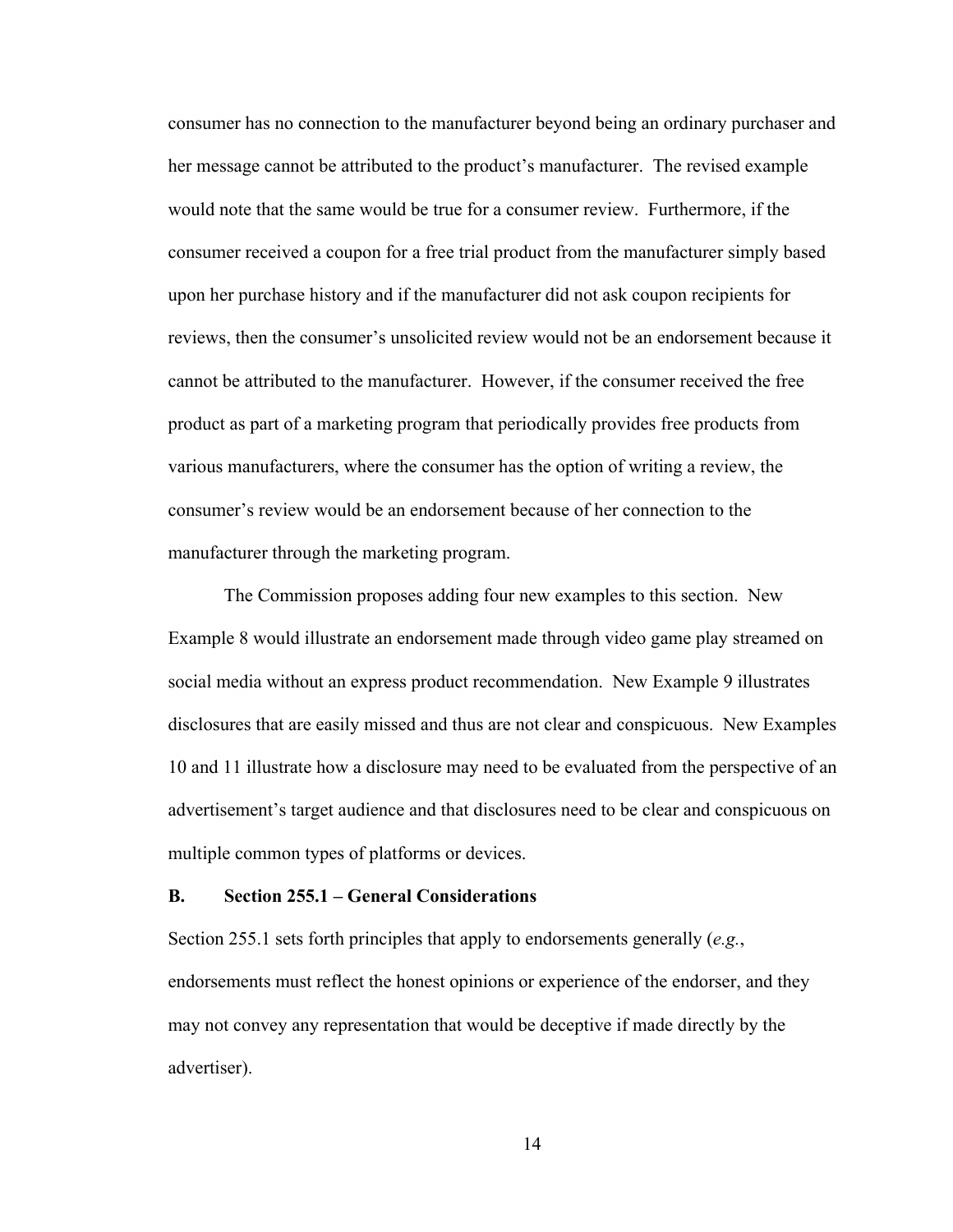Section 255.1(d) currently recognizes that advertisers are subject to liability for false or unsubstantiated statements made through endorsements, or for failing to disclose material connections between themselves and their endorsers. The Commission would indicate that an advertiser may be liable for an endorser's deceptive statement even when the endorser is not liable. The Commission also proposes adding guidance to this subsection on what actions advertisers should take with respect to their endorsers. Such guidance previously only appeared in an example.

 Current Section 255.1(d) also recognizes that endorsers themselves may be subject to liability for their statements. Commenters asked for clarification of when endorsers would be liable.<sup>23</sup> The Commission proposes moving the discussion of endorser liability to a new Section 255.1(e) and indicating that endorsers may be liable for their statements such as when they make representations that they know or should know to be deceptive. The level of due diligence required by the endorsers will depend on their level of expertise and knowledge, among other factors. Current Examples 3 and 4 involve endorsers who knew or should have known that their statements were deceptive. Section 255.1(e) would also say that a non-expert endorser may also be liable when the endorser makes misleading or unsubstantiated representations about performance or efficacy that are inconsistent with the endorser's personal experience or that were not made or approved by the advertiser and that go beyond the scope of the endorser's personal experience.<sup>24</sup> Current Example 5 involves such an endorser and the

 <sup>23</sup>*See, e.g.*, Boyd at 13; and Dudukovich at 18.

<sup>&</sup>lt;sup>24</sup> The Commission would add a cross-reference to Section 255.3 with respect to the responsibilities of an expert endorser.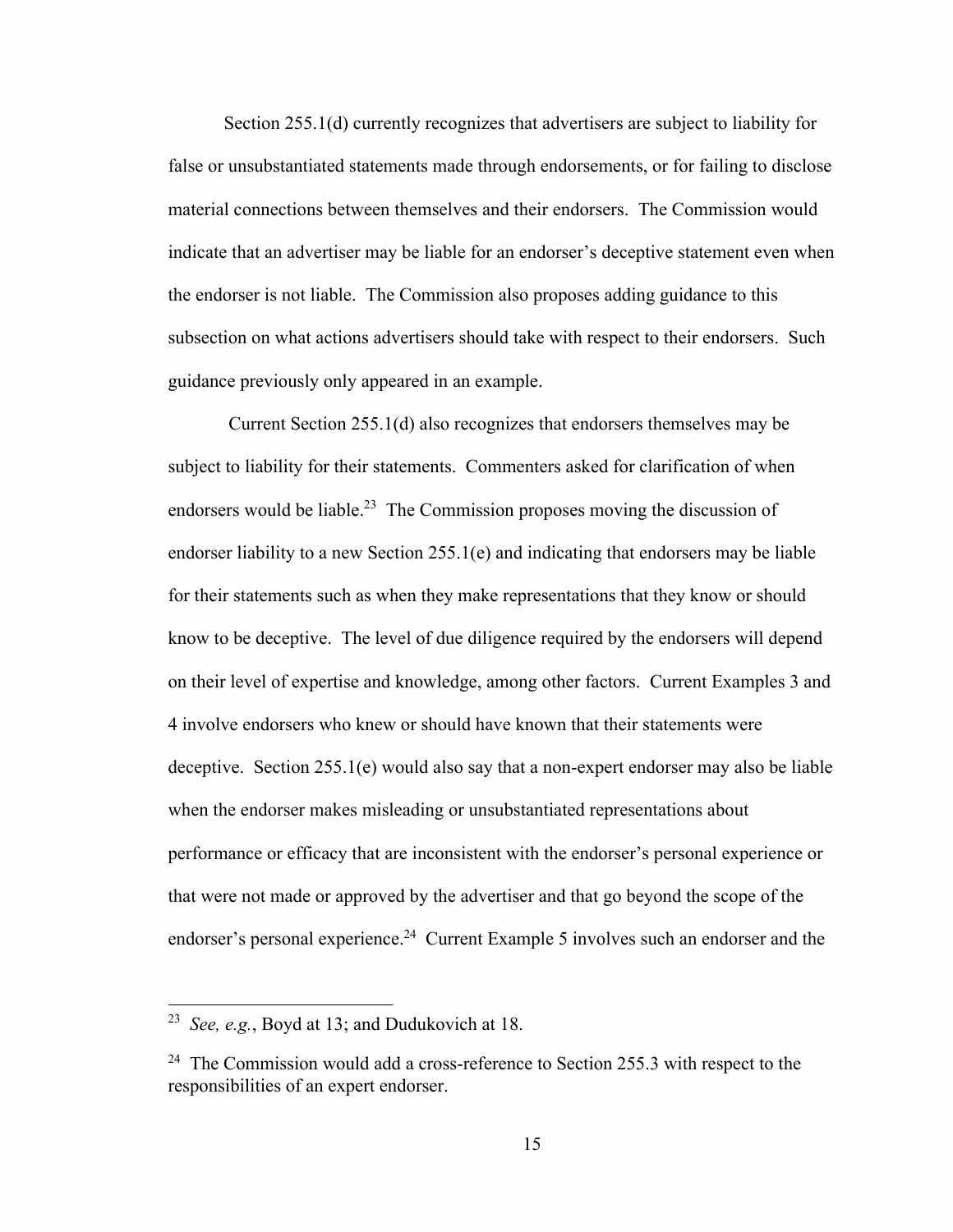Commission proposes updating it to better illustrate this principle. Finally, Section 255.1(e) would also note that endorsers may also be liable for failing to disclose unexpected material connections between themselves and an advertiser, such as when they create and disseminate endorsements without such disclosures.

A few commenters suggested that the Guides deal with the disclosure responsibility of intermediaries such as marketing and public relations firms.<sup>25</sup> The Commission proposes adding a new Section 255.1(f) explaining the potential liability of intermediaries. Intermediaries, such as advertising agencies and public relations firms, may be liable for their roles in disseminating what they knew or should have known were deceptive endorsements.<sup>26</sup> For example, advertising agencies that intentionally engage in deception or that ignore obvious shortcomings of claims they disseminate may be liable. They may also be liable for their roles with respect to endorsements that fail to disclose unexpected material connections, whether by disseminating advertisements without necessary disclosures of material connection or by hiring and directing the endorsers who fail to make necessary disclosures.<sup>27</sup>

 <sup>25</sup>*See, e.g.*, Boyd at 13; and Maastricht at 7-8.

 <sup>26</sup>*See* Complaint at 6, 8, 12-12, 20, *FTC v. Marketing Architects, Inc.*, No. 2:18-cv-00050 (D. Me. Feb. 6, 2018), https://www.ftc.gov/system/files/documents/cases/1623101marketingarchitectscomplaint. pdf (defendant advertising agency created and disseminated fictitious weight-loss testimonials).

 <sup>27</sup>*See* Complaint at 2-5, *In the Matter of Machinima, Inc.*, No. C-4569 (Sept. 2, 2015), https://www.ftc.gov/system/files/documents/cases/160317machinimacmpt.pdf (respondent recruited, hired, and instructed influencers on behalf of an advertiser, but did not require the influencers to disclose compensation).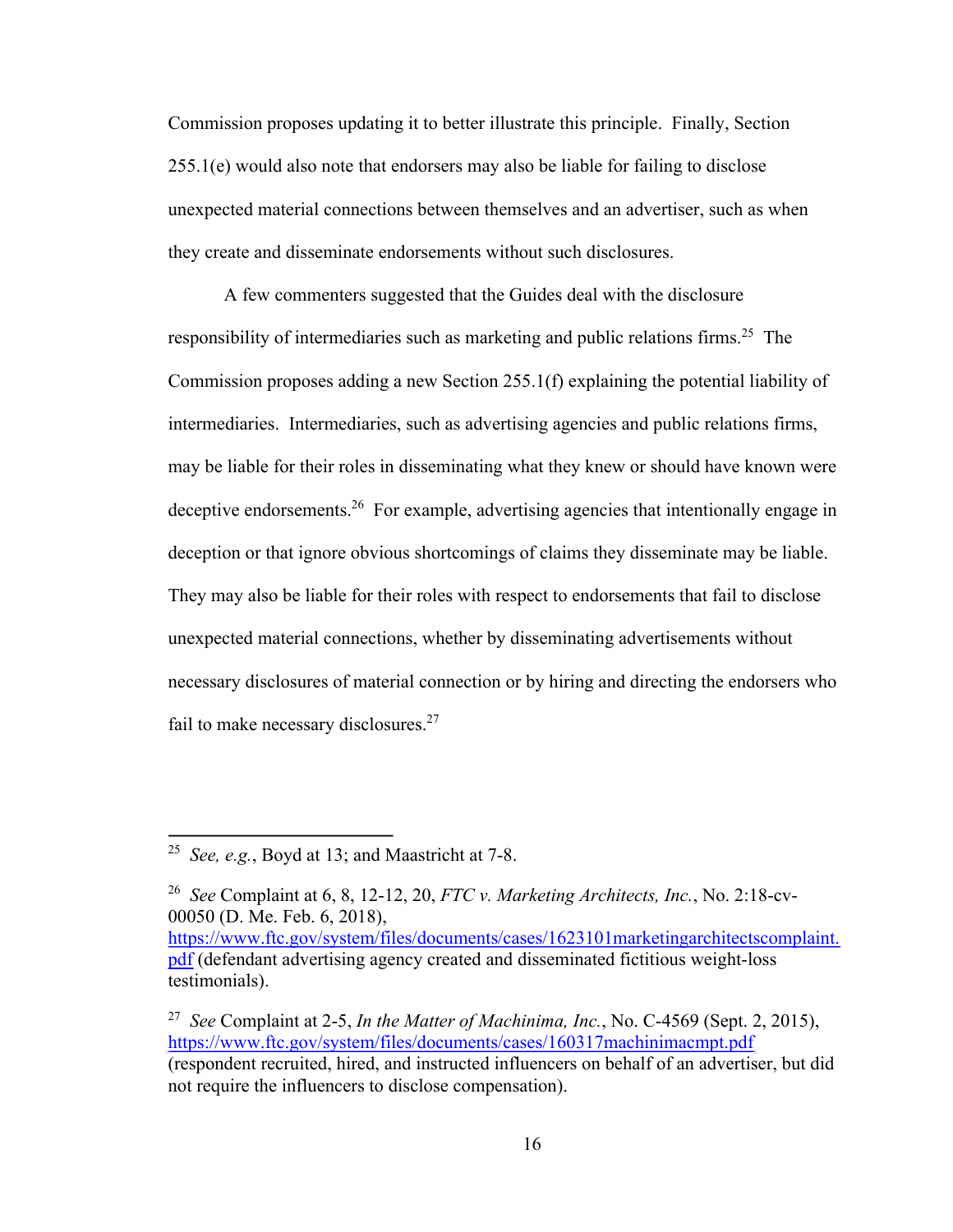The Commission proposes adding a new Section 255.1(g) stating a general principle that the use of an endorsement with the image or likeness of a person other than the actual endorser is deceptive if it misrepresents a material attribute of the endorser.

The Commission proposes modifying current Example 1 to Section 255.1 to note that an endorser does not need to go back and modify or delete past social media posts as long as the posts were not misleading when they were made and the dates of the posts are clear and conspicuous to viewers. However, the example would state that if the post was later reposted by the endorser or shared by the publisher, it would suggest to reasonable consumers that the endorser continued to hold the views expressed in the prior post.

The Commission proposes deleting current Example 2 to Section 255.1 because it is patently obvious that a person asked to try unmarked products and pick the best one is not communicating that she or he is a regular user of the selected product. The Commission proposes to replace that example with one that illustrates when an endorsement would likely communicate regular use and ownership.

The Commission proposes editing current Example 3 to Section 255.1 to indicate that a paid endorser and the company paying the endorser are both potentially liable for the endorser's social media post that fails to disclose the endorser's relationship to the company. The Commission proposes altering the example and adding a new crossreference in this example to the Guides' material connection provisions (Section 255.5) to make clear that those provisions apply to paid consultants and not just employees or those hired to be endorsers. The Commission also proposes adding alternative language to the example illustrating how the advertiser could be liable when the endorser is not liable.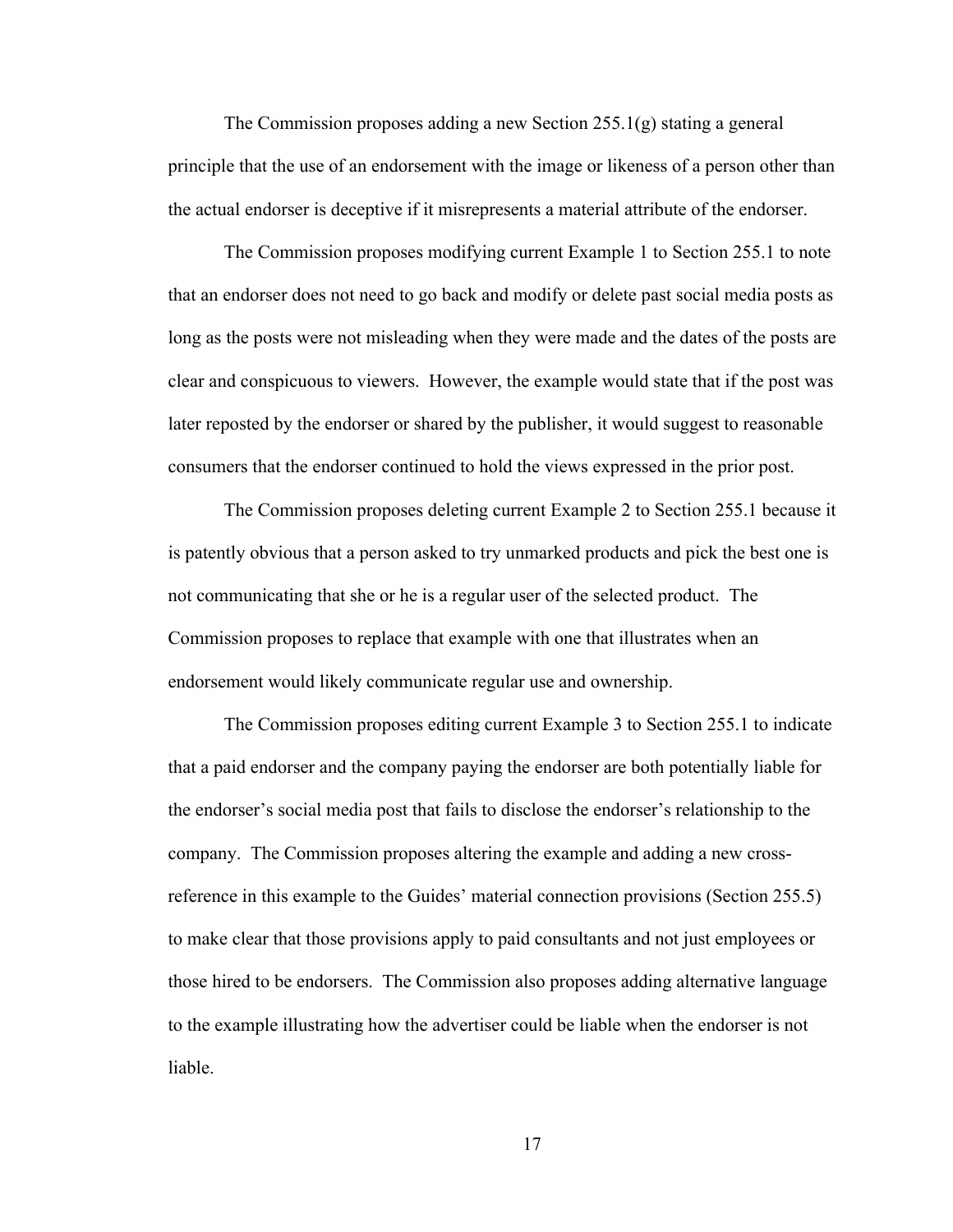The Commission proposes adding new Examples 6 and 7 to illustrate the principle in new Section  $255.1(g)$  involving the use of an image or likeness of a person other than the actual endorser to misrepresent a material attribute of the endorser. These examples involve endorsements for an acne product using an image of a person with much better skin than the actual endorser, a weight-loss product with an image of a person weighing much less than the actual endorser, and a learn-to-read program with a picture of a significantly younger child than the child of the endorser.

## **C. Section 255.2 – Consumer Endorsements**

Section 255.2 of the Guides provides guidance specific to the use of consumer endorsements, commonly referred to as testimonials.

Current Section 255.2(a) addresses the need for adequate substantiation for claims made through endorsements. The Commission proposes clarifying that this need for substantiation applies to both express and implied claims.

Current Section 255.2(b) states that when the advertiser does not have substantiation that an endorser's experience is representative of what consumers will generally achieve, an ad should clearly and conspicuously disclose the generally expected performance in the depicted circumstances. The Commission proposes adding a clarifying statement that the disclosure of the generally expected performance should be presented in a manner that does not itself misrepresent what consumers can expect.

The Commission proposes adding a new Section 255.2(d) that addresses consumer reviews and articulates a fundamental principle not expressly set forth in the existing Guides. It would state that in procuring, suppressing, boosting, organizing, or editing consumer reviews of their products, advertisers should not take actions that have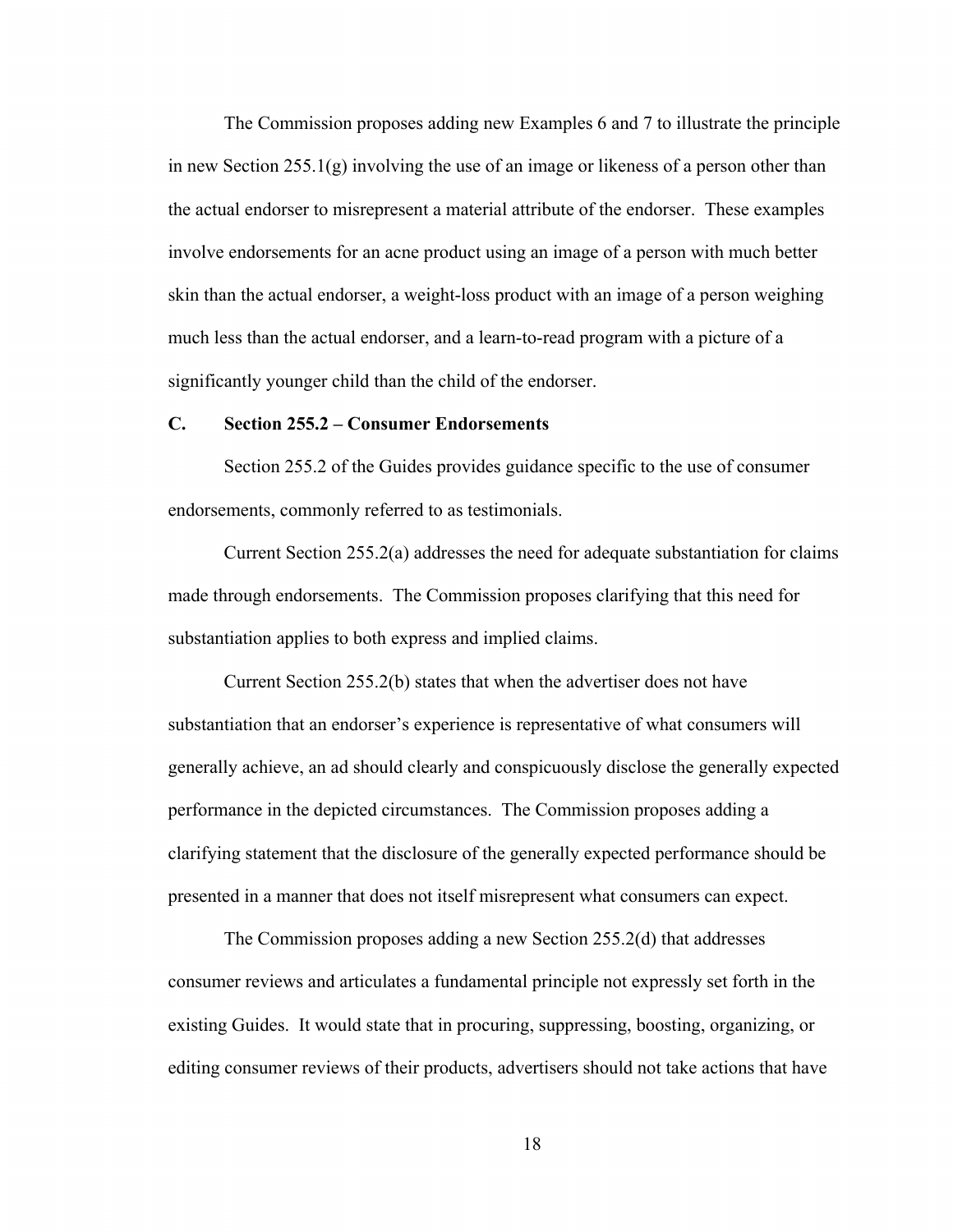the effect of distorting or otherwise misrepresenting what consumers think of their products. It would also note that this is true regardless of whether the reviews are considered "endorsements" under the Guides.

The Commission would also add a footnote to new Section 255.2(d) stating that sellers are not required to display customer reviews that contain unlawful, harassing, abusive, obscene, vulgar, or sexually explicit content, or content that is inappropriate with respect to race, gender, sexuality, or ethnicity, or reviews that the seller reasonably believes are fake, so long as the criteria for withholding reviews are applied uniformly to all reviews submitted. The footnote would also state that sellers are not required to display reviews that are unrelated to their products or services and that "services" include customer service, delivery, returns, and exchanges. The Commission is particularly interested in consumer expectations regarding product reviews that are solely about related services. Do consumers expect that sellers publish such reviews that are just about a product's shipping or refund practices or the associated customer service together with other product reviews?

The Commission proposes to expand current Example 2 of Section 255.2 so as to illustrate how a disclosure of expected results can be misleading when those results are only true under limited circumstances not clearly stated in the ad.

Because current Example 3 of Section 255.2 involves serum cholesterol lowering claims, the Commission proposes replacing "adequate substantiation" with "competent and reliable scientific evidence," the type of substantiation that would be required for such claims.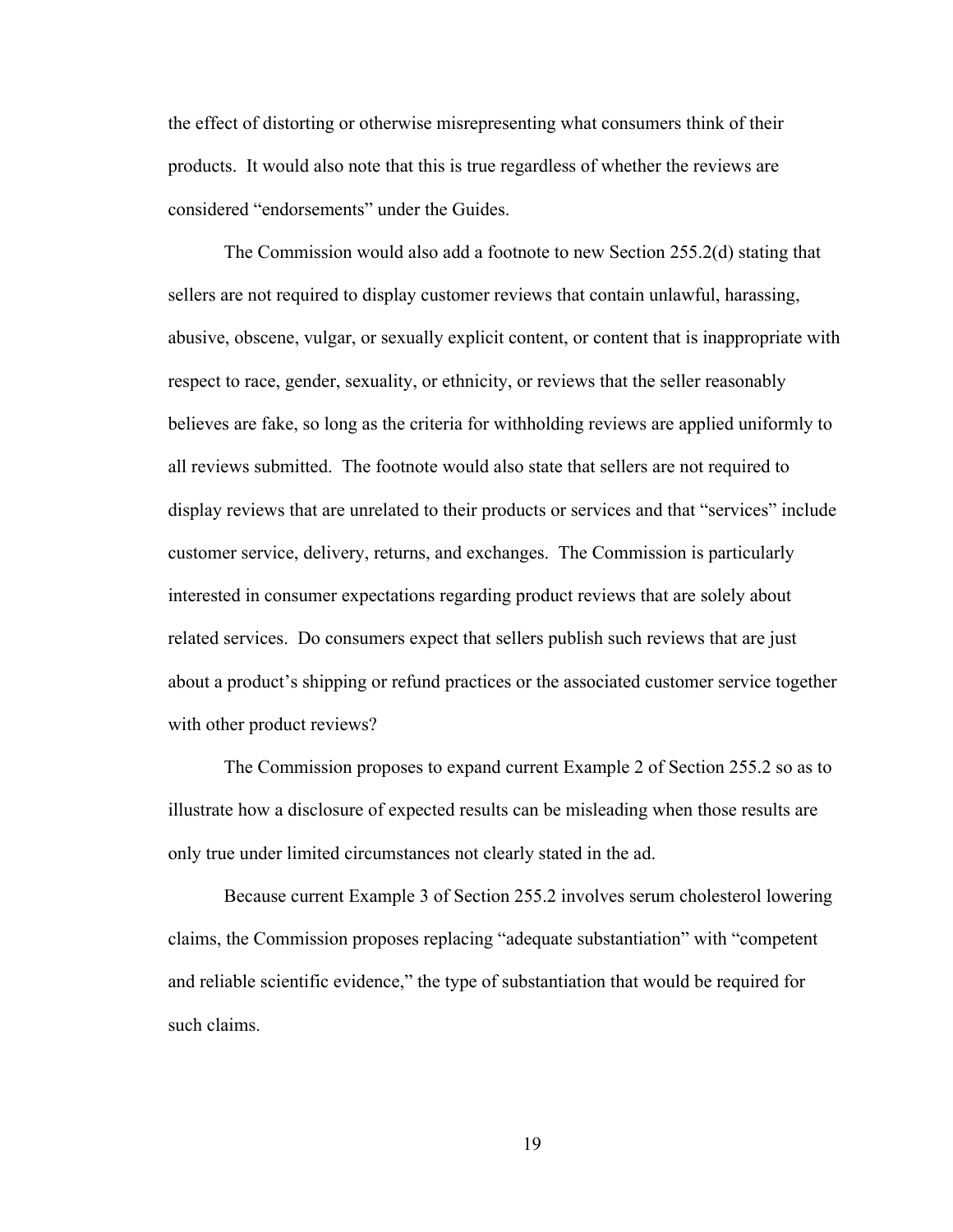Current Example 4 of Section 255.2 provides two examples of acceptable weightloss disclosures of generally expected results under different circumstances, one where a testimonialist reports her weight loss over a certain period and one where the testimonialist reports her weight loss without specifying a time period. The Commission proposes editing those disclosures to make them more informative for [consumers.](https://consumers.28)<sup>28</sup> The Commission would also add examples of two alternative disclosures that would be inadequate, one involving a disclosure of weight loss per week and the other involving a broad range of possible weight loss.

Another proposed addition to Example 4 discusses and illustrates how outliers can substantially affect the average results such that a disclosure of generally expected results based upon a mean computation would be misleading and how, when such is the case, the disclosure could instead be based upon median results.

The Commission would also add language to Example 4 illustrating a marketer's liability for procuring fake reviews that appear for its product on a third-party review website. The marketer is not only liable for procuring reviews that are not from bona fide users, but is also liable for any unsubstantiated claims made in those fake reviews.<sup>29</sup>

<sup>&</sup>lt;sup>28</sup> Example 4 provides an example of a performance claim requiring substantiation – a claim that WeightAway is an effective weight loss product. The Commission proposes revising that exemplar to include the claim that the endorser's weight loss was not just due to her dietary restrictions and exercise regimen.

 <sup>29</sup>*See* Complaint at 5-9, *FTC v. Cure Encapsulations, Inc.*, No. 1:19-cv-00982 (E.D.N.Y. Feb. 26, 2019),

https://www.ftc.gov/system/files/documents/cases/quality\_encapsulations\_complaint\_2-26-19.pdf.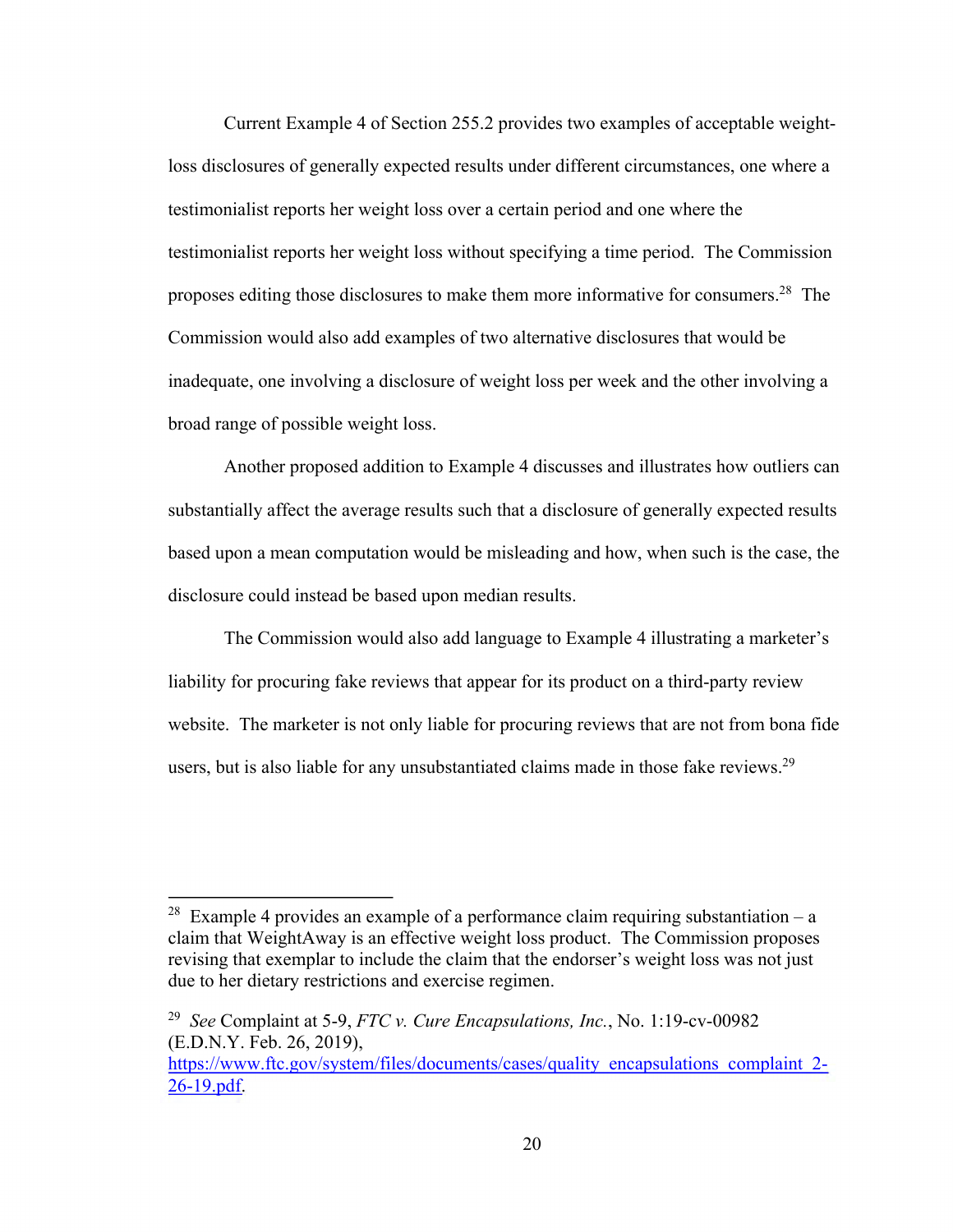Finally, the Commission proposes adding an alternative scenario to Example 4 involving an advertisement for a weight-loss program. The addition would explain that a disclosure of typical weight loss limited to only successful participants in the program (*e.g.*, only those who stuck with it for six months), ignoring participants who quit, would be inadequate.

The Commission proposes four new examples to illustrate the proposed new Section 255.2(d).

New Example 8 addresses an online seller suppressing or not publishing product reviews based upon their star ratings or their negative sentiments.<sup>30</sup> The review portions of the seller's product pages are misleading as to purchasers' actual opinions of the products. The example would also provide examples of reviews that need not be published. Finally, the example illustrates that it would be deceptive for a seller to highlight glowing reviews and label them as "most helpful" if consumers had not actually voted them most helpful.

New Example 9 addresses paying purchasers to write positive product reviews.<sup>31</sup> Such reviews are deceptive regardless of any disclosure of the payment, because the manufacturer has required that the reviews be positive. The proposed example has a cross-reference for when there is no requirement that the reviews be positive and the

 <sup>30</sup>*See* Complaint at 1-2, *In the Matter of Fashion Nova, LLC*, No. C-4759 (Mar. 18, 2022),

http://www.ftc.gov/system/files/ftc\_gov/pdf/1923138C4759FashionNovaComplaint.pdf.

 <sup>31</sup>*See* Complaint at 8, *In the Matter of UrthBox, Inc.*, No. C-4676 (April 3, 2019), https://www.ftc.gov/system/files/documents/cases/172\_3028\_urthbox\_complaint\_4-3-19\_0.pdf.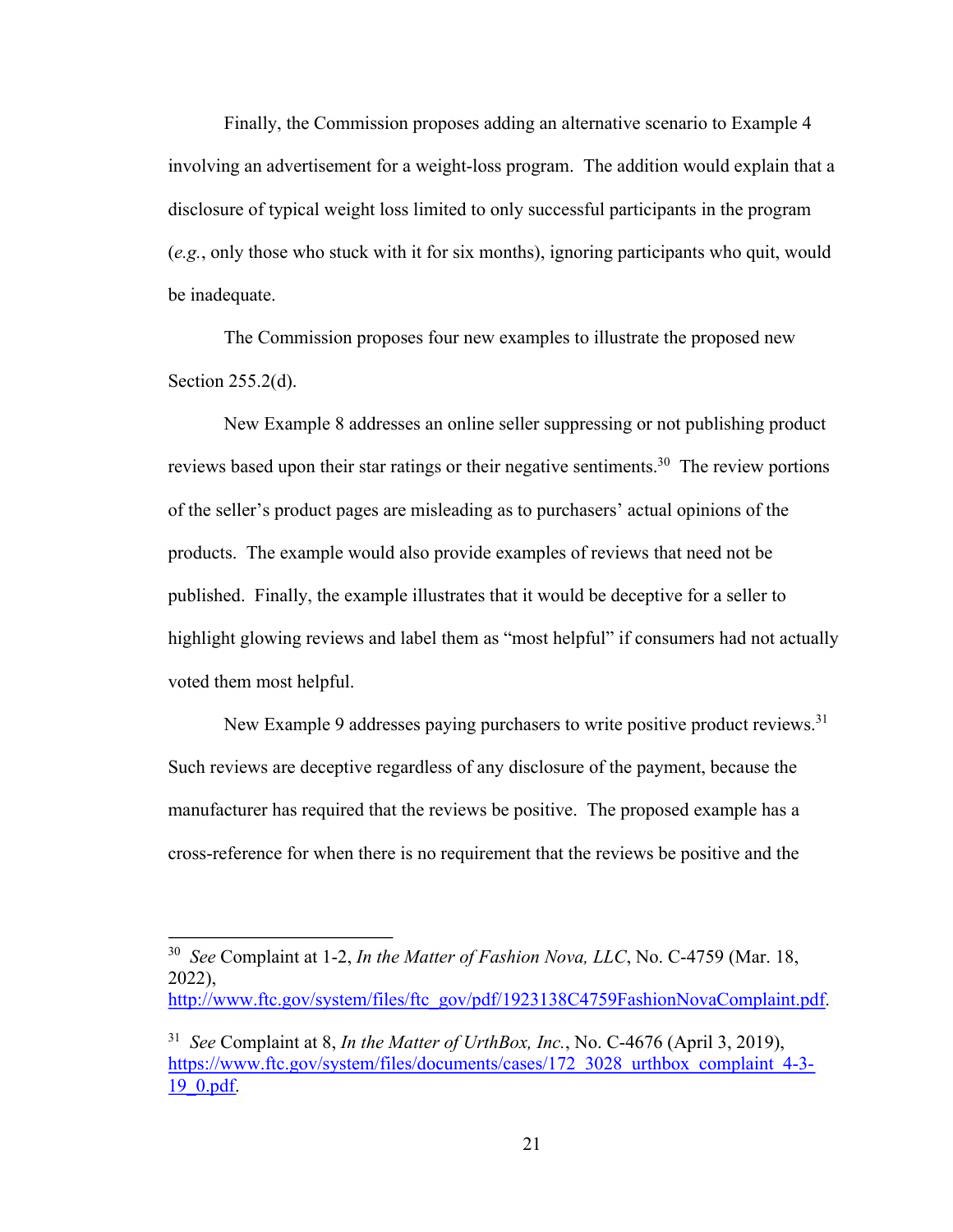reviewers understand that they are free to write negative reviews without suffering any consequences.

New Example 10 addresses the unfair practice of threatening consumers who post negative reviews to third-party websites in order to coerce the consumers to delete their reviews. Such threats can take the form of legal,  $32$  physical, or other threats. As noted in a new proposed footnote to the Guides, when the threats are incorporated into a form contract, they violate the Consumer Review Fairness Act. 15 U.S.C. 45b(b)(1).

Several commenters suggested addressing review gating, *i.e.*, practices that involve obtaining customer feedback and then sending satisfied and dissatisfied customers down different paths in order to encourage positive reviews and avoid negative reviews.<sup>33</sup> New Example 11 discusses a marketer soliciting feedback from all customers and only inviting those who give positive feedback to write online reviews. It says that such disparate treatment may be an unfair or deceptive practice if it results in the posted reviews being substantially more positive than if the marketer had not engaged in the practice.

# **D. Section 255.3 – Expert Endorsements**

Section 255.3 provides guidance with respect to expert endorsements.

Current Section 255.3(a) addresses advertisements that represent "directly or by implication" that an endorser is an expert with respect to the endorsement message. The Commission proposes clarifying that this section applies to representations made

 <sup>32</sup>*See FTC v. Roca Labs, Inc*., 345 F. Supp. 3d 1375, 1394-95 (M.D. Fla. 2018).

 <sup>33</sup>*See, e.g.*, BBB at 5; Boyd at 23; Dudukovich at 13; and TINA at 22; *but see* ANA at 14.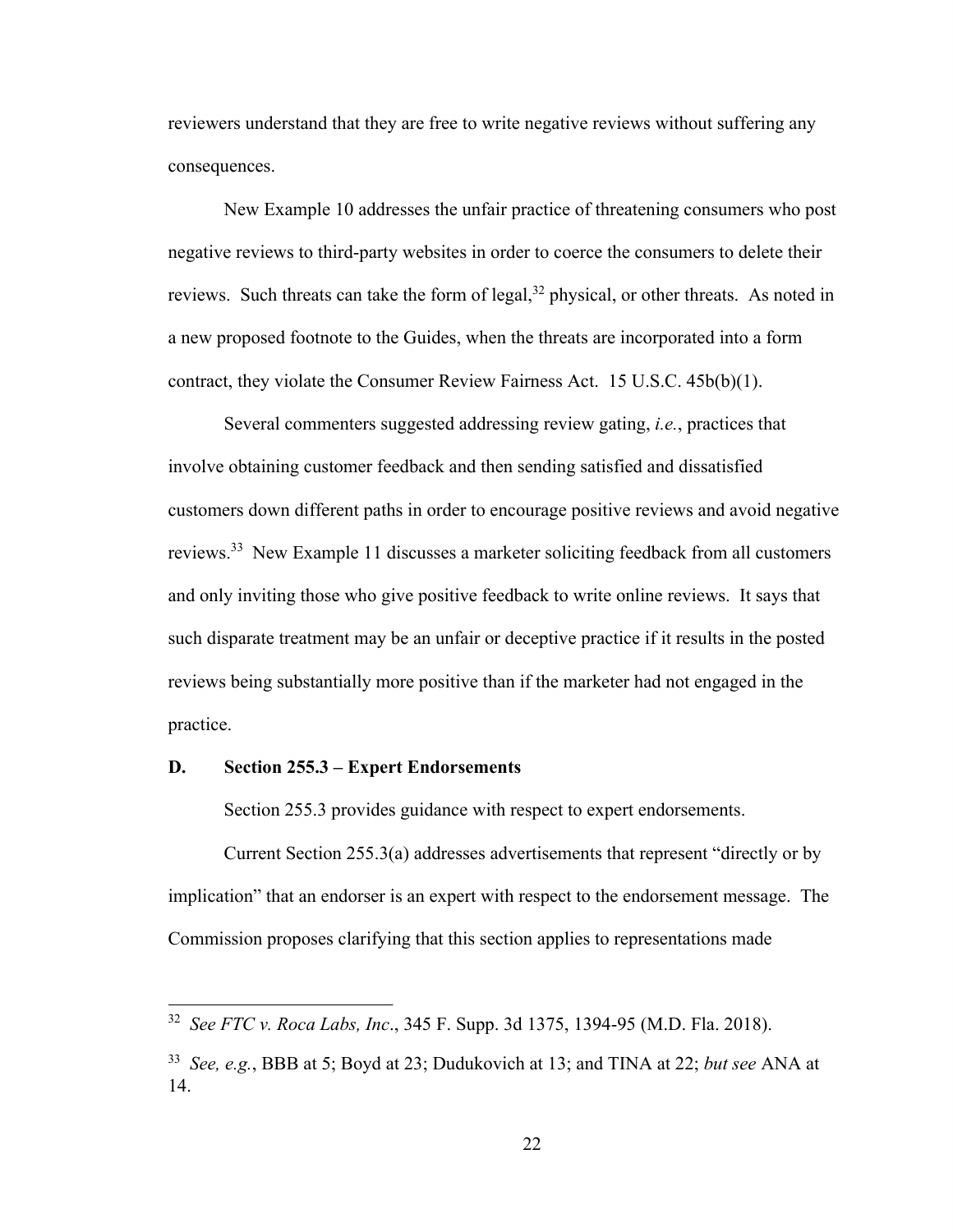"expressly or by implication." 34 The Commission proposes modifying current Example 2 to clarify that the non-medical "doctor" expert endorser should have relevant expertise and that the non-medical and non-specialized doctors referenced in the example do not necessarily have enough expertise to endorse the product even with a clear and conspicuous disclosure. The Commission also proposes amending current Example 6 – adding a sentence about the potential liability of the expert endorser and the advertiser, including a cross-reference to Section 255.1. The Commission would clarify that what matters is the expert's "purported" degree of expertise, not the expert's actual degree of expertise. Finally, the Commission would also indicate in Example 6 that scientific evidence is expected to support a serum cholesterol lowering claim.

#### **E. Section 255.4 – Endorsements by Organizations**

Section 255.4 provides guidance specific to the use of endorsements by organizations.

The Commission proposes to renumber the current example in Section 255.4 as Example 1 and to add two additional examples.

New Example 2 would say that if a manufacturer sets up an apparently independent review website that reviews the manufacturer's own products and competing products, that website is deceptive because it is not in fact independent.<sup>35</sup>

 $34$  The Commission proposes making a similar change to Section 255.2(c).

 <sup>35</sup>*See* Complaint at 8-9, *In the Matter of Son Le*, No. C-4619 (May 31, 2020), https://www.ftc.gov/system/files/documents/cases/162\_3178\_c4619\_trampolinesafetyofa merica complaint 0.pdf.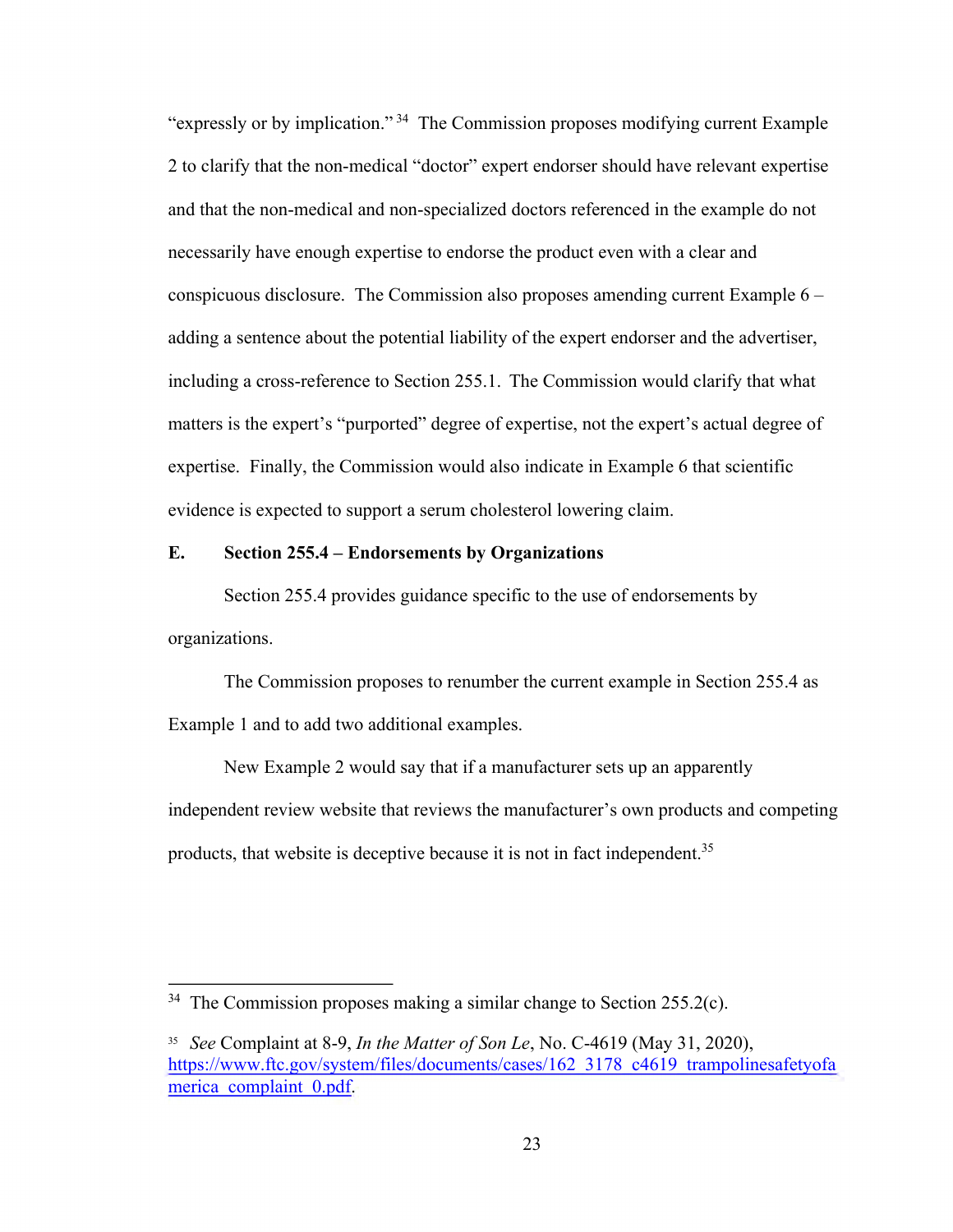websites when they make claims that they are "objective," "accurate," and "unbiased."<sup>37</sup> New Example 3 addresses a third-party review site that provides rankings of various manufacturers' products and accepts payments in exchange for higher rankings. This practice was challenged in the Commission's case against LendEDU.<sup>36</sup> One commenter asked whether, based on that case, a disclosure is only required on such The revised example would say that a paid ranking boost is deceptive regardless of whether the website makes an express claim of independence or objectivity. It also would note the potential lability of a manufacturer that pays for a higher ranking. Finally, it would say that if a manufacturer makes payments to the review site but not for higher rankings, there should be a clear and conspicuous disclosure regarding the payments, with a cross-reference to an example involving payments for affiliate links.

## **F. Section 255.5 – Disclosure of Material Connections**

Section 255.5 of the current Guides states that advertisers must disclose connections between themselves and their endorsers that might materially affect the weight or credibility of the endorsement (*i.e.*, the connection is not reasonably expected by the audience). The text of this section also includes the example of a television ad featuring an endorser who is neither represented in the advertisement as an expert nor is known to a significant portion of the viewing public.

The Commission believes that the requirement that material connections between advertisers and endorsers be disclosed is appropriate and should be retained. The

 <sup>36</sup>*See* Complaint at 15, *In the Matter of Shop Tutors, Inc.*, No. C-4719 (Feb. 3, 2020), [https://www.ftc.gov/system/files/documents/cases/182\\_3180\\_lendedu\\_complaint.pdf](https://www.ftc.gov/system/files/documents/cases/182_3180_lendedu_complaint.pdf).

 <sup>37</sup>*See* AFSA at 2.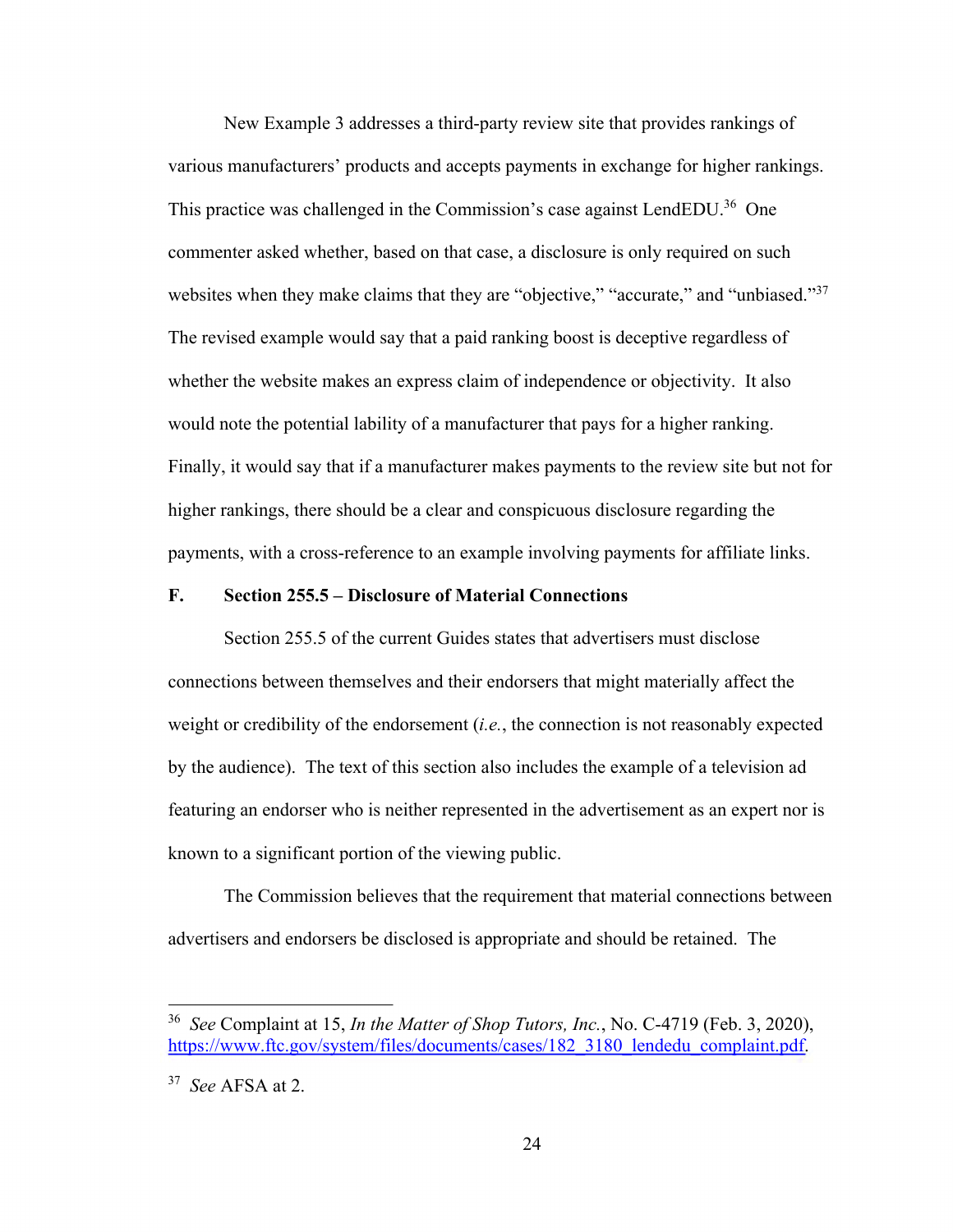Commission proposes specifying that such disclosures must be "clear and conspicuous," adding a definition of that phrase (as discussed above), and deleting the more ambiguous statement that such disclosures must be "fully" disclosed. It also proposes to delete the existing example from the text of the section and to replace it with more general guidance. A commenter asked for further guidance about what types of relationships could constitute material connections.<sup>38</sup> The proposed revised text of Section 255.5 would explain that material connections can include a business, family, or personal relationship; monetary payment; the provision of free or discounted products or services to the endorser, including products or services unrelated to the endorsed product; early access to a product; or the possibility of winning a prize, of being paid, or of appearing on television or in other media promotions. The new guidance would state that a material connection can exist regardless of whether the advertiser requires an endorsement for the payment or free or discounted products.

Several commenters asked that the Commission provide examples of immaterial connections that need no disclosure.<sup>39</sup> The Commission proposes instead to recognize in the text of Section 255.5 that some connections may be immaterial because they are too insignificant to affect the weight or credibility given to endorsements.

One commenter suggested that the Guides recognize that, for influencers primarily famous because of their social media presence, their sponsorships are often [expected.40](https://expected.40) Without accepting or rejecting that proposition, the Commission proposes

 <sup>38</sup>*See* Boyd at 9.

 <sup>39</sup>*See, e.g.*, ANA at 10-12; CMA at 2; and NCTA at 10.

 <sup>40</sup>*See* NRF at 4.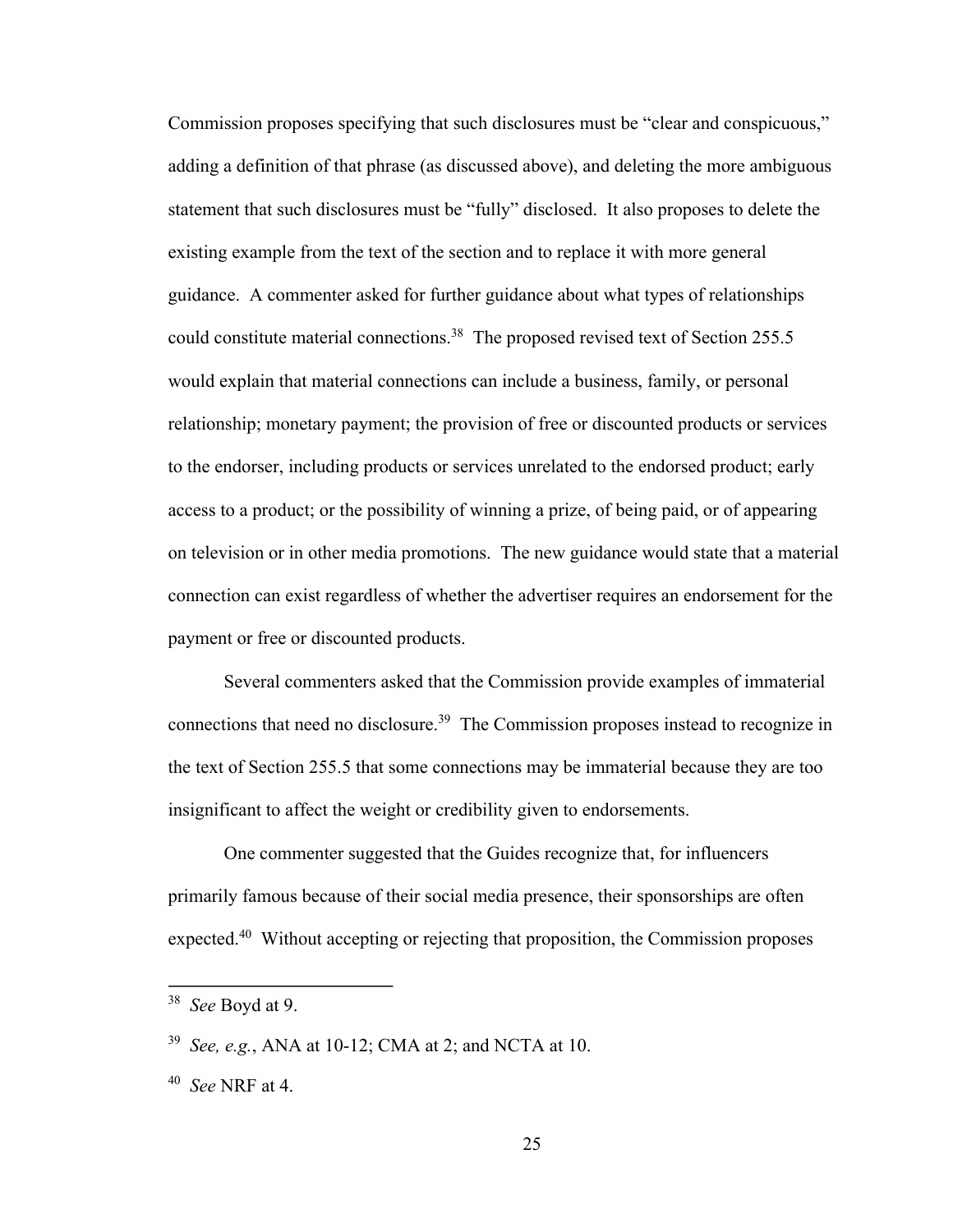stating that an endorser's material connection need not to be disclosed when it is understood or expected by all but an insignificant portion of the audience.

One commenter requested that the Guides state that the exact nature or amount of an endorser's compensation need not be disclosed,<sup>41</sup> while another commenter asked that the Guides require influencers to state the amount of their compensation because it will help star-struck consumers appreciate the lack of honesty in celebrity [posts.](https://posts.42)<sup>42</sup> The Commission proposes clarifying that the disclosure of a material connection does not require the complete details of the connection, but it must clearly communicate the nature of the connection sufficiently for consumers to evaluate its significance.

ineffective at certain young ages, or should be more robust for children at certain ages.<sup>43</sup> Commenters also expressed widely diverging opinions on the extent to which the Guides should address disclosures of material connections to children. Most of these commenters agreed that, as children grow, they are better able to understand what advertisements are and to distinguish them from other content. They also agreed that it is easier for children to recognize traditional television advertising than influencer marketing, with its blurring of organic content and marketing. Commenters diverged as to the ages at which and the extent to which disclosures can be effective. Some variously argued that disclosures of material connections are never effective for children, are At least one commenter argued that disclosures can work for younger kids.<sup>44</sup> Several

 <sup>41</sup>*Id.* at 10.

 <sup>42</sup>*See* Hoofnagle at 3.

 <sup>43</sup>*See* CCFC at 3, 25; CSM at 1, 10; and TINA at 10-11.

 <sup>44</sup>*See* SuperAwesome at 2; *see also* NetChoice at 11.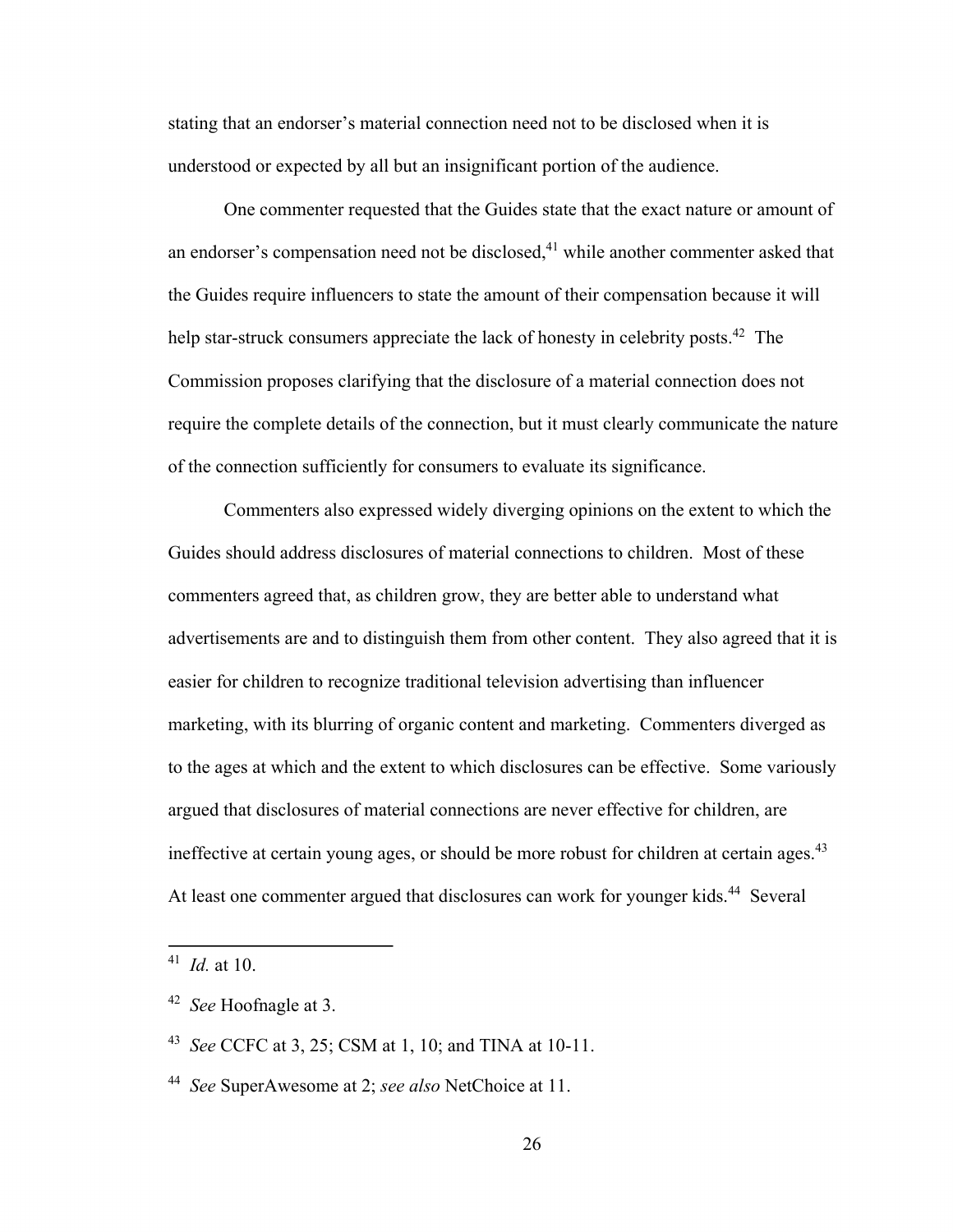commenters urged the Commission not to address this issue in the Guides at all and rely instead on self-regulatory [organizations.45](https://organizations.45) One commenter also noted that improving disclosures can help parents identify advertising to children.<sup>46</sup> Some commenters discussed or cited research studies in this area to support their views<sup>47</sup> or referred to the value of additional research.<sup>48</sup>

The Commission recognizes that it is difficult for children – especially younger children – to discern ads from entertainment or other content in the digital environment, where the lines are blurred much more than in traditional "linear" media, like television. For example, it may not be apparent to them when influencers are being paid to promote a product featured in their video and social media posts. Although not addressed in the comments, parents may play a role in promoting children's understanding of advertising and lessening the effects of potentially deceptive practices. The Commission would benefit from more evidence than provided in the comments to develop specific guidance or best practices in this area. FTC staff thus plans to hold a public event to gather research and expert opinion on: (a) children's capacities at different ages and developmental stages to recognize and understand advertising content and distinguish it from other content; (b) the need for and efficacy of disclosures as a solution to the problem facing children of different ages; and, (c) if disclosures can be efficacious, the

 <sup>45</sup>*See* ANA at 9-10; DCN at 2; IAB at 5; and NCTA at 2-3.

 <sup>46</sup>*See* CCFC at 23.

 <sup>47</sup>*See, e.g.*, CCFC at 16-17, 21-23; CSM at 3-4, 6, 9; SuperAwesome at 3-5; and TINA at 10-11.

 <sup>48</sup>*See, e.g.*, BBB at 4; and CSM at 10.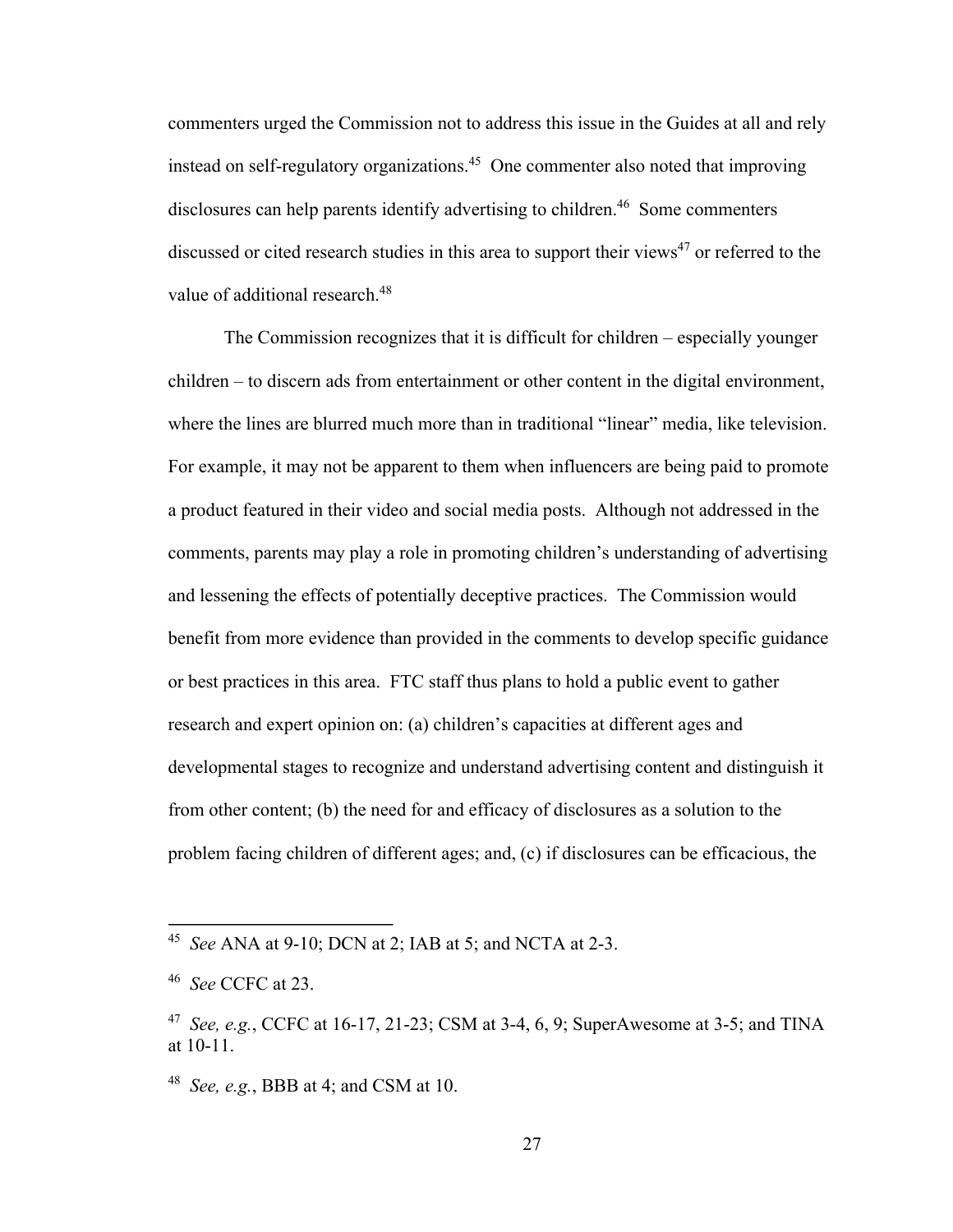most effective format, placement, and wording for disclosures. As discussed below, the Commission also proposes adding a new Section 255.6 addressing endorsements directed to children.

say that disclosure obligations exist even if an endorser is not paid for a particular post.<sup>50</sup> The current Example 3 to Section 255.5 makes clear that consumers would not expect that a celebrity was paid for endorsing a medical procedure during a routine interview on a television talk show, that knowledge of such a financial interest would likely affect the weight or credibility consumers give to that endorsement, and that the celebrity's financial connection to the advertiser should be disclosed. One commenter said that the Guides should indicate that disclosures at the end of a talk show are not clear and [conspicuous.49](https://conspicuous.49) The Commission proposes edits to Example 3 noting that the disclosure should be during the interview and that a disclosure during the show's closing credits is not clear and conspicuous. A different commenter suggested that the Guides Revised Example 3 would say that, if the celebrity makes the endorsement in one of her social media posts, her connection to the advertiser should be disclosed regardless of whether she was paid for the particular post. The revised example would also illustrate that receipt of free or discounted services can constitute a material connection.

One comment suggested that the Guides address the reuse of an influencer's social media [endorsement.](https://endorsement.51)<sup>51</sup> Revised Example 3 would also state that, when reusing a celebrity's social media posts in its own social media, an advertiser should clearly and

 <sup>49</sup>*See* CW at 2-5.

 <sup>50</sup>*See* Dudukovich at 30, 62.

 <sup>51</sup>*See* IZEA at 1.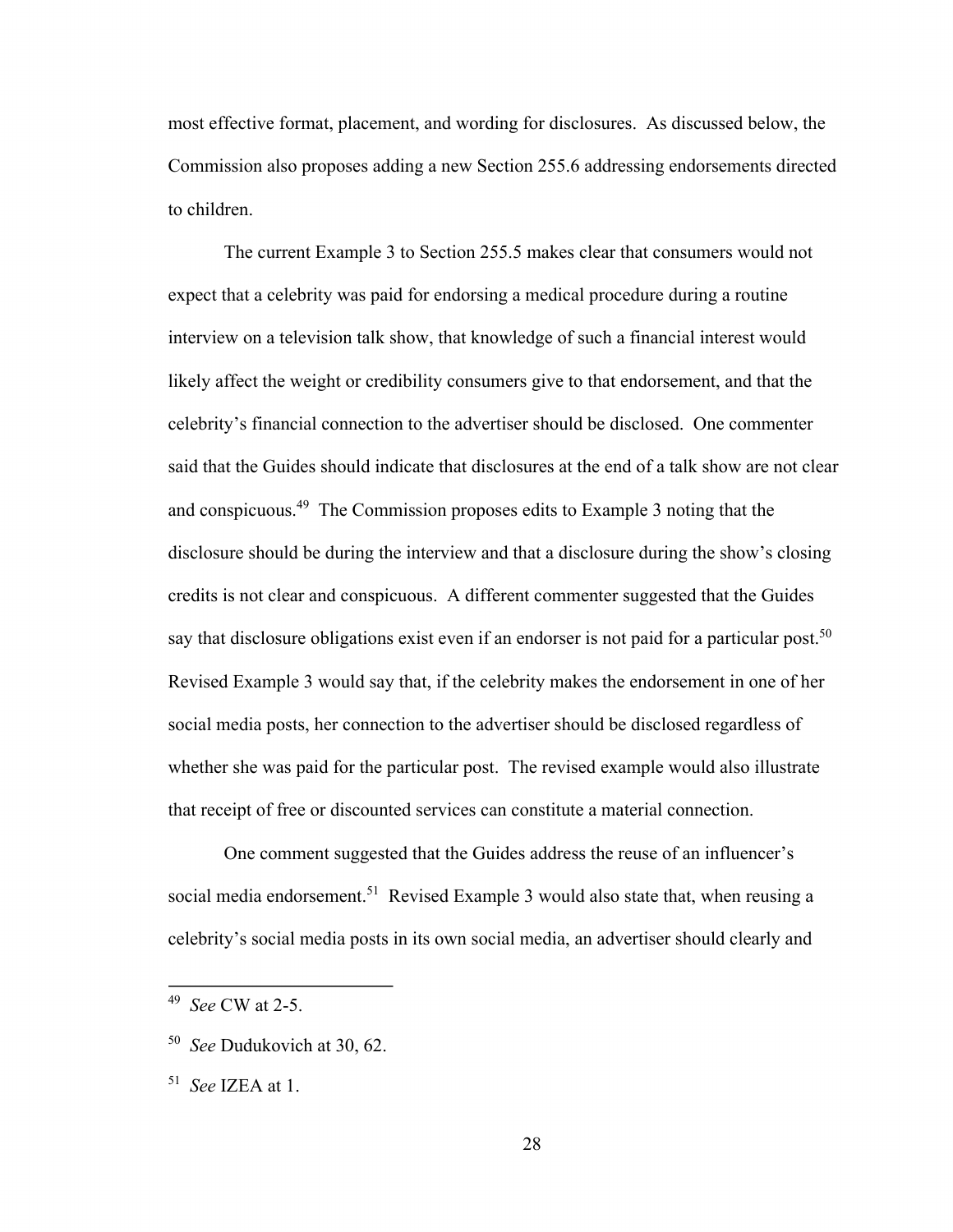conspicuously disclose its relationship to the celebrity (assuming the initial post necessitated a disclosure).

The current Example 4 to Section 255.5 addresses the consumer expectation that an expert endorser would be reasonably compensated for appearing in an ad. The Commission proposes clarifying that the existing guidance applies to traditional ads, such as television ads, and adding an alternative scenario involving a post on the expert's own social media account, a context in which consumers would be less likely to expect that the expert was compensated and more likely to expect that the expert is expressing an independent opinion.

The current Example 5 to Section 255.5 addresses a scenario in which restaurant patrons are informed before they enter that they will be interviewed by an advertiser as part of its TV promotion of its new food product. A commenter suggested that we clarify why this information is material.<sup>52</sup> The Commission proposes explaining that a patron might want to give the product a good review in the hope of appearing on television.

Several commenters said that incentivized reviews need disclosures even if the incentives are not conditioned on the reviews being positive.<sup>53</sup> Current Example 6 to Section 255.5 addresses the situation where "extras" who want to work in commercials are recruited to use a product and endorse it in an infomercial in exchange for compensation and exposure. The Commission proposes expanding the example to address ordinary consumers recruited to try a product for free and write online reviews of

 <sup>52</sup>*See* Dudukovich at 24-25.

 <sup>53</sup>*See, e.g.*, AFSA at 3-4; BBB at 4-5; Boyd at 21-22; Dudukovich at 12-13; NAIMA at 4-5; and TINA at 21; *but see* CRN at 4-5.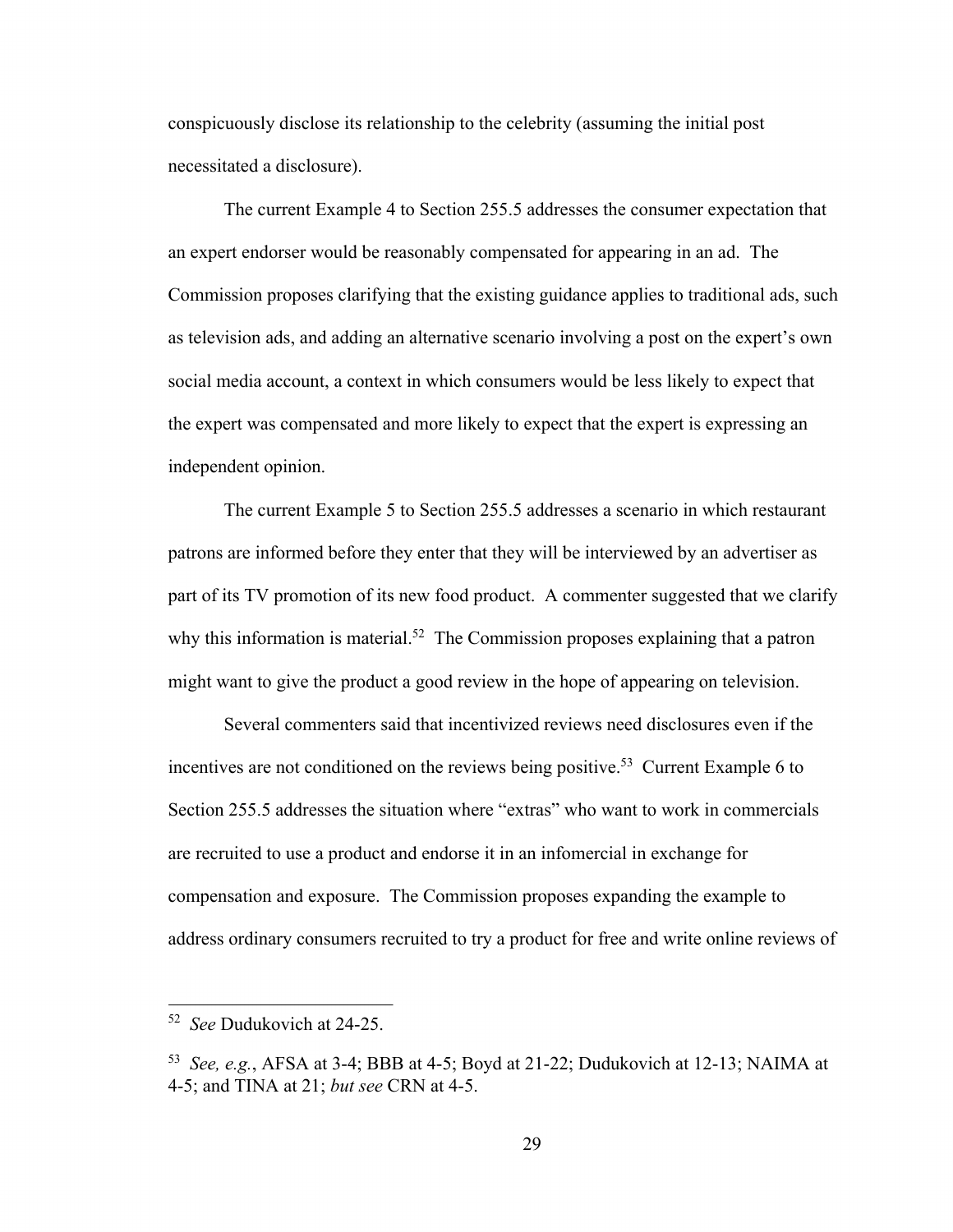it in exchange for payment; the example would state the need to disclose this connection in the resulting reviews. The example has a cross-reference to Section 255.2(d) and Example 9 of Section 255.2 for situations in which an incentive is conditioned on a review being positive or recruited consumers have reason to believe there are or may be negative consequences from posting reviews which are not positive. Multiple comments also raised concerns regarding incentivized reviews being included in an average star rating.<sup>54</sup> The proposed example states that, even if adequate disclosures appear in each incentivized review, the practice could still be deceptive if those solicited reviews' star ratings are included in an average star rating for the product, and their inclusion materially increases that average star rating.

The Commission proposes to modify Example 7 to Section 255.5 to say that if a significant proportion of viewers are likely unaware that a woodworking influencer received a valuable piece of equipment for free from its manufacturer, he should clearly and conspicuously disclose that he got it for free. The Commission would make this example conditional in recognition of the possibility that the followers of some influencers or types of influencers may expect that they receive free products from advertisers. The Commission would also add a cross-reference to Section 255.1(d) about the liability and responsibilities of advertisers.

The current Example 8 to Section 255.5 addresses an employee's endorsement of an employer's product in an online community and the resulting need for a disclosure. A comment asked that the Commission add a statement about the employer educating its

 <sup>54</sup>*See, e.g.*, AFSA at 4; BBB at 5; NAIMA at 5; and TINA at 21-22.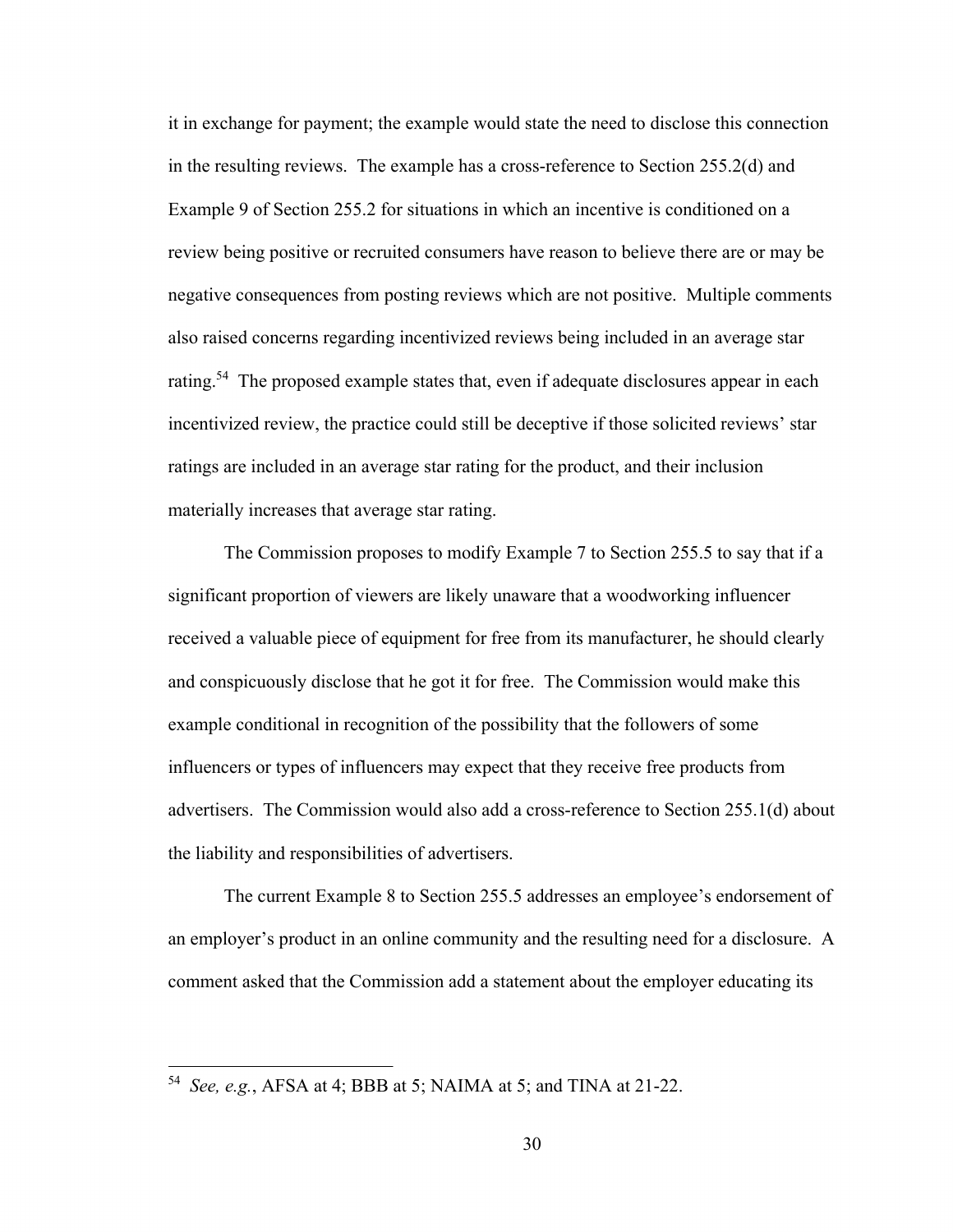employees about disclosure requirements. The Commission proposes adding an explanation of an employer's obligations and noting that this guidance also applies to online consumer reviews.

The Commission is also proposing the addition of three new examples to Section 255.5.

The first one arises from the request of commenters that the Commission include an example illustrating conditions under which third-party certifications and seals of approval, which typically require payment to the certifying organization to fund the evaluation, do not require a disclosure.<sup>55</sup> New Example 10, which is a slightly edited version of an example in the Green Guides,<sup>56</sup> recognizes that consumers would reasonably expect that marketers have to pay non-profit, third-party organizations reasonable fees for some certifications and seals.

Second, multiple commenters asked that the Guides address the need to disclose affiliate relationships and the adequacy of affiliate links<sup>57</sup> while one commenter asserted that consumers understand such links and that no disclosure is necessary.<sup>58</sup> New Example 11 addresses the disclosure of affiliate links. It says that a blogger who writes independent content reviewing products and who monetizes that content with affiliate links should clearly and conspicuously disclose the compensation.

 <sup>55</sup>*See* CRN at 4; and KK&B at 1-2; *see also* NAIMA at 4.

 <sup>56</sup>*See* Guides for the Use of Environmental Marketing Claims, 16 CFR 290.6, Example 8.

 <sup>57</sup>*See, e.g.*, AFSA at 4; BBB at 5, 11-12; Boyd at 24-25; CRN at 3, Consumer Reports at 10; Dudukovich at 14, 52; Maastricht at 7; and NMA at 3.

 <sup>58</sup>*See* NRF at 10.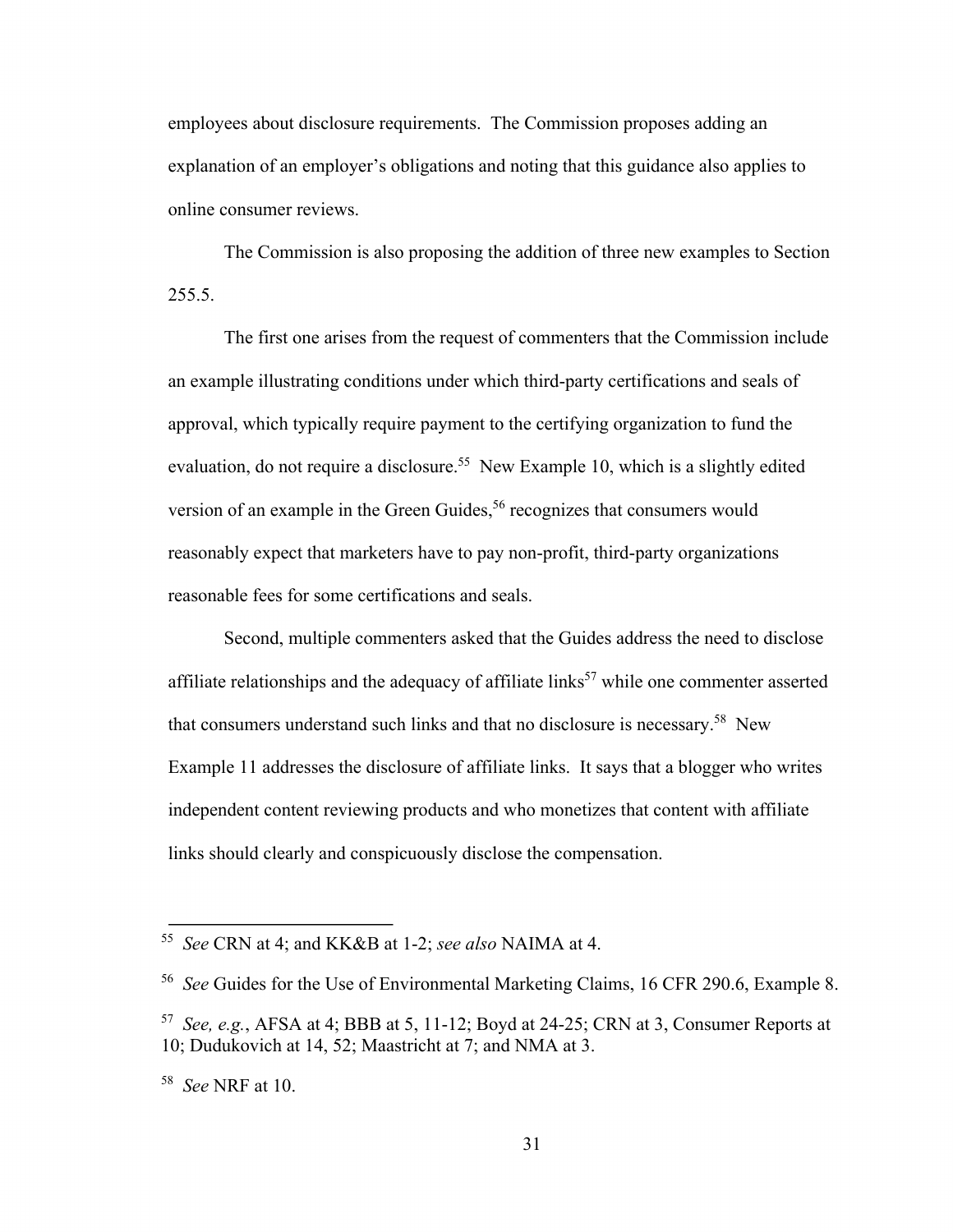Third, new Example 12 recognizes that, just as with television commercials, consumers can reasonably expect that people appearing in certain newer-form advertisements are compensated for their statements.

# **G. New Section 255.6 – Endorsements Directed to Children**

As discussed above, endorsements directed to children may be of special concern. The Commission proposes adding a section simply acknowledging that fact, as to which we are aware of no disagreement. It would state, "Endorsements in advertisements addressed to children may be of special concern because of the character of the audience. Practices which would not ordinarily be questioned in advertisements addressed to adults might be questioned in such cases." The Commission proposed a very similar section in 1972 as Section 255.6,59 but withdrew it in 1975, stating that it had "determined that the area of children's advertising could not be completely covered in these Guides."60 The Commission now believes that even as more evidence is gathered about the effects of children's advertising, there is ample basis to recognize that children may react differently than adults to endorsements in advertising or to related disclosures.

# **Request for Comment**

You can file a comment online or on paper. For the Commission to consider your comment, we must receive it on or before [INSERT DATE 60 DAYS AFTER DATE OF PUBLICATION IN THE *FEDERAL REGISTER*]. Write "Endorsement Guides, P204500" on your comment. Your comment – including your name and your state – will

 <sup>59</sup>*See* 37 FR 25,548 (Dec. 1, 1972).

 <sup>60</sup>*See* 40 FR 22,127 (May 1, 1975).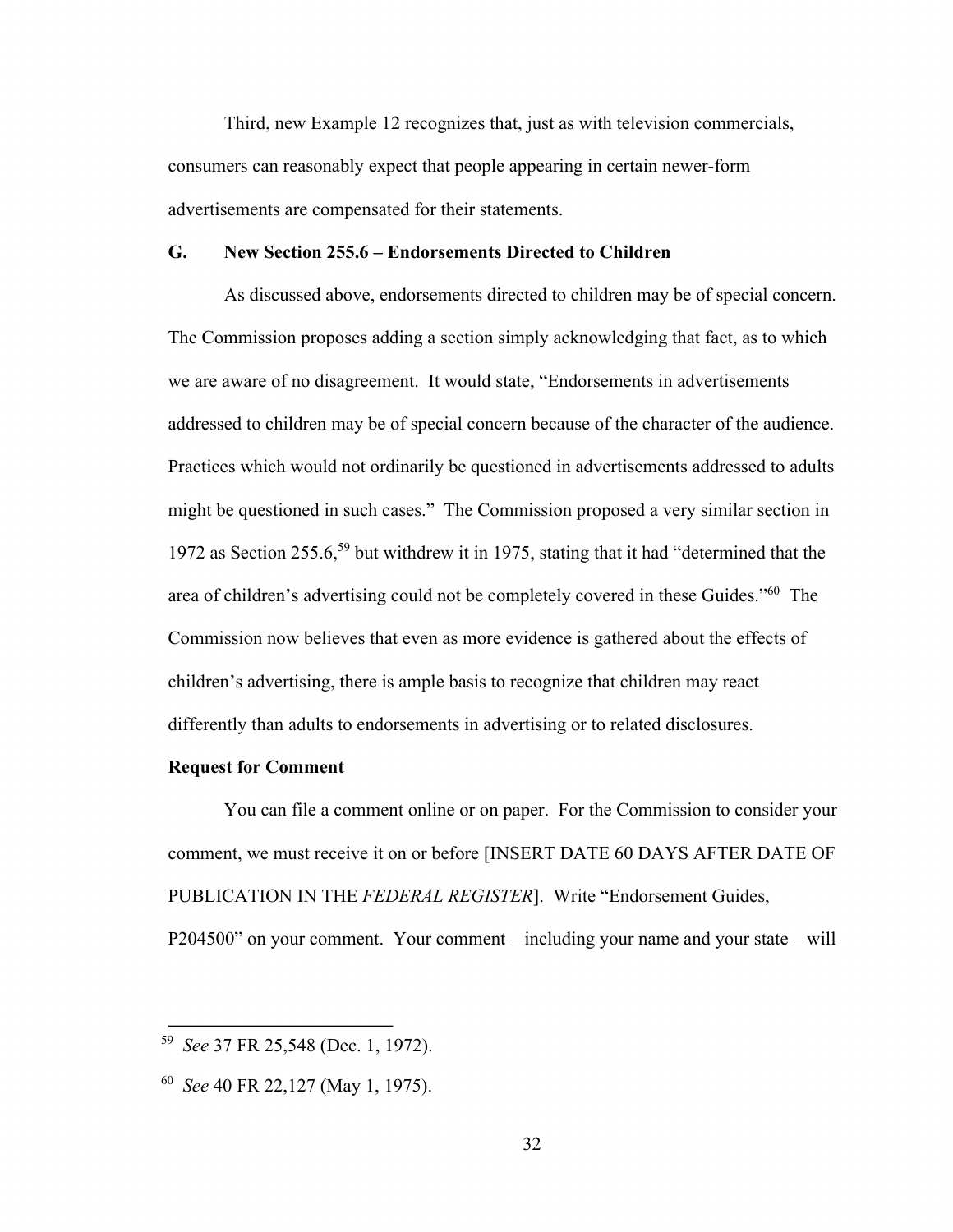be placed on the public record of this proceeding, including, to the extent practicable, on the <https://www.regulations.gov> website.

Because of the agency's heightened security screening, postal mail addressed to the Commission will be subject to delay. We strongly encourage you to submit your comments online through the<https://www.regulations.gov>website. To ensure the Commission considers your online comment, please follow the instructions on the webbased form.

If you file your comment on paper, write "Endorsement Guides, P204500" on your comment and on the envelope, and mail your comment to the following address: Federal Trade Commission, Office of the Secretary, 600 Pennsylvania Avenue NW, Suite CC-5610 (Annex B), Washington, DC 20580, or deliver your comment to the following address: Federal Trade Commission, Office of the Secretary, Constitution Center, 400 7th Street SW, 5th Floor, Suite 5610 (Annex B), Washington, DC 20024. If possible, please submit your paper comment to the Commission by courier or overnight service.

Because your comment will be placed on the public record, you are solely responsible for making sure that your comment does not include any sensitive or confidential information. In particular, your comment should not contain sensitive personal information, such as your or anyone else's Social Security number; date of birth; driver's license number or other state identification number or foreign country equivalent; passport number; financial account number; or credit or debit card number. You are also solely responsible for making sure your comment does not include any sensitive health information, such as medical records or other individually identifiable health information. In addition, your comment should not include any "[t]rade secret or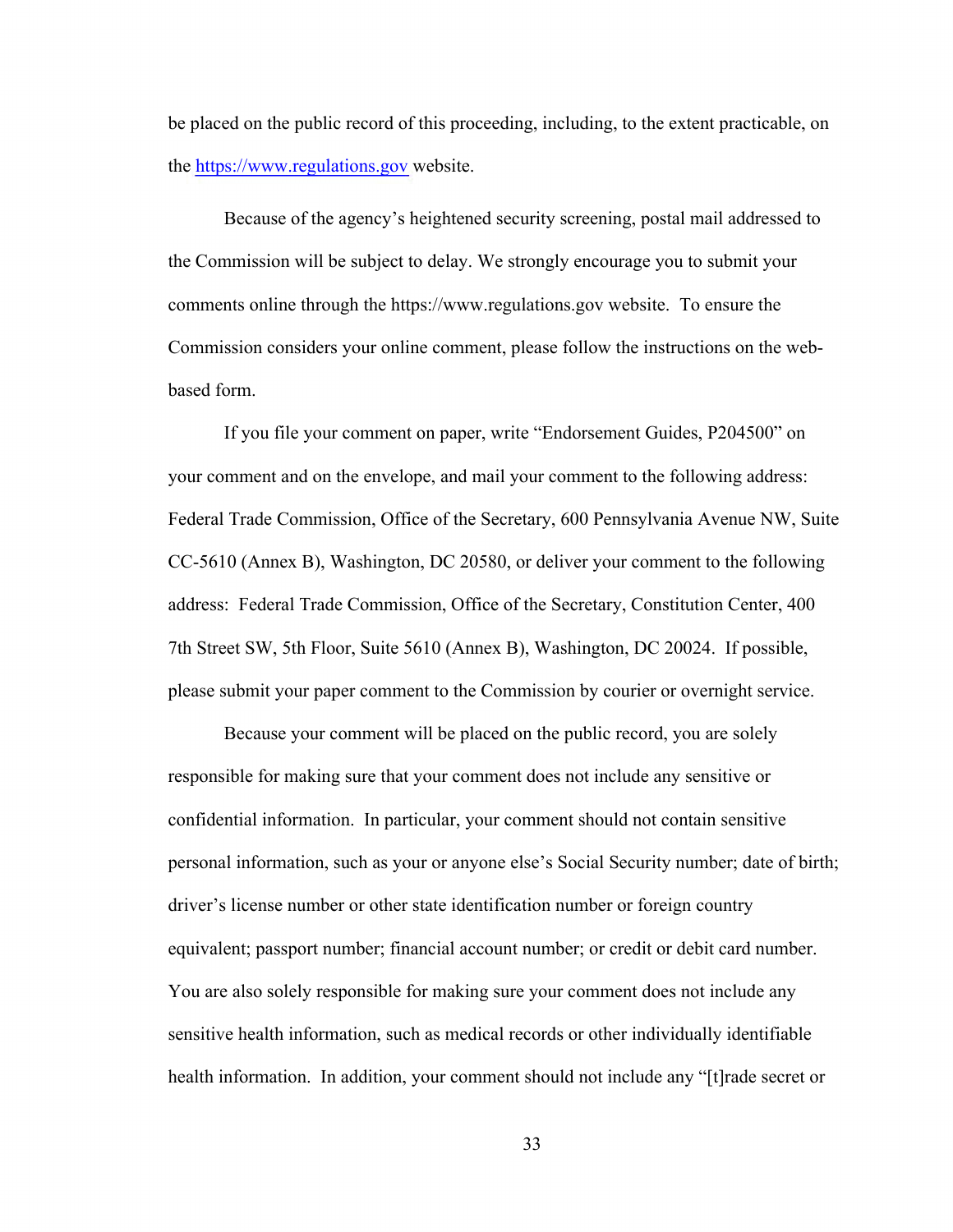any commercial or financial information which  $\dots$  is privileged or confidential" – as provided in Section 6(f) of the FTC Act, 15 U.S.C. 46(f), and FTC Rule 4.10(a)(2), 16 CFR  $4.10(a)(2)$  – including in particular competitively sensitive information such as costs, sales statistics, inventories, formulas, patterns, devices, manufacturing processes, or customer names.

Comments containing material for which confidential treatment is requested must be filed in paper form, must be clearly labeled "Confidential," and must comply with FTC Rule 4.9(c). In particular, the written request for confidential treatment that accompanies the comment must include the factual and legal basis for the request, and must identify the specific portions of the comment to be withheld from the public record. *See* FTC Rule 4.9(c). Your comment will be kept confidential only if the General Counsel grants your request in accordance with the law and the public interest. Once your comment has been posted publicly at <www.regulations.gov>– as legally required by FTC Rule 4.9(b) – we cannot redact or remove your comment, unless you submit a confidentiality request that meets the requirements for such treatment under FTC Rule 4.9(c), and the General Counsel grants that request.

Visit the FTC website to read this document and the news release describing it. The FTC Act and other laws that the Commission administers permit the collection of public comments to consider and use in this proceeding as appropriate. The Commission will consider all timely and responsive public comments it receives on or before [INSERT DATE 60 DAYS AFTER DATE OF PUBLICATION IN THE *FEDERAL REGISTER*]. For information on the Commission's privacy policy, including routine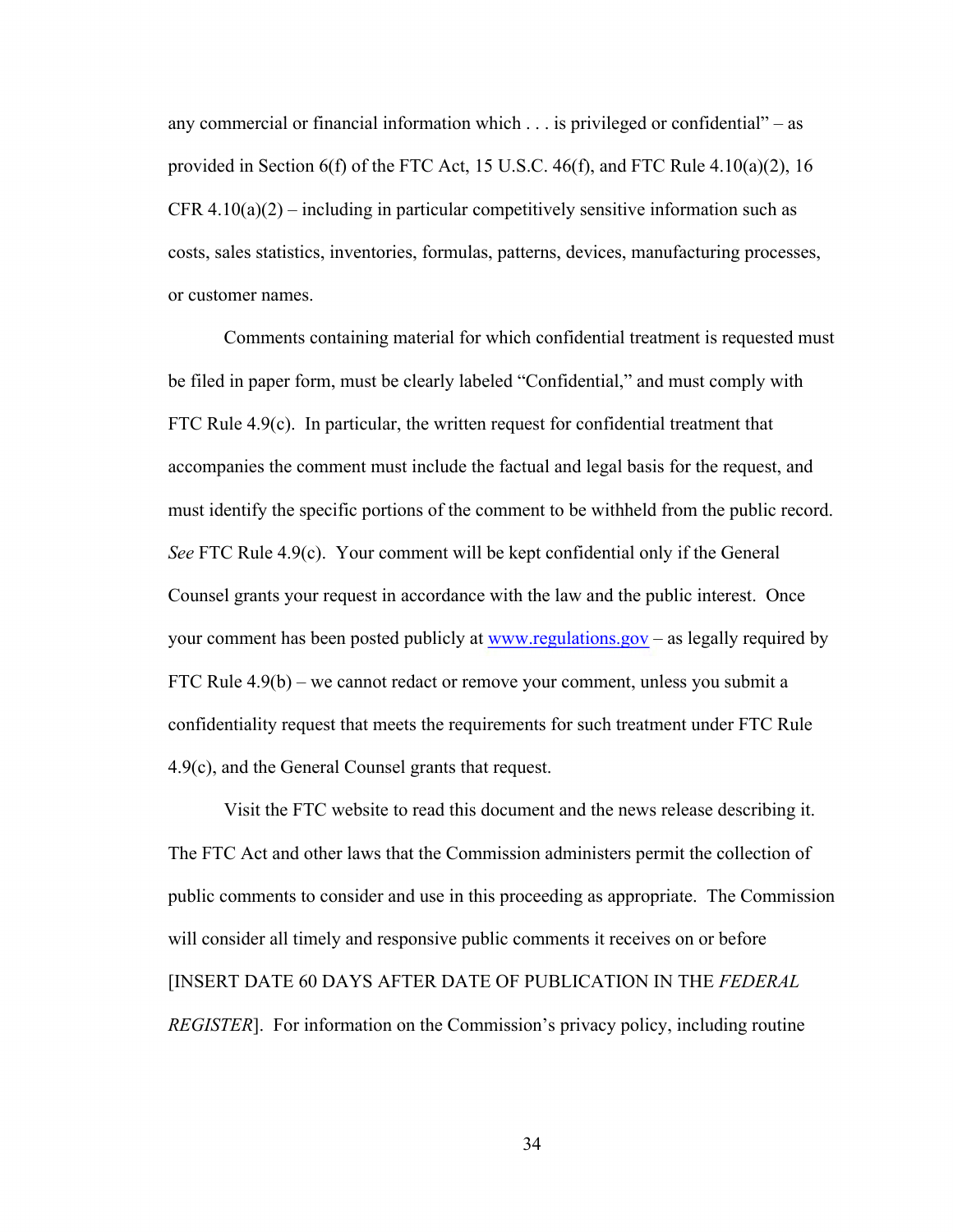uses permitted by the Privacy Act, see *<https://www.ftc.gov/site-information/privacy>-*

*policy.* 

# **List of Subjects in 16 CFR Part 255**

Advertising, Trade Practices

Accordingly, the Federal Trade Commission proposes to amend Title 16,

Chapter I, Subchapter B, of the Code of Federal Regulations as follows:

# **PART 255 – GUIDES CONCERNING USE OF ENDORSEMENTS AND**

# **TESTIMONIALS IN ADVERTISING**

Sec.

- 255.0 Purpose and Definitions.
- 255.1 General Considerations.
- 255.2 Consumer Endorsements.
- 255.3 Expert Endorsements.
- 255.4 Endorsements by Organizations.
- 255.5 Disclosure of Material Connections.
- 255.6 Endorsements Directed to Children.
	- 1. The authority for part 255 continues to read:

**Authority:** 38 Stat. 717, as amended; 15 U.S.C. 41-58

2. Revise part 255 to read as follows:

# **§ 255.0 Purpose and definitions.**

(a) The Guides in this part represent administrative interpretations of laws enforced by the Federal Trade Commission for the guidance of the public in conducting its affairs in conformity with legal requirements. Specifically, the Guides address the application of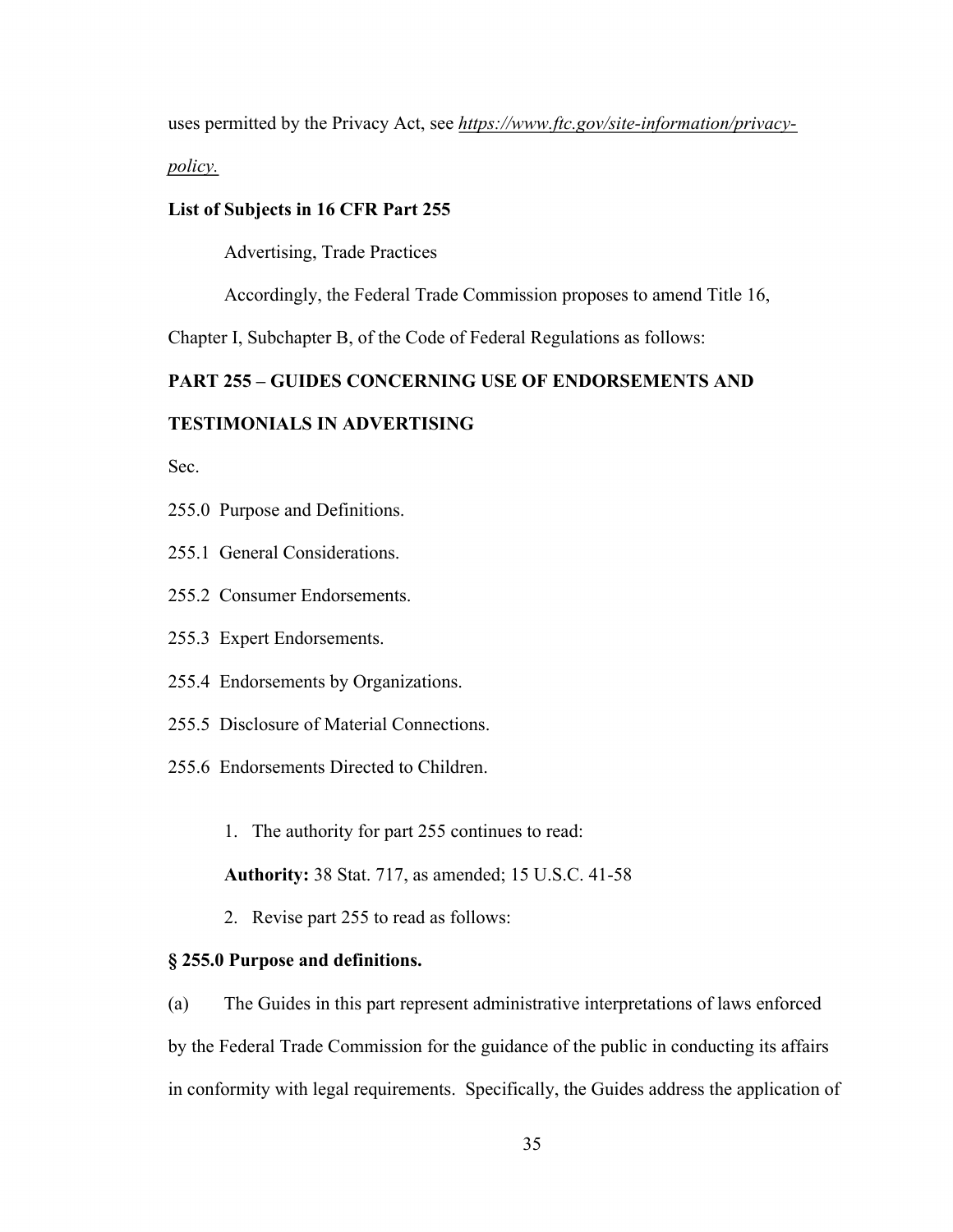Section 5 of the FTC Act (15 U.S.C. 45) to the use of endorsements and testimonials in advertising. The Guides provide the basis for voluntary compliance with the law by advertisers and endorsers. Practices inconsistent with these Guides may result in corrective action by the Commission under Section 5 if, after investigation, the Commission has reason to believe that the practices fall within the scope of conduct declared unlawful by the statute.

The Guides set forth the general principles that the Commission will use in evaluating endorsements and testimonials, together with examples illustrating the application of those principles. The Guides do not purport to cover every possible use of endorsements in advertising.<sup>1</sup> Whether a particular endorsement or testimonial is deceptive will depend on the specific factual circumstances of the advertisement at issue. (b) For purposes of this part, an "endorsement" means any advertising, marketing, or promotional message (including verbal statements, tags in social media posts, demonstrations, or depictions of the name, signature, likeness or other identifying personal characteristics of an individual or the name or seal of an organization) that consumers are likely to believe reflects the opinions, beliefs, findings, or experiences of a party other than the sponsoring advertiser, even if the views expressed by that party are identical to those of the sponsoring advertiser.<sup>2</sup> The party whose opinions, beliefs,

<sup>&</sup>lt;sup>1</sup> Staff business guidance applying Section 5 of the FTC Act to endorsements and testimonials in advertising is available on the FTC website. Such staff guidance addresses details not covered in these Guides and is updated periodically, but is not approved by or binding upon the Commission.

 $2$  A paid or otherwise incentivized negative statement about a competitor's product is not an endorsement, as that term is used in the Guides. Nevertheless, such statements, *e.g.*, a paid negative review of a competing product, can be deceptive in violation of Section 5.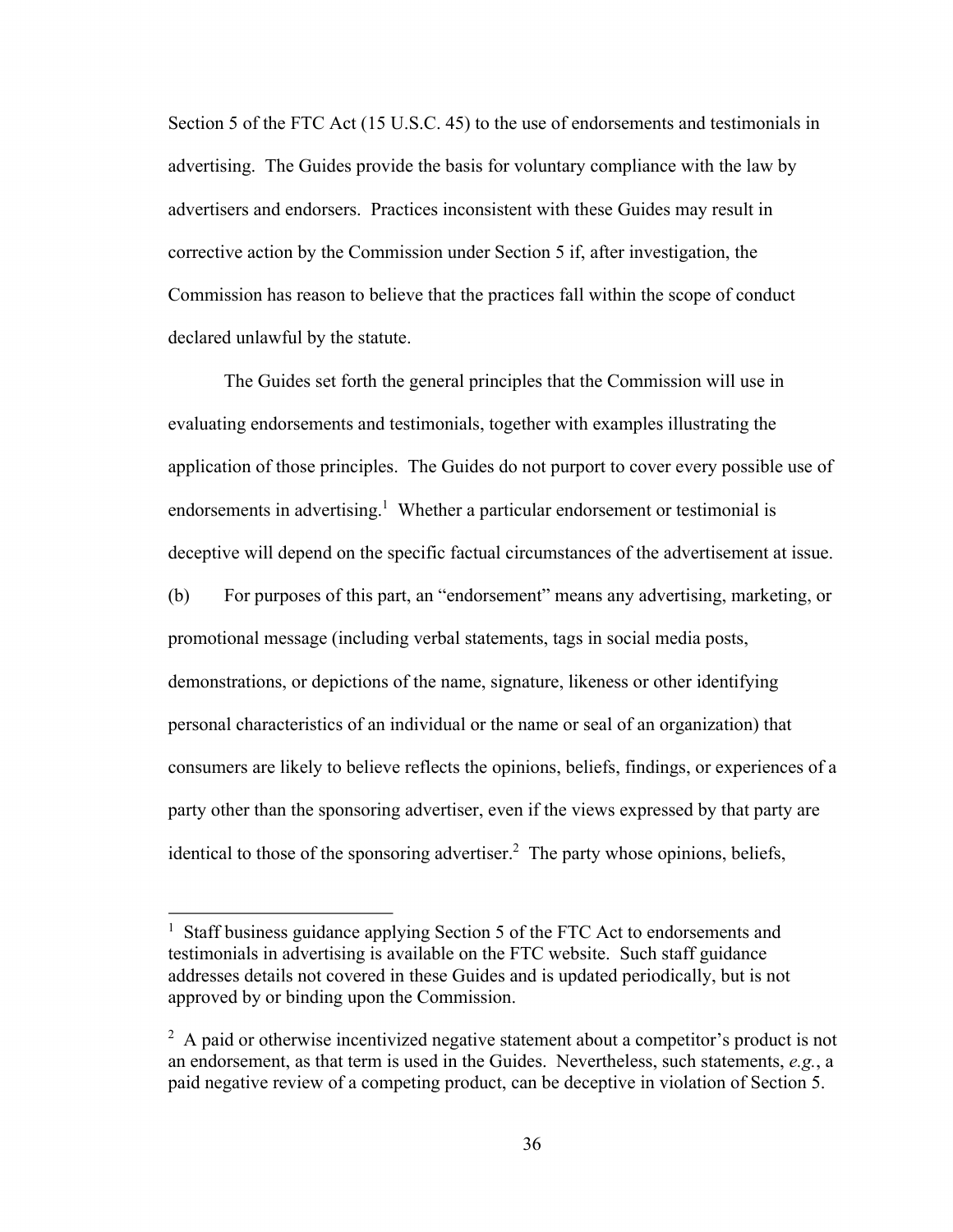findings, or experience the message appears to reflect will be called the "endorser" and could be or appear to be an individual, group, or institution.

(c) The Commission intends to treat endorsements and testimonials identically in the context of its enforcement of the Federal Trade Commission Act and for purposes of this part. The term endorsements is therefore generally used hereinafter to cover both terms and situations.

(d) For purposes of this part, the term "product" includes any product, service, brand, company, or industry.

(e) For purposes of this part, an "expert" is an individual, group, or institution possessing, as a result of experience, study, or training, knowledge of a particular subject, which knowledge is superior to what ordinary individuals generally acquire.

(f) For purposes of this part, "clear and conspicuous" means that a disclosure is difficult to miss (*i.e.*, easily noticeable) and easily understandable by ordinary consumers. If a communication's representation necessitating a disclosure is made through visual means, the disclosure should be made in at least the communication's visual portion; if the representation is made through audible means, the disclosure should be made in at least the communication's audible portion; and if the representation is made through both visual and audible means, the disclosure should be made in the

 commercial purpose. It is also a deceptive practice to sell or distribute such indicators to The use by endorsers of fake indicators of social media influence, such as fake social media followers, is not itself an endorsement issue. The Commission notes, however, that it is a deceptive practice for users of social media platforms to purchase or create indicators of social media influence and then use them to misrepresent such influence to potential clients, purchasers, investors, partners, or employees or to anyone else for a such users.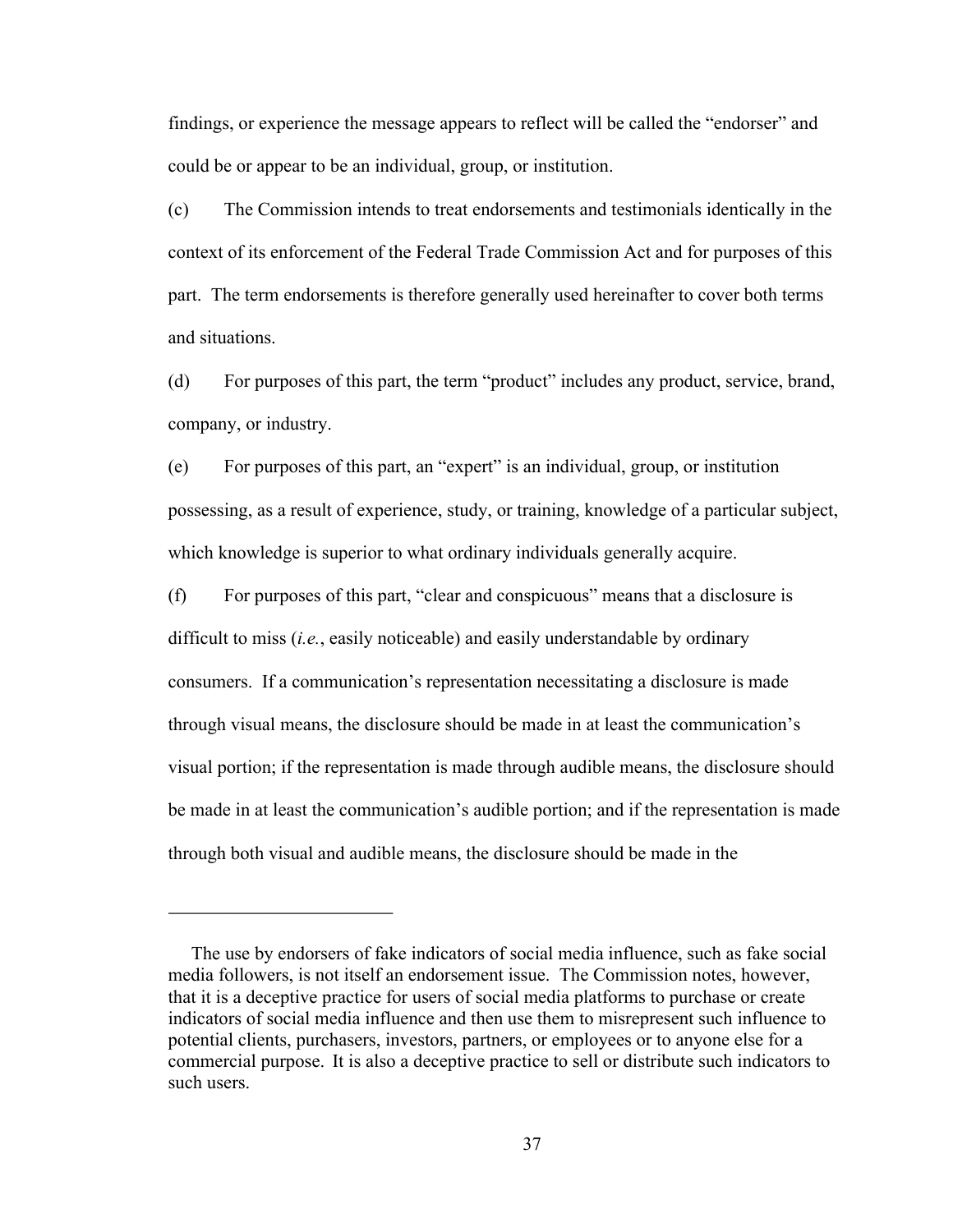communication's visual and audible portions. A disclosure presented simultaneously in both the visual and audible portions of a communication is more likely to be clear and conspicuous. A visual disclosure, by its size, contrast, location, the length of time it appears, and other characteristics, should stand out from any accompanying text or other visual elements so that it is easily noticed, read, and understood. An audible disclosure should be delivered in a volume, speed, and cadence sufficient for ordinary consumers to easily hear and understand it. In any communication using an interactive electronic medium, such as social media or the Internet, the disclosure should be unavoidable. The disclosure should not be contradicted or mitigated by, or inconsistent with, anything else in the communication. When an endorsement targets a specific audience, such as older adults, "ordinary consumers" includes members of that group.

**Example 1:** A film critic's review of a movie is excerpted in an advertisement placed by the film's producer. When so used, the excerpt is an endorsement because readers would view it as a statement of the critic's own opinions and not those of the producer. If the excerpt alters or quotes from the text of the review in a way that does not fairly reflect its substance, the advertisement would be deceptive because it distorts the endorser's opinion. [*See* § 255.1(b).]

**Example 2:** A television commercial depicts two unidentified shoppers in a supermarket buying a laundry detergent. One comments to the other how clean the advertised brand makes the shopper's clothes. The other shopper then replies, "I will try it because I have not been fully satisfied with my own brand." This obviously fictional dramatization would not be an endorsement.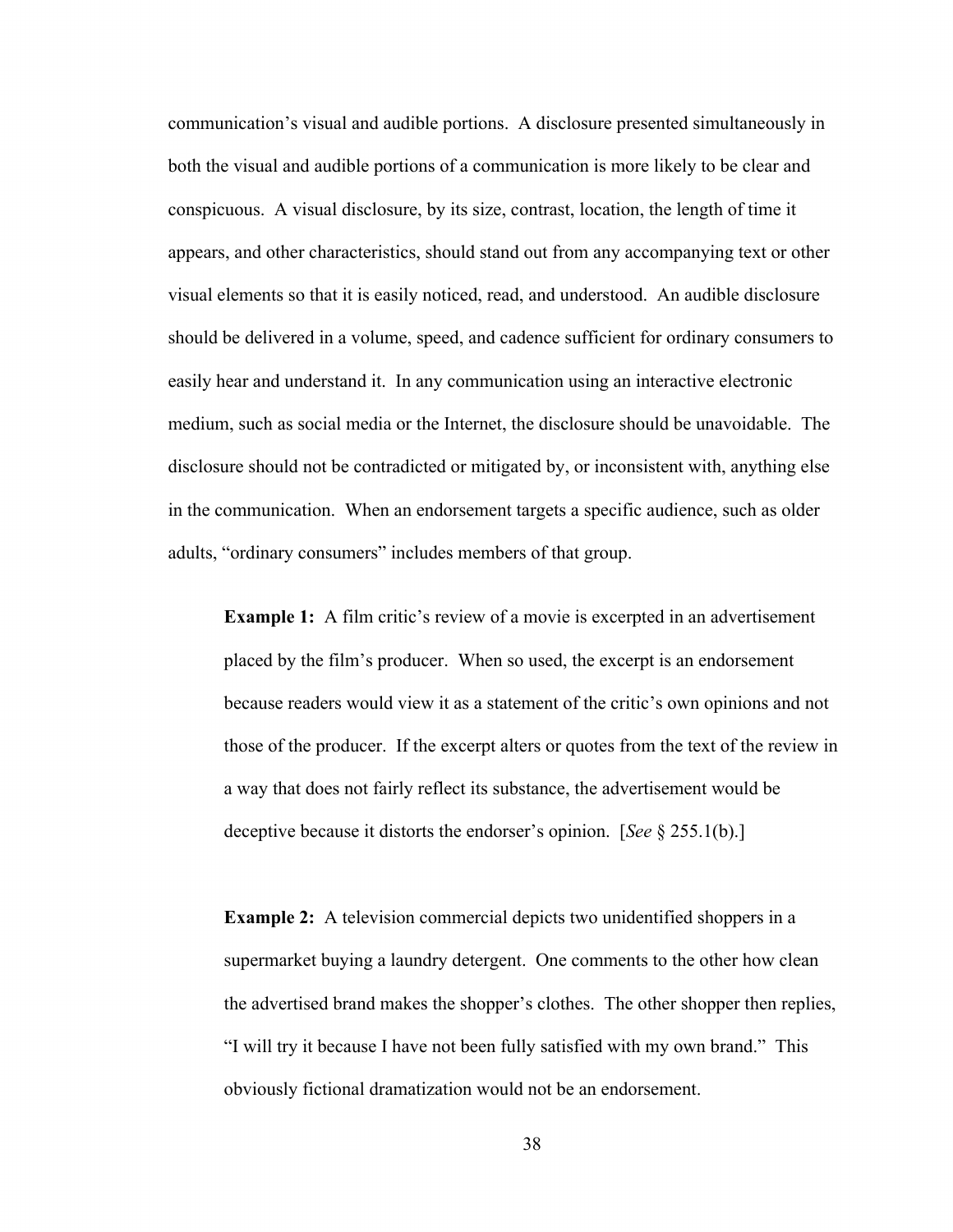**Example 3:** In an advertisement for a pain remedy, an announcer unfamiliar to consumers except as a spokesperson for the advertising drug company praises the drug's ability to deliver fast and lasting pain relief. The spokesperson purports to speak, not on the basis of their own opinions, but rather in the place of and on behalf of the drug company. The announcer's statements would not be considered an endorsement.

**Example 4:** A manufacturer of automobile tires hires a well-known professional automobile racing driver to deliver its advertising message in television commercials. In these commercials, the driver speaks of the smooth ride, strength, and long life of the tires. Many consumers are likely to believe this message reflects the driver's personal views, even if the driver does not say so, because consumers recognize the speaker as primarily a racing driver and not merely as a spokesman. Accordingly, consumers may well believe the driver would not speak for an automotive product without actually believing in their statements and having personal knowledge sufficient to form the beliefs expressed. The attribution of these beliefs to the driver makes this message an endorsement under the Guides.

**Example 5:** A television advertisement for a brand of golf balls includes a video of a prominent and well-recognized professional golfer practicing numerous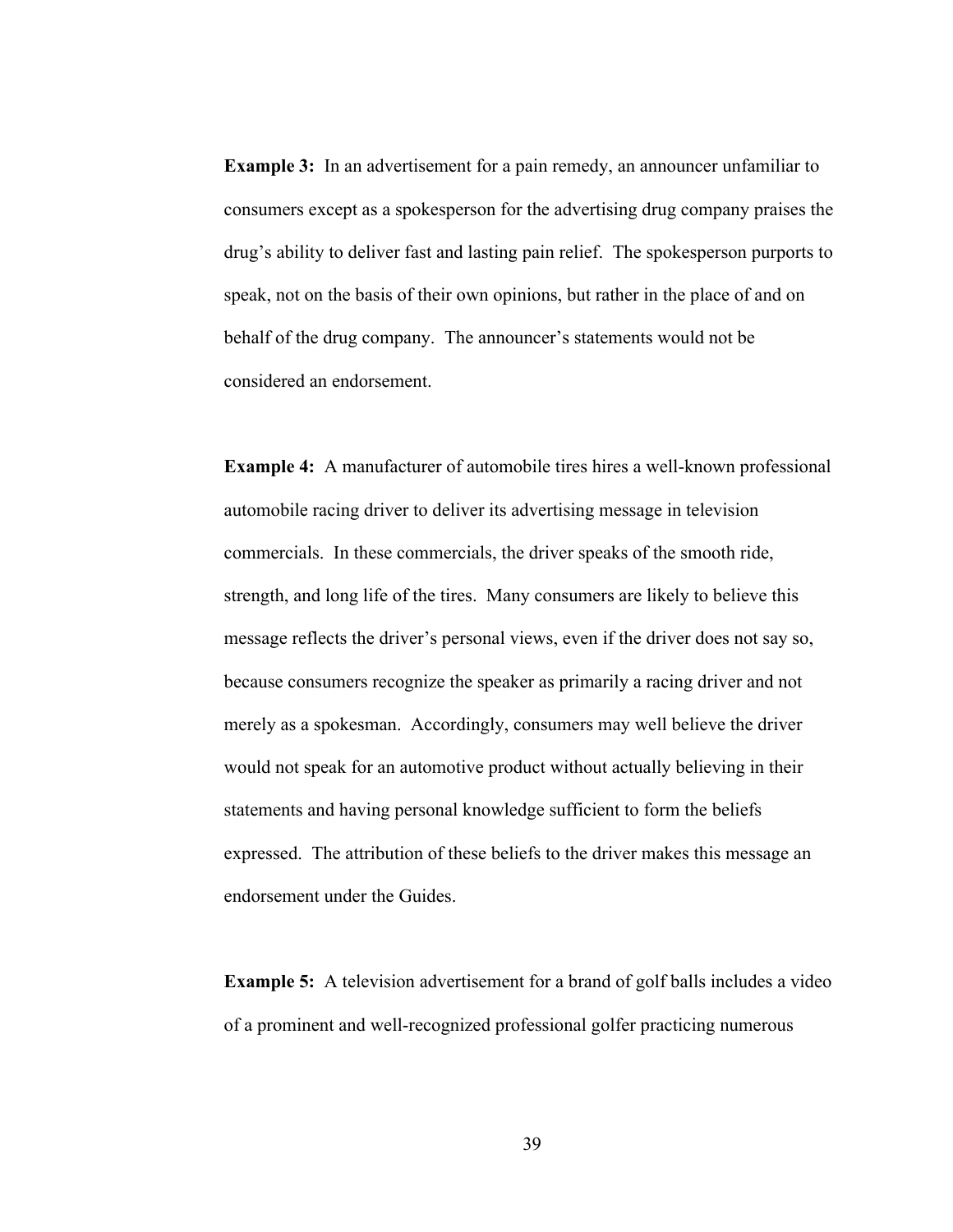drives off the tee. The video would be an endorsement even though the golfer makes no verbal statement in the advertisement.

The golfer is also hired to post the video to their social media account. The post is an endorsement if viewers can readily identify the golf ball brand, either because it is apparent from the video or because it is tagged or otherwise mentioned in the post.

**Example 6:** An infomercial for a home fitness system is hosted by a well-known actor. During the infomercial, the actor demonstrates the machine and states, "This is the most effective and easy-to-use home exercise machine that I have ever tried. Even if the actor is reading from a script, the statement would be an endorsement, because consumers are likely to believe it reflects the actor's personal views.

Assume that, rather than speaking about their experience with or opinion of the machine, the actor says that the machine was designed by exercise physiologists at a leading university, that it isolates each of five major muscle groups, and that it is meant to be used for fifteen minutes a day. After demonstrating various exercises using the machine, the actor finally says how much the machine costs and how to order it. As the actor does not say or do anything during the infomercial that would lead viewers to believe that the actor is expressing their own views about the machine, there is no endorsement.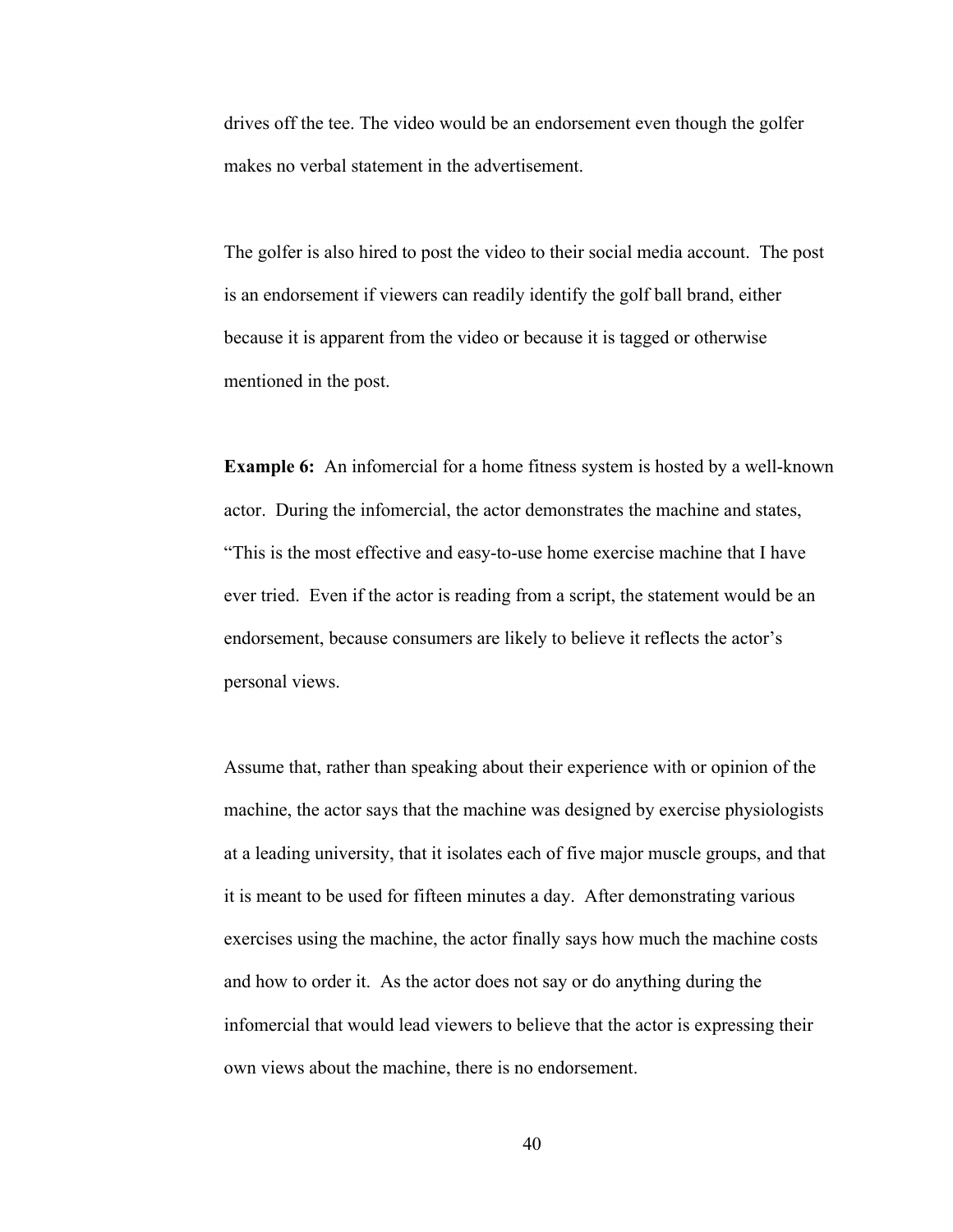**Example 7:** A consumer who regularly purchases a particular brand of dog food decides one day to purchase a new, more expensive brand made by the same manufacturer. The purchaser posts to their social media account that the change in diet has made their dog's fur noticeably softer and shinier, and that in her opinion, the new dog food definitely is worth the extra money. Because the consumer has no connection to the manufacturer beyond being an ordinary purchaser, their message cannot be attributed to the manufacturer and the post would not be deemed an endorsement under the Guides. The same would be true if the purchaser writes a consumer product review on the manufacturer's website, a retailer's website, or an independent review website.

Assume that rather than purchase the dog food with their own money, the consumer receives it for free because the store routinely tracks purchases and the dog food manufacturer arranged for the store to provide a coupon for a free trial bag of its new brand to all purchasers of its existing brand. The manufacturer does not ask coupon recipients for product reviews and recipients likely would not assume that the manufacturer expects them to post reviews. The consumer's post would not be deemed an endorsement under the Guides because this unsolicited review cannot be attributed to the manufacturer.

Assume now that the consumer joins a marketing program under which participants periodically receive free products from various manufacturers and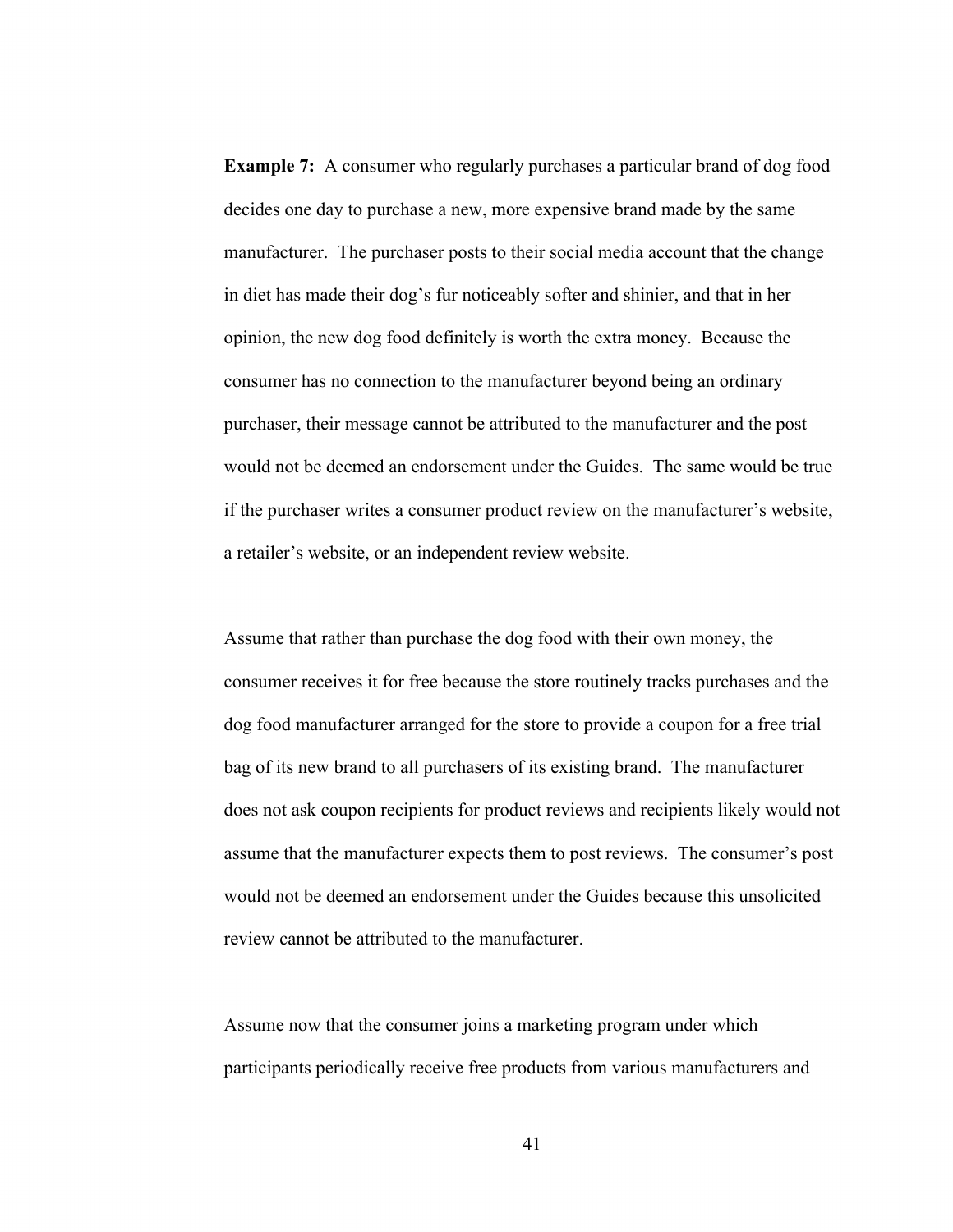can write reviews if they want to do so. If the consumer receives a free bag of the new dog food through this program, their positive review would be considered an endorsement under the Guides because of their connection to the manufacturer through the marketing program.

**Example 8:** A college student, who has earned a reputation as an excellent video game player, live streams their game play. The developer of a new video game pays the student to play and live stream its new game. The student plays the game and appears to enjoy it. Even though the college student does not expressly recommend the game, the game play is considered an endorsement.

**Example 9:** An influencer who is paid to endorse a vitamin product in their social media posts discloses their connection to the product's manufacturer only on the profile pages of their social media accounts. The disclosures are not clear and conspicuous because people seeing their paid posts could easily miss the disclosures.

Assume now that the influencer discloses their connection to the manufacturer in the posts themselves, but that, in order to see the disclosures, consumers have to click on a link labeled simply "more." Those disclosures are not clear and conspicuous.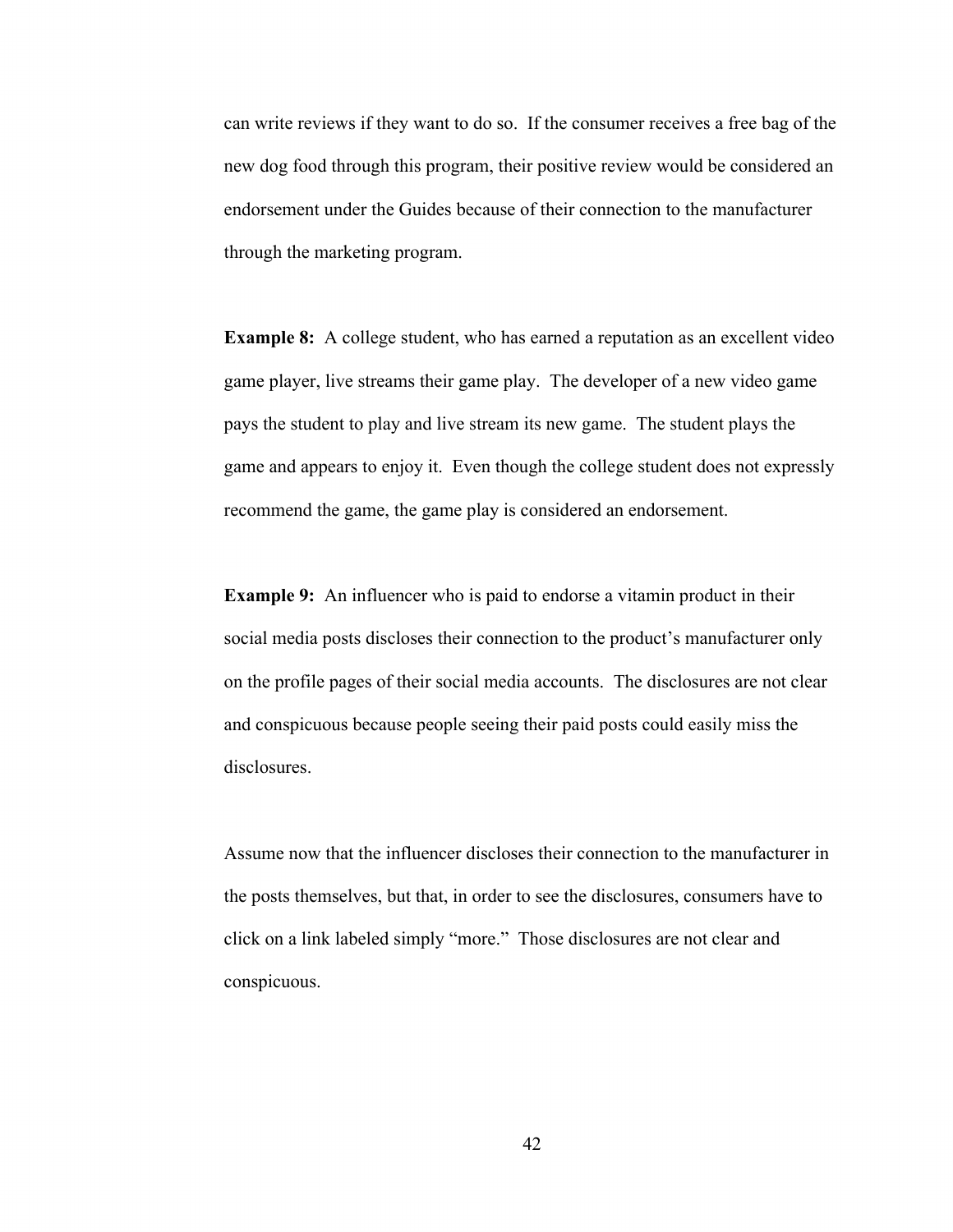Assume now that the influencer relies solely upon a social media platform's builtin disclosure tool for one of these posts. The disclosure appears in small white text, it is set against the light background of the image that the influencer posted, it competes with unrelated text that the influencer superimposed on the image, and the post appears for only five seconds. The disclosure is easy to miss and thus not clear and conspicuous.

**Example 10:** A television advertisement promotes a smartphone app that purportedly halts cognitive decline. The ad presents multiple endorsements by older senior citizens who are represented as actual consumers who used the app. The advertisement discloses via both audio and visual means that the persons featured are actors. Because the advertisement is targeted at older consumers, whether the disclosure is clear and conspicuous will be evaluated from the perspective of older consumers, including those with diminished auditory, visual, or cognitive processing abilities.

**Example 11:** A social media advertisement promoting a cholesterol-lowering product features a testimonialist who says how says by how much they lowered their serum cholesterol. The claimed reduction greatly exceeds what is typically experienced by users of the product and a disclosure of typical results is required. The marketer has been able to identify from online data collection Spanish speaking individuals with high cholesterol levels who are unable to understand English and microtargets a Spanish-language version of the ad to them, disclosing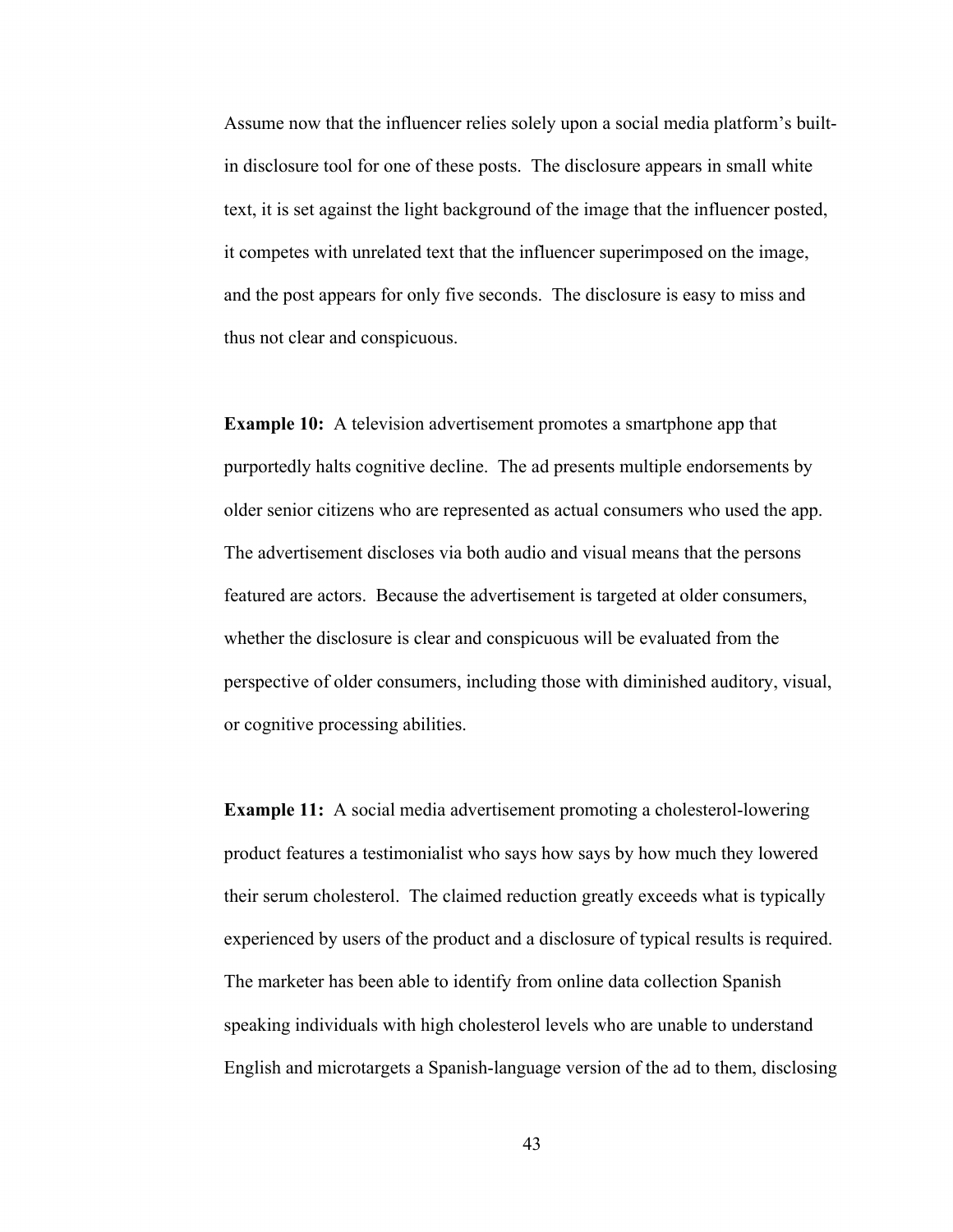the typical results in English. The adequacy of the disclosure will be evaluated from the perspective of the targeted individuals.

Assume now that the ad has a disclosure that is clear and conspicuous when viewed on a computer browser but that is not clear and conspicuous when the ad is rendered on a smartphone. Because some consumers will view the ad on their smartphones, the disclosure is inadequate.

#### **§ 255.1 General considerations.**

(a) Endorsements must reflect the honest opinions, findings, beliefs, or experience of the endorser. Furthermore, an endorsement may not convey any express or implied representation that would be deceptive if made directly by the advertiser. [*See* §§ 255.2(a) and (b) regarding substantiation of representations conveyed by consumer endorsements.]

(b) An advertisement need not present an endorser's message in the exact words of the endorser unless the advertisement presents the endorsement as a quotation. However, the endorsement may not be presented out of context or reworded so as to distort in any way the endorser's opinion or experience with the product. An advertiser may use an endorsement of an expert or celebrity only so long as it has good reason to believe that the endorser continues to subscribe to the views presented. An advertiser may satisfy this obligation by securing the endorser's views at reasonable intervals where reasonableness will be determined by such factors as new information about the performance or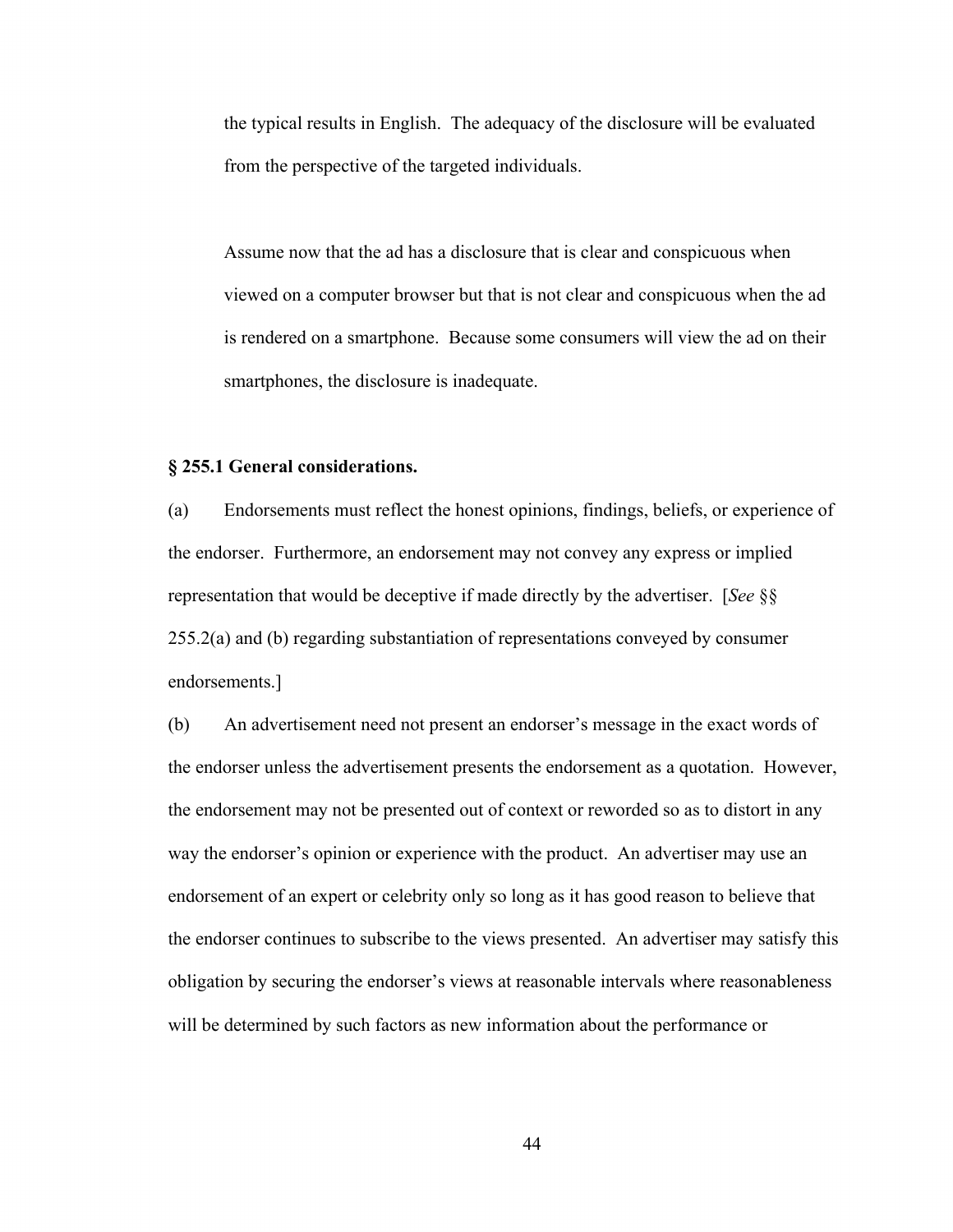performance of competitors' products, and the advertiser's contract commitments. effectiveness of the product, a material alteration in the product, changes in the

performance of competitors' products, and the advertiser's contract commitments. (c) When the advertisement represents that the endorser uses the endorsed product, the endorser must have been a bona fide user of it at the time the endorsement was given. Additionally, the advertiser may continue to run the advertisement only so long as it has good reason to believe that the endorser remains a bona fide user of the product. [*See* § 255.1(b) regarding the "good reason to believe" requirement.]

(d) Advertisers are subject to liability for misleading or unsubstantiated statements made through endorsements when there is a connection between the advertiser and the endorser, or for failing to disclose unexpected material connections between themselves and their endorsers. [*See* § 255.5]. An advertiser may be liable for an endorser's deceptive statement even when the endorser is not liable. Advertisers should: (1) provide guidance to their endorsers on the need to ensure that their statements are not misleading and to disclose unexpected material connections, (2) monitor their endorsers' compliance, and (3) take action sufficient to remedy non-compliance and prevent future non-compliance.

(e) Endorsers may be liable for statements made in the course of their endorsements, such as when an endorser makes a representation that the endorser knows or should know to be deceptive. Also, an endorser who is not an expert may be liable for misleading or unsubstantiated representations regarding a product's performance or effectiveness when the representations: (1) are inconsistent with the endorser's personal experience, or (2) were not made or approved by the advertiser and go beyond the scope of the endorser's personal experience. [For the responsibilities of an endorser who is an expert, see  $\S$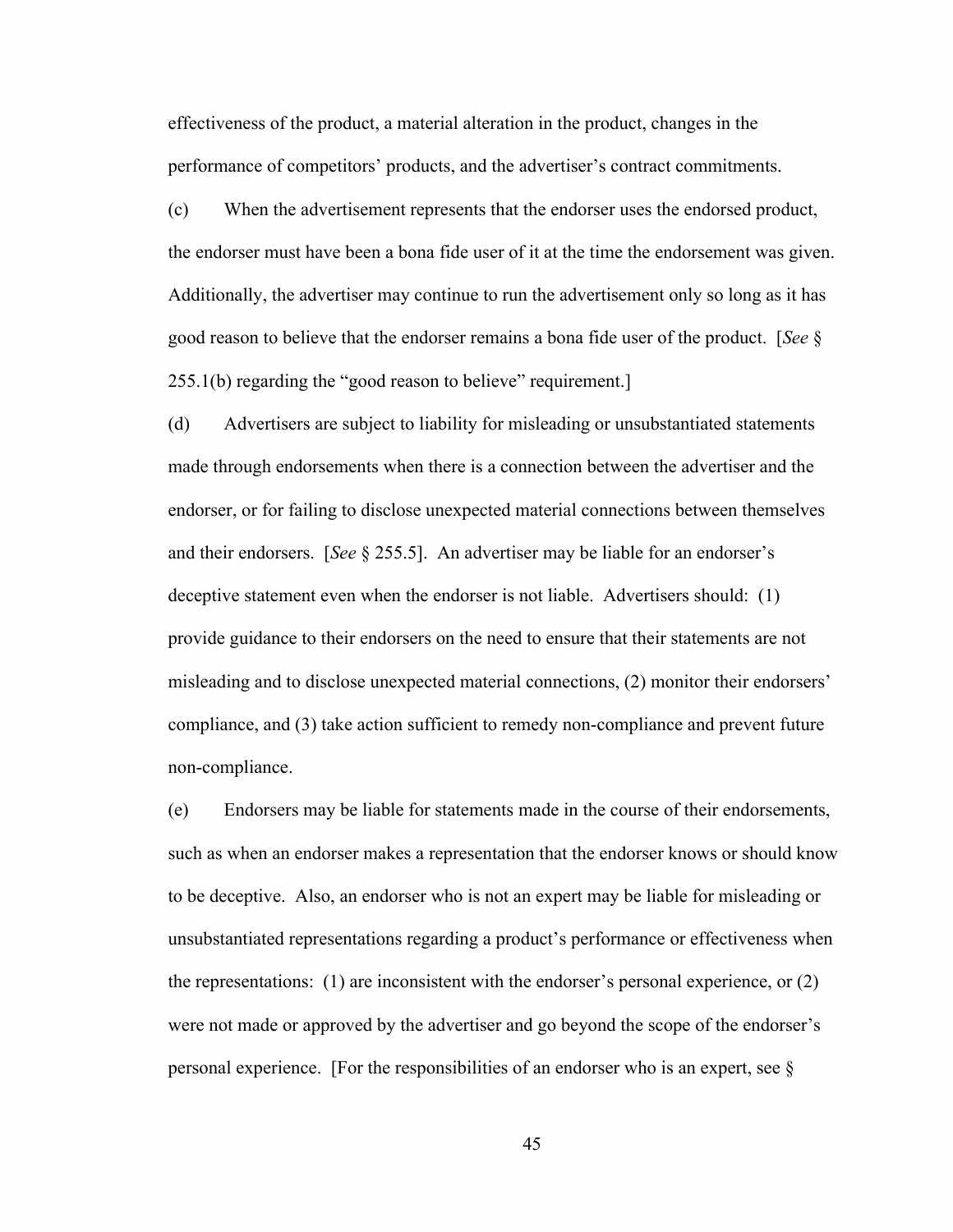255.3.] Endorsers may also be liable for failing to disclose unexpected material connections between themselves and an advertiser, such as when an endorser creates and disseminates endorsements without such disclosures.

(f) Intermediaries, such as advertising agencies and public relations firms, may be liable for their roles in disseminating what they knew or should have known were deceptive endorsements. They may also be liable for their roles with respect to endorsements that fail to disclose unexpected material connections, whether by disseminating advertisements without necessary disclosures or by hiring and directing endorsers who fail to make necessary disclosures.

(g) The use of an endorsement with the image or likeness of a person other than the actual endorser is deceptive if it misrepresents a material attribute of the endorser.

**Example 1:** A building contractor states in an advertisement disseminated by an advertiser, "I use XYZ exterior house paint because of its remarkable quick drying properties and durability." This endorsement must comply with the pertinent requirements of Section 255.3 (Expert Endorsements). Subsequently, the advertiser reformulates its paint to enable it to cover exterior surfaces with only one coat. Prior to continued use of the contractor's endorsement, the advertiser must contact the contractor in order to determine whether the contractor would continue to use the paint and to subscribe to the views presented previously.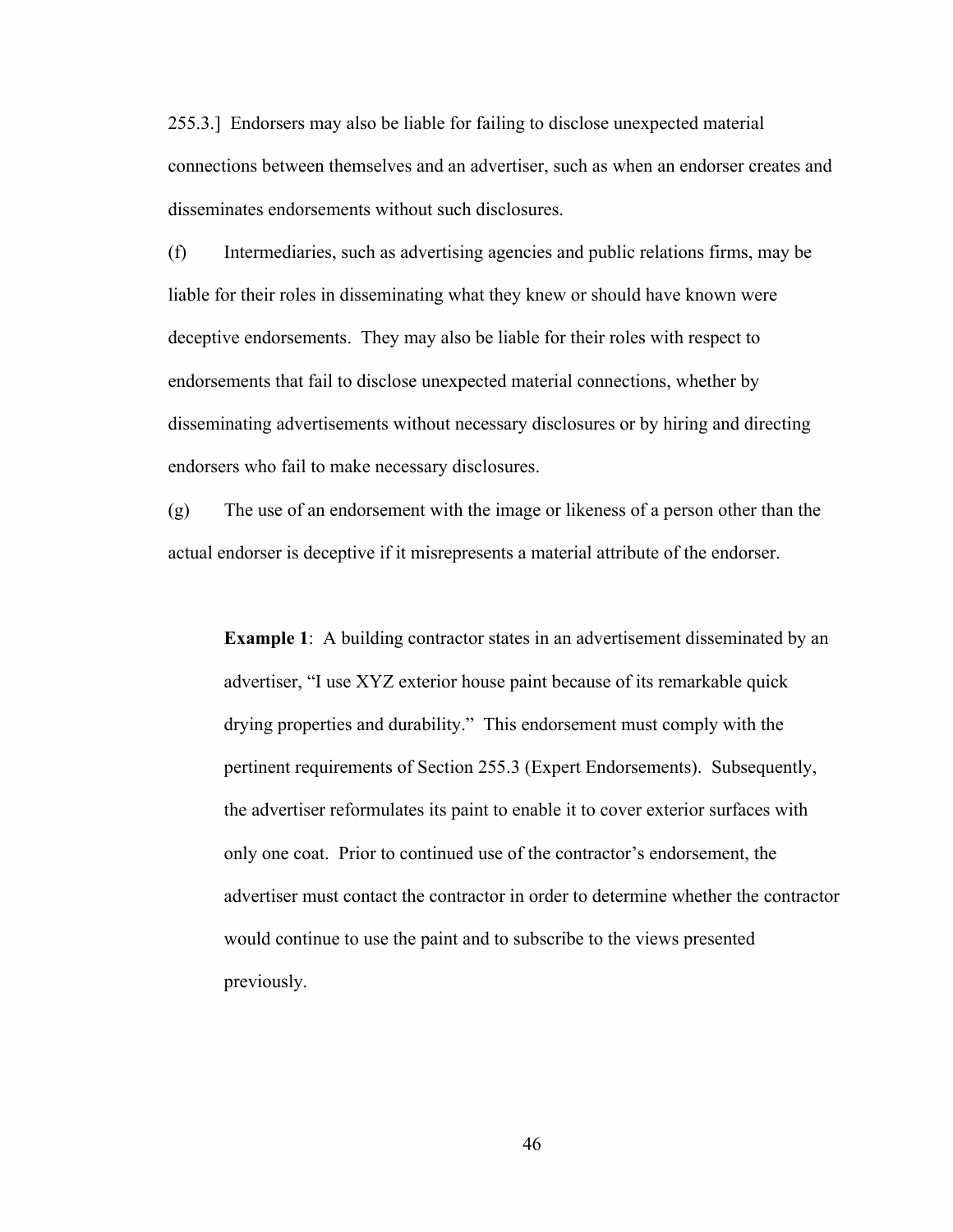Assume that, before the reformulation, the contractor had posted an endorsement of the paint to their social media account. Even if the contractor would not use or recommend the reformulated paint, there is no obligation to modify or delete their post as long as the date of that post is clear and conspicuous to viewers. If the contractor reposts or the advertiser shares the contractor's original endorsement after the reformulation, consumers would expect that the contractor continued to hold the views expressed in the original post.

**Example 2:** In a radio advertisement, a well-known DJ talks about how much they enjoy making coffee with a particular coffee maker in the morning. The DJ's comments likely communicate that they own and regularly use the coffee maker. If they do not own it or used it only during a demonstration by its manufacturer, the ad would be deceptive.

**Example 3:** A dermatologist is a paid advisor to a pharmaceutical company and is asked by the company to post about its products on their professional social media account. The dermatologist posts that the company's newest acne treatment product is "clinically proven" to work. Before giving the endorsement, the dermatologist received a write-up of the clinical study in question, which indicates flaws in the design and conduct of the study that are so serious that they preclude any conclusions about the efficacy of the product. Given their medical expertise, the dermatologist should have recognized the study's flaws and is subject to liability for their false statements made in the advertisement. The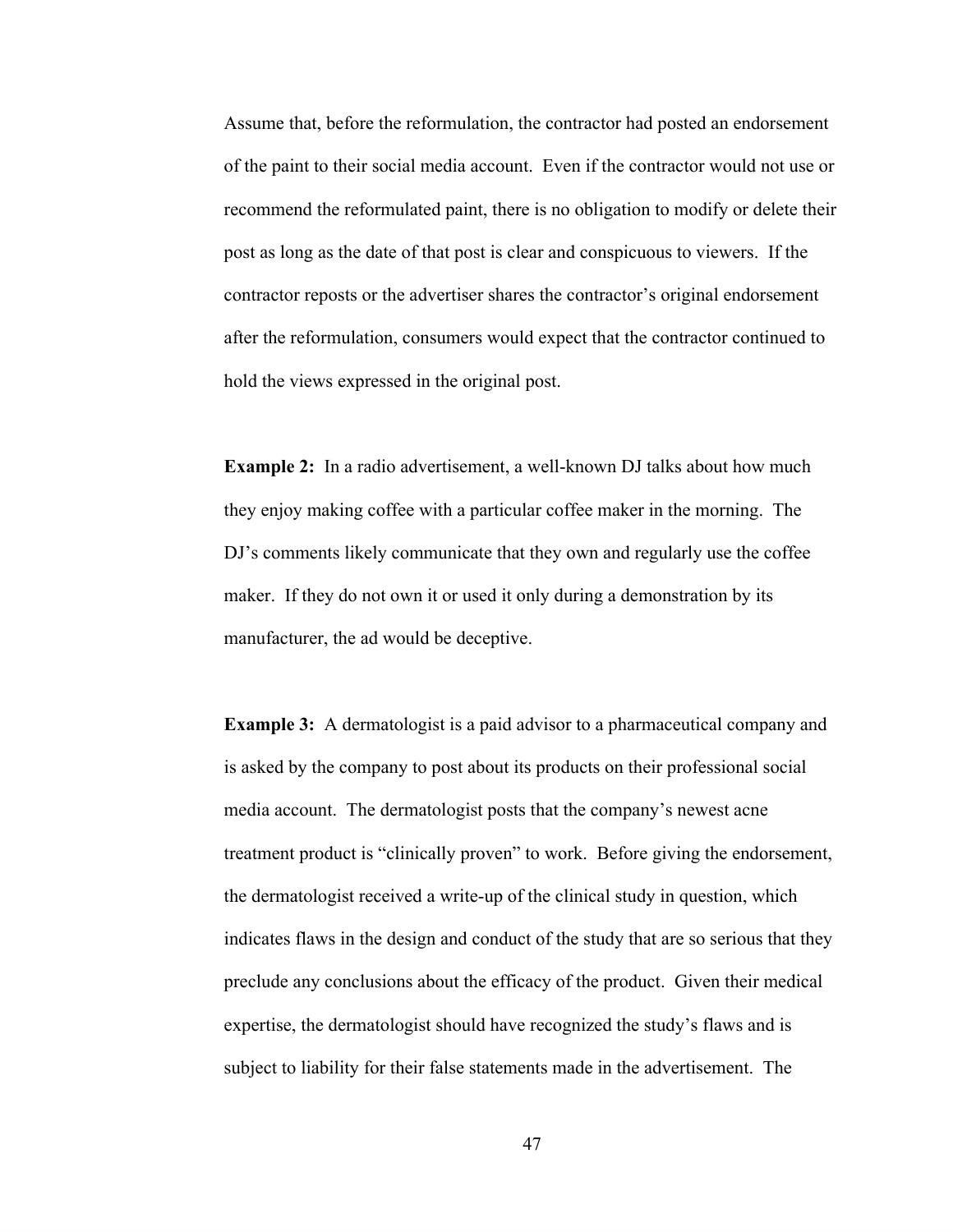advertiser is also liable for the misrepresentation made through the endorsement. [*See* § 255.3 regarding the product evaluation that an expert endorser must conduct.] Even if the study was sufficient to establish the product's proven efficacy, the pharmaceutical company and the dermatologist are both potentially liable if the endorser fails to disclose their relationship to the company. [*See* § 255.5 regarding the disclosure of unexpected material connections.] Assume that the expert had asked the pharmaceutical company for the evidence supporting its claims and there were no apparent design or execution flaws in the study shown to the expert, but that the pharmaceutical company had withheld a larger and better controlled, non-published proprietary study of the acne treatment which failed to find any statistically significant improvement in acne. The expert's "clinically proven" to work claim would be deceptive and the company would be liable for the claim, but because the dermatologist did not have a reason to know that the claim was deceptive, the expert would not be liable.

**Example 4:** A well-known celebrity appears in an infomercial for a hot air roaster that purportedly cooks a chicken perfectly in twenty minutes. During the shooting of the infomercial, the celebrity watches five attempts to cook chickens using the roaster. In each attempt, the chicken is undercooked after twenty minutes and requires forty-five minutes of cooking time. In the commercial, the celebrity places an uncooked chicken in the roaster. The celebrity then takes from a second roaster what appears to be a perfectly cooked chicken, tastes the chicken, and says that if you want perfect chicken every time, in just twenty minutes, this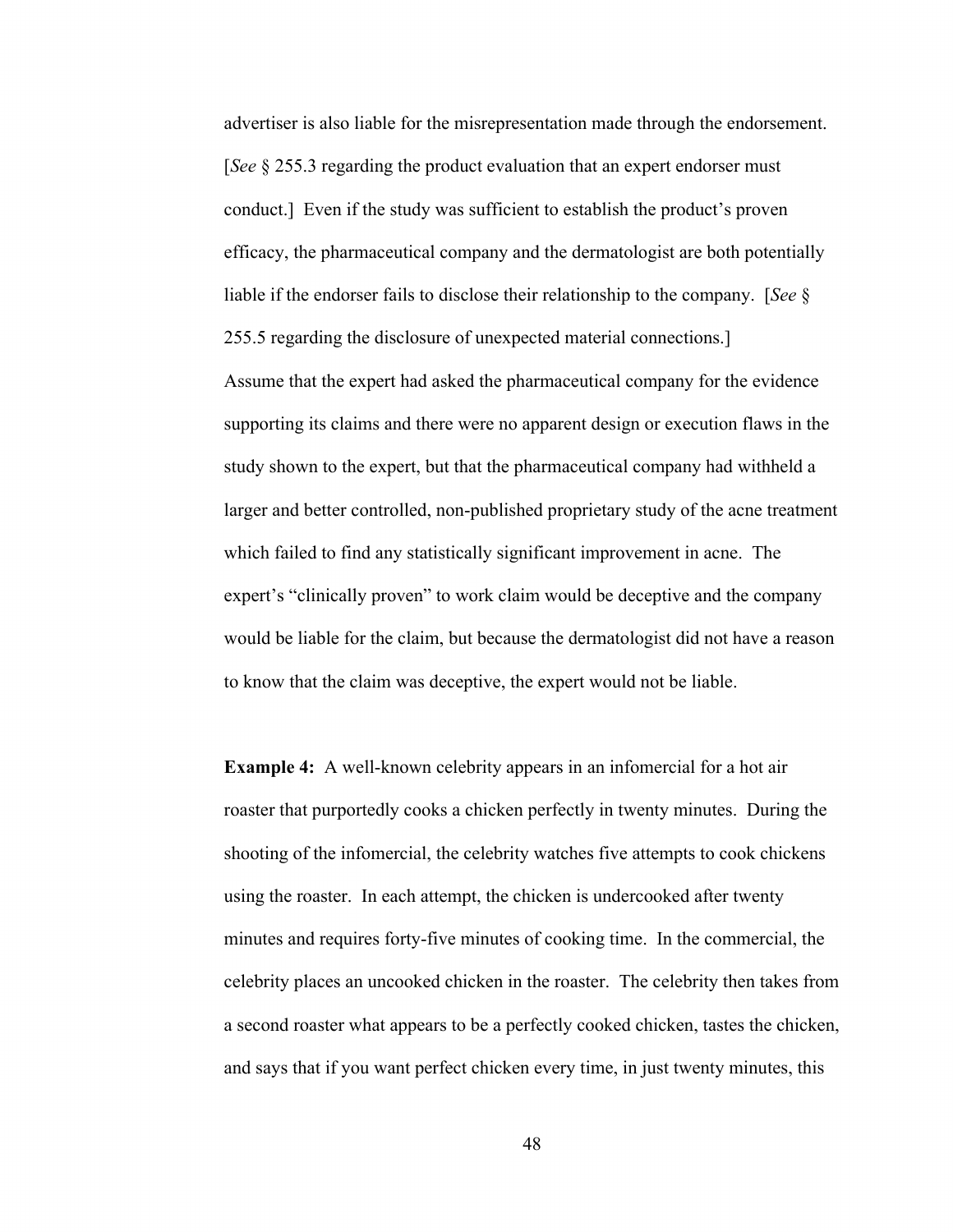is the product you need. A significant percentage of consumers are likely to believe the statement represents the celebrity's own view and experience even though the celebrity is reading from a script. Because the celebrity knows that their statement is untrue, the endorser is subject to liability. The advertiser is also liable for misrepresentations made through the endorsement.

**Example 5:** A skin care products advertiser hires an influencer to promote its products on the influencer's social media account. The advertiser requests that the influencer try a new body lotion and post a video review of it. The advertiser does not provide the influencer with any materials stating that the lotion cures skin conditions and the influencer does not ask the advertiser if it does. However, believing that the lotion cleared up their eczema, the influencer says in their review, "This lotion cures eczema. All of my followers suffering from eczema should use it." The advertiser is subject to liability for misleading or unsubstantiated representations made through the influencer's endorsement. Furthermore, the influencer, who did not limit their claims to their personal experience and did not have a reasonable basis for their claim that the lotion cures eczema, is subject to liability for the misleading or unsubstantiated representation in endorsement. The influencer and the advertiser may also be liable if the influencer fails to disclose clearly and conspicuously being paid for the endorsement. [*See* § 255.5.]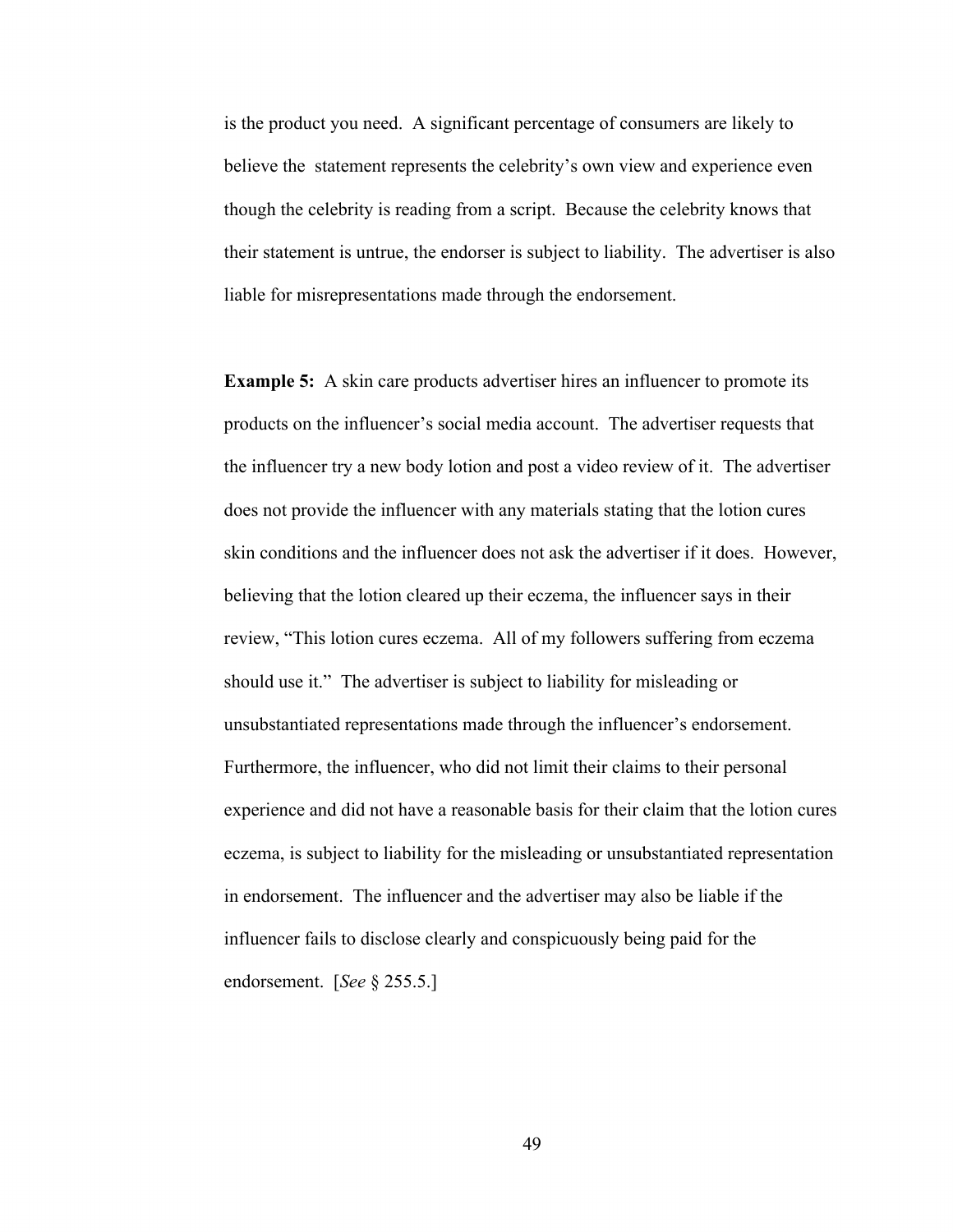In order to limit its potential liability, the advertiser should provide guidance to its influencers concerning the need to ensure that statements they make are truthful and substantiated and the need to disclose unexpected material connections and take other steps to discourage or prevent non-compliance. The advertiser should also monitor its influencers' compliance and take steps necessary to remove and halt the continued publication of deceptive representations when they are discovered and to ensure the disclosure of unexpected material connections. [*See*  §§ 255.1(d) and 255.5]

**Example 6:** The website for an acne treatment features accurate testimonials of users who say that the product improved their acne quickly and with no side effects. Instead of using images of the actual endorsers, the website accompanies the testimonials with pictures of different individuals with near perfect skin. The images misrepresent the improvements to the endorsers' complexions.

The same website also sells WeightAway shakes and features an accurate testimonial from an individual who says, "I lost 50 pounds by just drinking the shakes." Instead of accompanying the testimonial with a picture of the actual endorser, who went from 300 pounds to 250 pounds, the website shows a picture of an individual who appears to weigh about 100 pounds. By suggesting that WeightAway shakes caused the endorser to lose one-third of their original body weight, the image misrepresents the product's effectiveness. Even if it is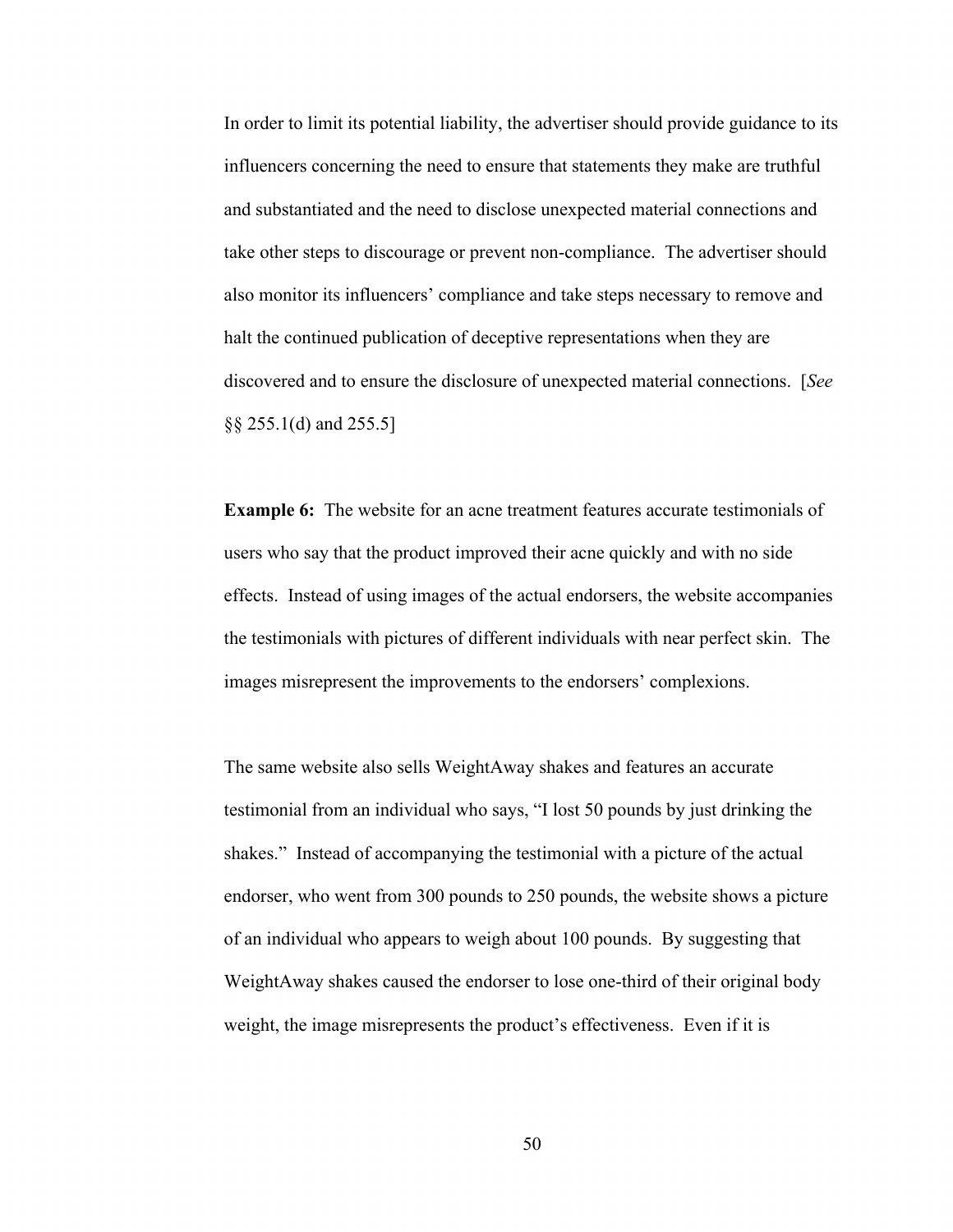accompanied by a picture of the actual endorser, the testimonial could still communicate a deceptive typicality claim.

**Example 7:** A learn-to-read program disseminates a sponsored social media post by a parent saying that the program helped their child learn to read. The picture accompanying the post is not of the endorser and their child. The testimonial is from the parent of a 7-year-old, but the post shows an image of a child who appears to be only 4 years old. By suggesting that the program taught a 4-yearold to read, the image misrepresents the effectiveness of the program.

## § **255.2 Consumer endorsements.**

(a) An advertisement employing endorsements by one or more consumers about the performance of an advertised product or service will be interpreted as representing that the product or service is effective for the purpose depicted in the advertisement. Therefore, the advertiser must possess and rely upon adequate substantiation, including, when appropriate, competent and reliable scientific evidence, to support express and implied claims made through endorsements in the same manner the advertiser would be required to do if it had made the representation directly, *i.e.*, without using endorsements. Consumer endorsements themselves are not competent and reliable scientific evidence.

(b) An advertisement containing an endorsement relating the experience of one or more consumers on a central or key attribute of the product or service will likely be interpreted as representing that the endorser's experience is representative of what consumers will generally achieve with the advertised product or service in actual, albeit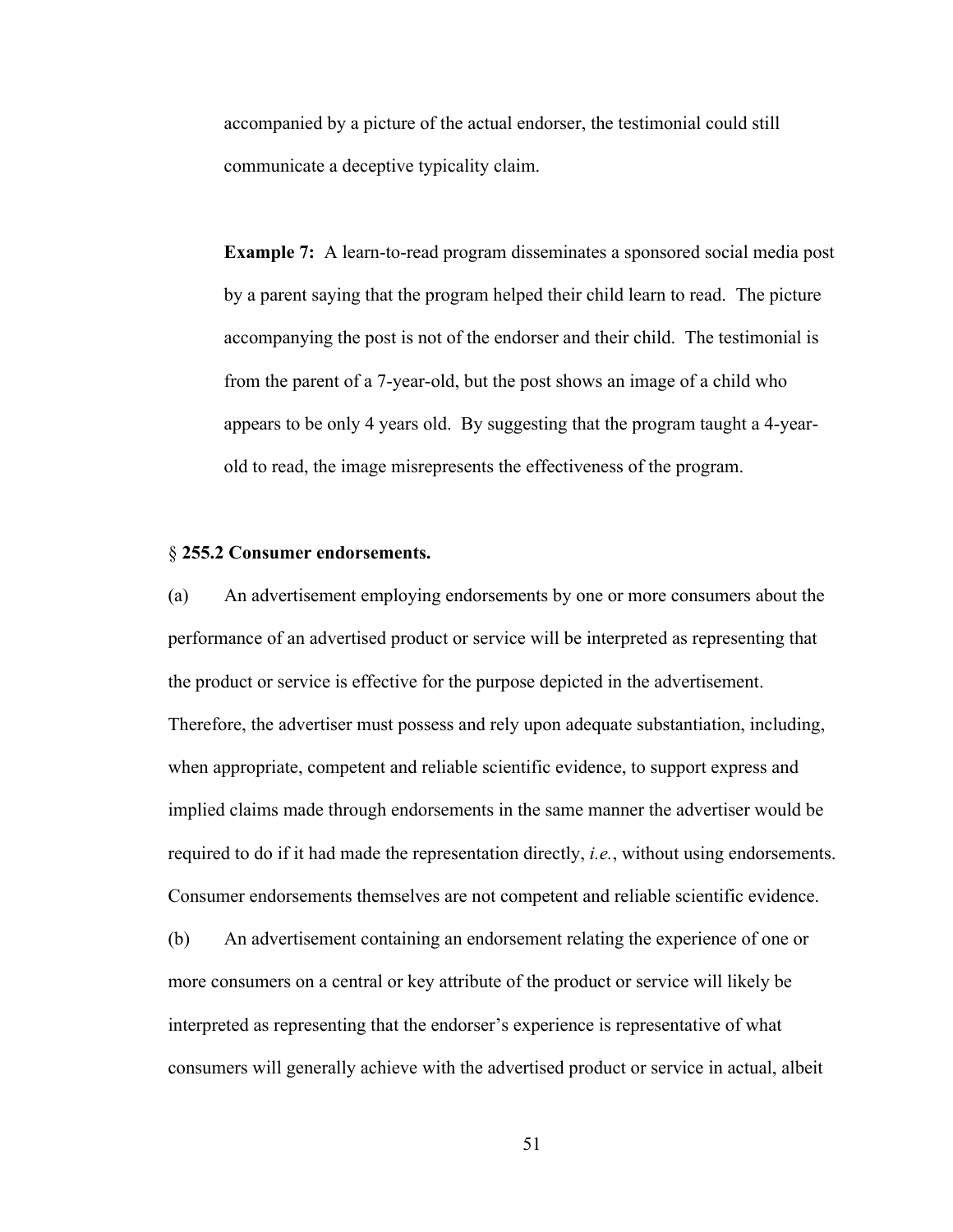variable, conditions of use. Therefore, an advertiser should possess and rely upon adequate substantiation for this representation. If the advertiser does not have substantiation that the endorser's experience is representative of what consumers will generally achieve, the advertisement should clearly and conspicuously disclose the generally expected performance in the depicted circumstances, and the advertiser must possess and rely on adequate substantiation for that representation.<sup>3</sup> The disclosure of the generally expected performance should be presented in a manner that does not itself misrepresent what consumers can expect.

(c) Advertisements presenting endorsements by what are represented, expressly or by implication, to be "actual consumers" should utilize actual consumers in both the audio and video, or clearly and conspicuously disclose that the persons in such advertisements are not actual consumers of the advertised product.

(d) In procuring, suppressing, boosting, organizing, or editing consumer reviews of their products, advertisers should not take actions that have the effect of distorting or

<sup>&</sup>lt;sup>3</sup> The Commission tested the communication of advertisements containing testimonials that clearly and prominently disclosed either "Results not typical" or the stronger "These testimonials are based on the experiences of a few people and you are not likely to have similar results." Neither disclosure adequately reduced the communication that the experiences depicted are generally representative. Based upon this research, the Commission believes that similar disclaimers regarding the limited applicability of an endorser's experience to what consumers may generally expect to achieve are unlikely to be effective. Although the Commission would have the burden of proof in a law enforcement action, the Commission notes that an advertiser possessing reliable empirical testing demonstrating that the net impression of its advertisement with such a disclaimer is non-deceptive will avoid the risk of the initiation of such an action in the first instance.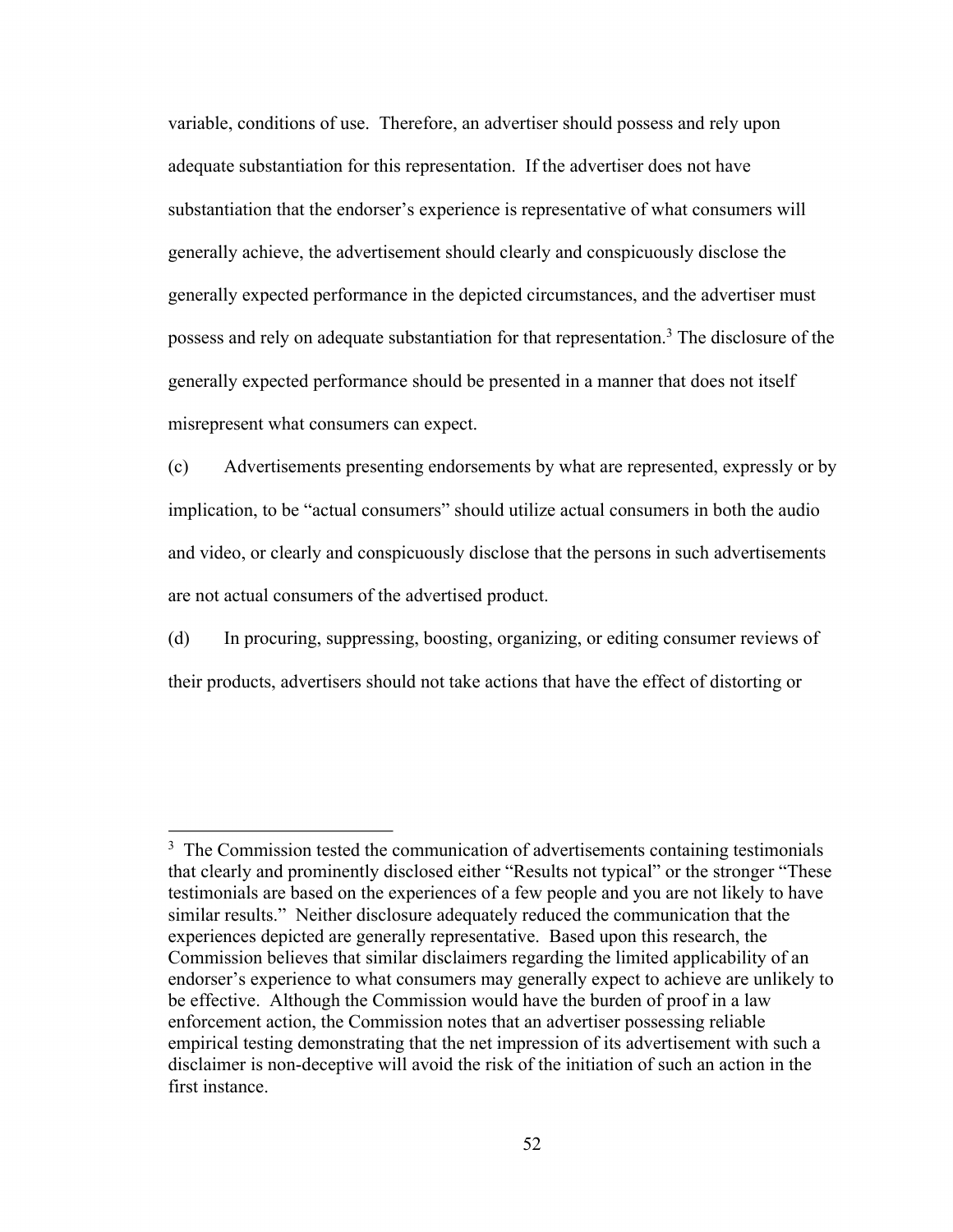otherwise misrepresenting what consumers think of their products, regardless of whether the reviews are considered endorsements under the Guides.<sup>4</sup>

**Example 1:** A web page for a baldness treatment consists entirely of testimonials from satisfied customers who say that after using the product, they had amazing hair growth and their hair is as thick and strong as it was when they were teenagers. The advertiser must have competent and reliable scientific evidence that its product is effective in producing new hair growth.

The web page will also likely communicate that the endorsers' experiences are representative of what new users of the product can generally expect. Therefore, even if the advertiser includes a disclaimer such as, "Notice: These testimonials do not prove our product works. You should not expect to have similar results," the ad is likely to be deceptive unless the advertiser has adequate substantiation that new users typically will experience results similar to those experienced by the testimonialists.

**Example 2:** An advertisement disseminated by a company that sells heat pumps presents endorsements from three individuals who state that after installing the

<sup>&</sup>lt;sup>4</sup> Sellers are not required to display customer reviews that contain unlawful, harassing, abusive, obscene, vulgar, or sexually explicit content, or content that is inappropriate with respect to race, gender, sexuality, or ethnicity, or reviews that the seller reasonably believes are fake, so long as the criteria for withholding reviews are applied uniformly to all reviews submitted. Neither are sellers required to display reviews that are unrelated to their products or services. Customer service, delivery, returns, and exchanges are related to the seller's products and services.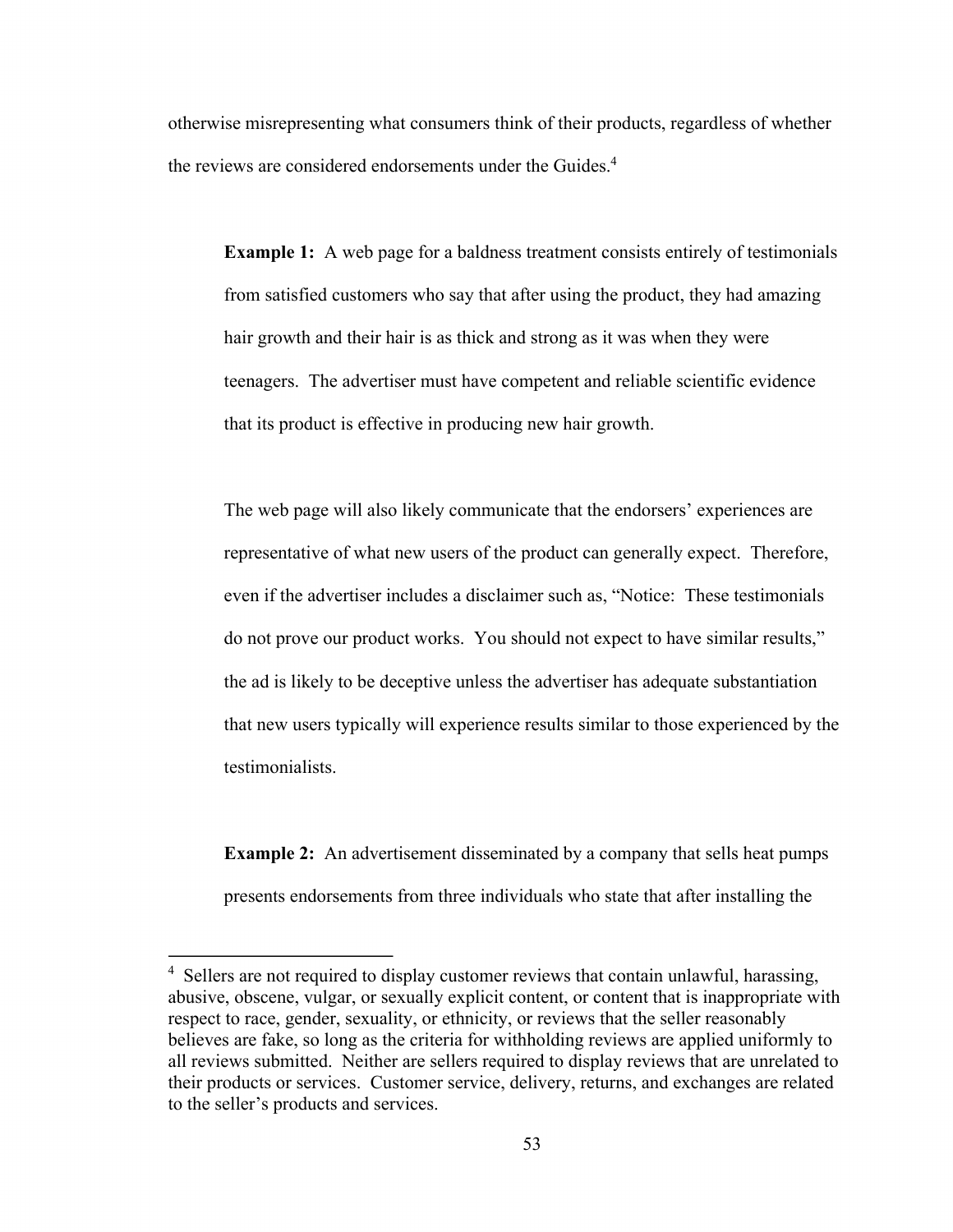company's heat pump in their homes, their monthly utility bills went down by \$100, \$125, and \$150, respectively. The ad will likely be interpreted as conveying that such savings are representative of what consumers who buy the heat pump can generally expect. The advertiser does not have substantiation for that representation because, in fact, fewer than 20% of purchasers will save \$100 or more. A disclosure such as, "Results not typical" or "These testimonials are based on the experiences of a few people and you are not likely to have similar results" is insufficient to prevent this ad from being deceptive because consumers will still interpret the ad as conveying that the specified savings are representative of what consumers can generally expect. The advertiser should clearly and conspicuously disclose the generally expected savings and have adequate substantiation that homeowners can achieve those results. There are multiple ways that such a disclosure could be phrased, *e.g.*, "the average homeowner saves \$35 per month," "the typical family saves \$50 per month during cold months and \$20 per month in warm months," or "most families save 10% on their utility bills."

These disclosures could still be misleading, however, if they only apply to limited circumstances that are not described in the advertisement. For example, if the advertisement does not limit its claims by geography, it would be misleading if the disclosure of expected results in a nationally disseminated advertisement was based on the experiences of customers in a southern climate and the experiences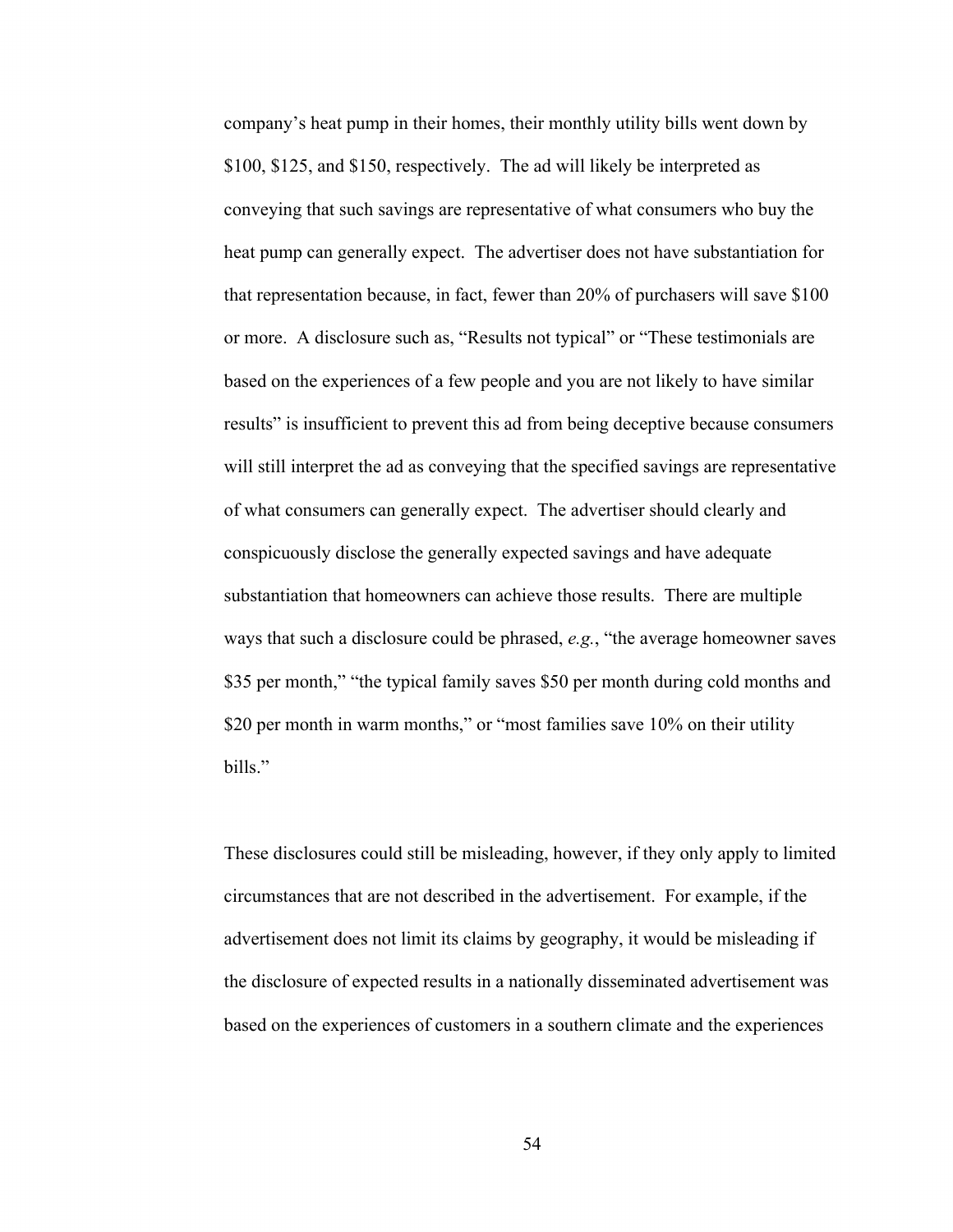of those customers was much better than could be expected by heat pump users in a northern climate..

**Example 3:** An advertisement for a cholesterol-lowering product features individuals who claim that their serum cholesterol went down by 120 points and 130 points, respectively; the ad does not mention the endorsers having made any lifestyle changes. A well-conducted clinical study shows that the product reduces the cholesterol levels of individuals with elevated cholesterol by an average of 15% and the advertisement clearly and conspicuously discloses this fact. Despite the presence of this disclosure, the advertisement would be deceptive if the advertiser does not have competent and reliable scientific evidence that the product can produce the specific results claimed by the endorsers (*i.e.*, a 130-point drop in serum cholesterol without any lifestyle changes).

**Example 4:** An advertisement for a weight-loss product features a formerly obese person. The endorser says in the ad, "Every day, I drank 2 WeightAway shakes, ate only raw vegetables, and exercised vigorously for six hours at the gym. By the end of six months, I had gone from 250 pounds to 140 pounds." The advertisement accurately describes the endorser's experience, and such a result is within the range that would be generally experienced by an extremely overweight individual who consumed WeightAway shakes, only ate raw vegetables, and exercised as the endorser did. Because the endorser clearly describes the limited and truly exceptional circumstances under which they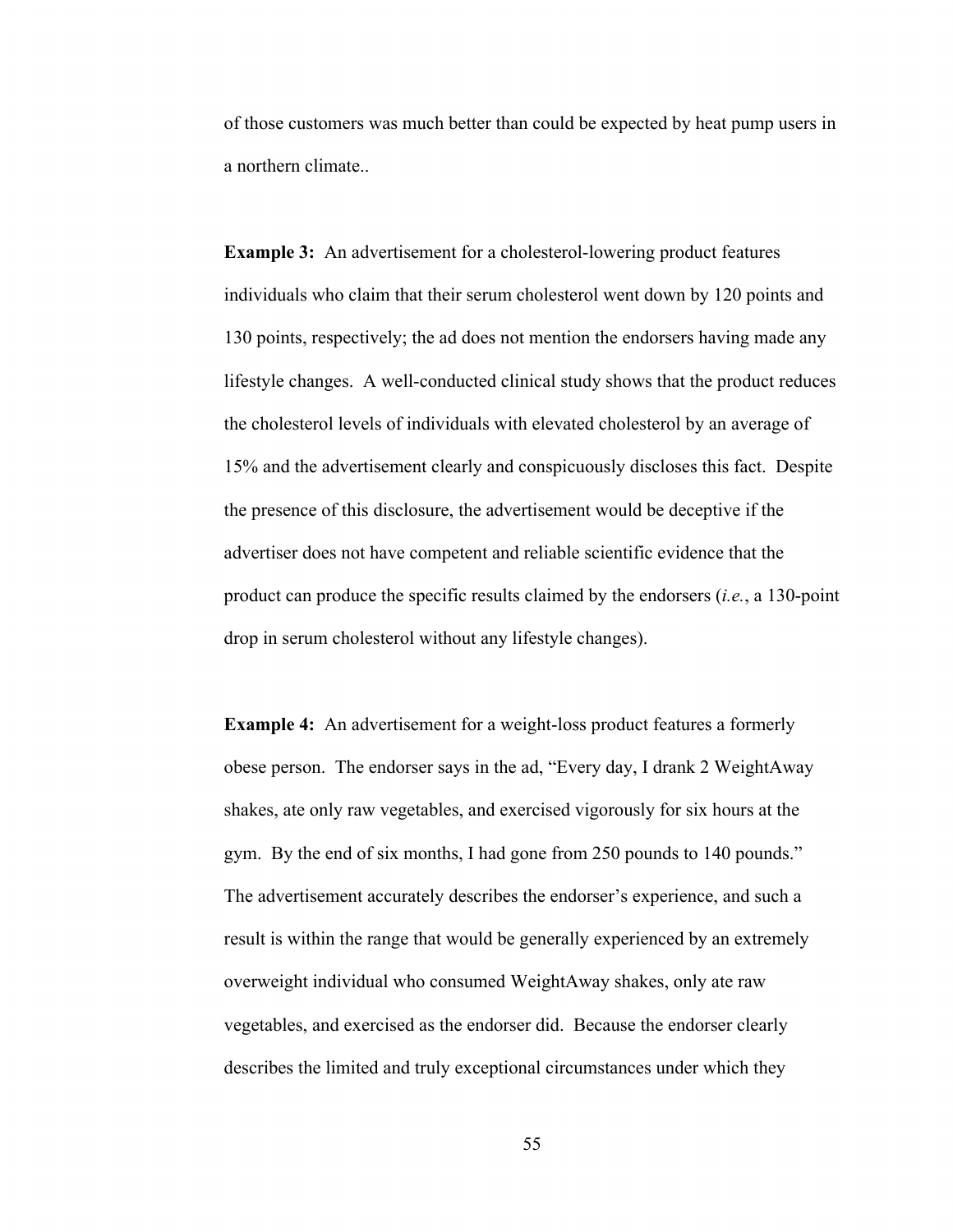achieved the claimed results, the ad is not likely to convey that consumers who weigh substantially less or use WeightAway under less extreme circumstances will lose 110 pounds in six months. If the advertisement simply says that the endorser lost 110 pounds in six months using WeightAway together with diet and exercise, however, this description would not adequately alert consumers to the truly remarkable circumstances leading to the endorser's weight loss. The advertiser must have substantiation, however, for any performance claims conveyed by the endorsement (*e.g.*, that WeightAway is an effective weight loss product and that the endorser's weight loss was not caused solely by their dietary restrictions and exercise regimen).

If, in the alternative, the advertisement simply features "before" and "after" pictures of a woman who says "I lost 50 pounds in 6 months with WeightAway," the ad is likely to convey that the endorser's experience is representative of what consumers will generally achieve. Therefore, if consumers cannot generally expect to achieve such results, the ad would be deceptive. Instead, the ad should clearly and conspicuously disclose what they can expect to lose in the depicted circumstances (*e.g.,* "women who use WeightAway for six months typically lose 15 pounds"). A disclosure such as "Average weight loss is 1-2 pounds per week" is inadequate and likely deceptive. It does not communicate the period over which such weight loss can be expected and likely implies that such weight loss continues at that rate indefinitely.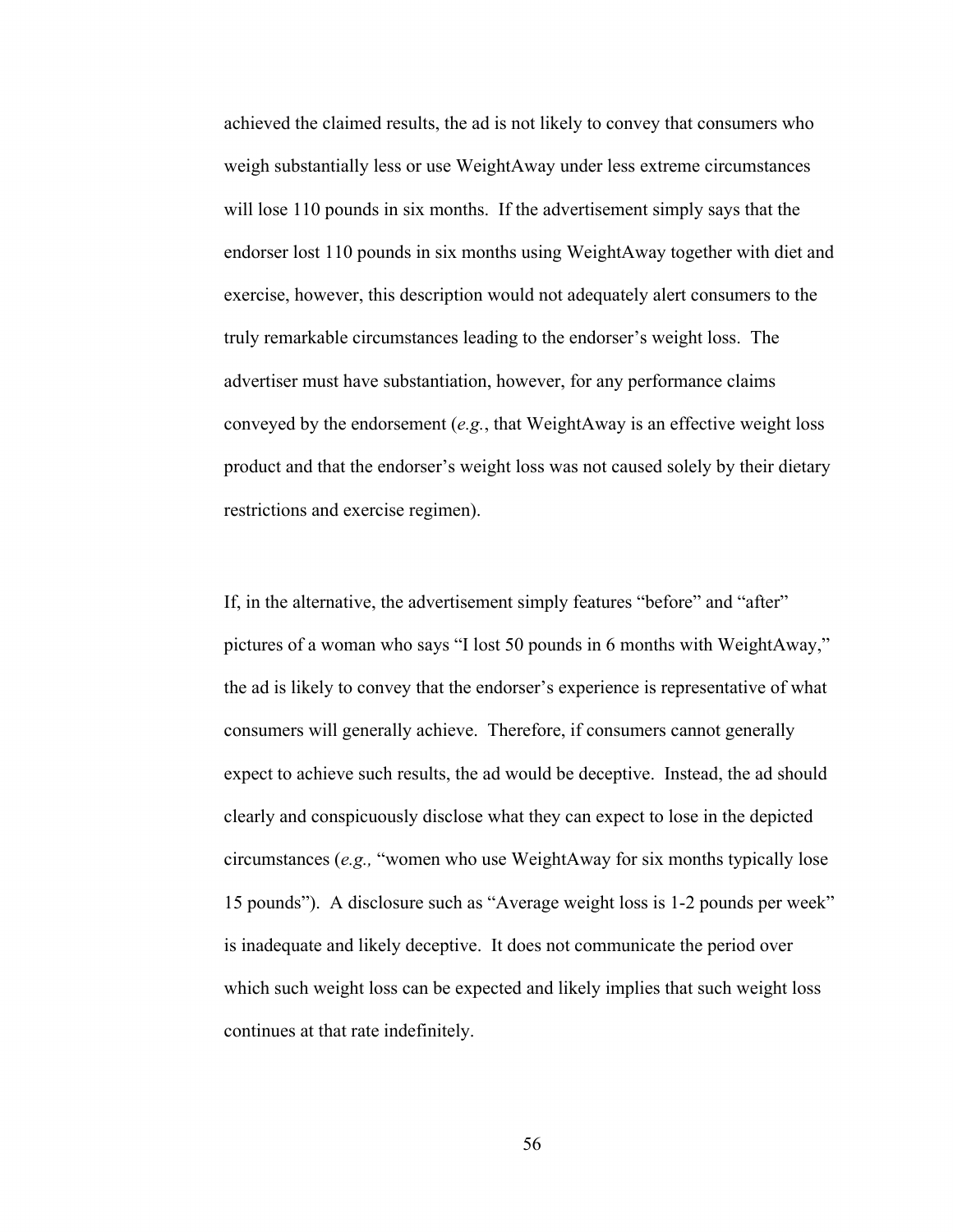If the ad features the same pictures but the testimonialist simply says, "I lost 50 pounds with WeightAway," and WeightAway users generally do not lose 50 pounds, the ad should disclose what results they do generally achieve (*e.g.,*  "women who use WeightAway lose 15 pounds on average"). A disclosure such as "most women who use WeightAway lose between 10 and 50 pounds" is inadequate because the range specified is so broad that it does not sufficiently communicate what users can generally expect.

Assume that a WeightAway advertisement contains a disclosure of generally expected results that is based upon the mean weight loss of users. If the mean is substantially affected by outliers, then the disclosure would be misleading. For example, if the mean weight loss is 15 pounds, but the median weight loss is 8 pounds, it would be misleading to say that the average weight loss was 15 pounds. In such cases, the disclosure's use of median weight loss instead could help avoid deception, *e.g.*, "most users lose 8 pounds" or "the typical user loses 8 pounds."

Assume that WeightAway's manufacturer procured a fake consumer review, reading "I lost 50 pounds with WeightAway," and had it published on a thirdparty review website. This endorsement is deceptive because it was not written by a bona fide user. [*See* § 255.1(c)]. Moreover, the manufacturer would need competent and reliable scientific evidence that WeightAway is capable of causing 50-pound weight loss.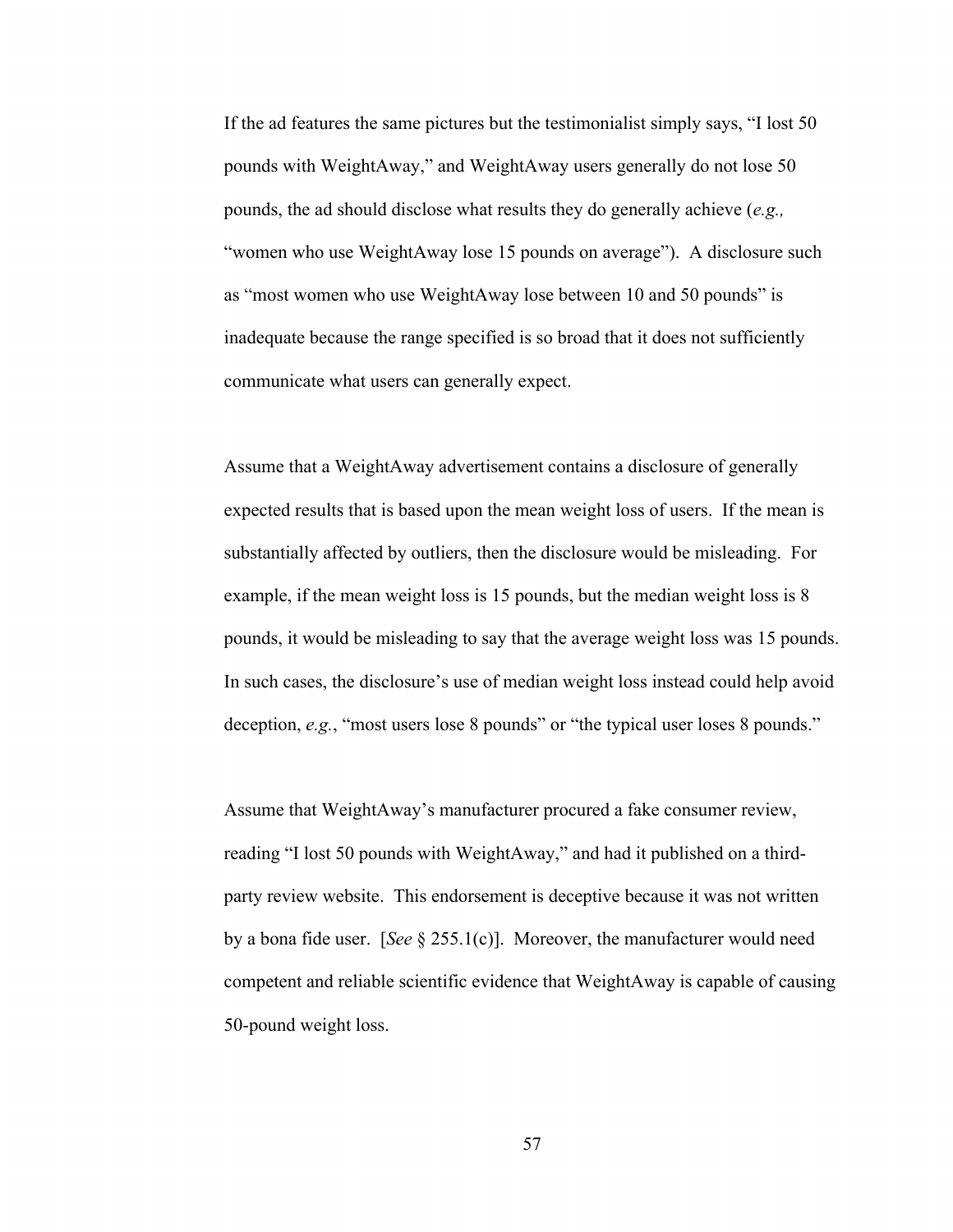Assume that WeightAway is a diet and exercise program and a person appearing in a WeightAway ad says, "I lost 50 pounds in 6 months with WeightAway." Very few WeightAway users lose 50 pounds in 6 months and the ad discloses, "The typical weight loss of WeightAway users who stick with the program for 6 months is 35 pounds." In fact, only one-fifth of those who start the WeightAway program stick with it for 6 months. The disclosure is inadequate because it does not communicate what the typical outcome is for users who start the program. In other words, even with the disclosure, the ad does not communicate what people who join the WeightAway program can generally expect.

**Example 5:** An advertisement presents the results of a poll of consumers who have used the advertiser's cake mixes as well as their own recipes. The results purport to show that the majority believed that their families could not tell the difference between the advertised mix and their own cakes baked from scratch. Many of the consumers are pictured in the advertisement along with relevant, quoted portions of their statements endorsing the product. This use of the results of a poll or survey of consumers represents that this is the typical result that ordinary consumers can expect from the advertiser's cake mix.

**Example 6:** An advertisement appears to show a "hidden camera" situation in a crowded cafeteria at breakfast time. A spokesperson for the advertiser asks a series of patrons of the cafeteria for their spontaneous, honest opinions of the advertiser's recently introduced breakfast cereal. Even though none of the patrons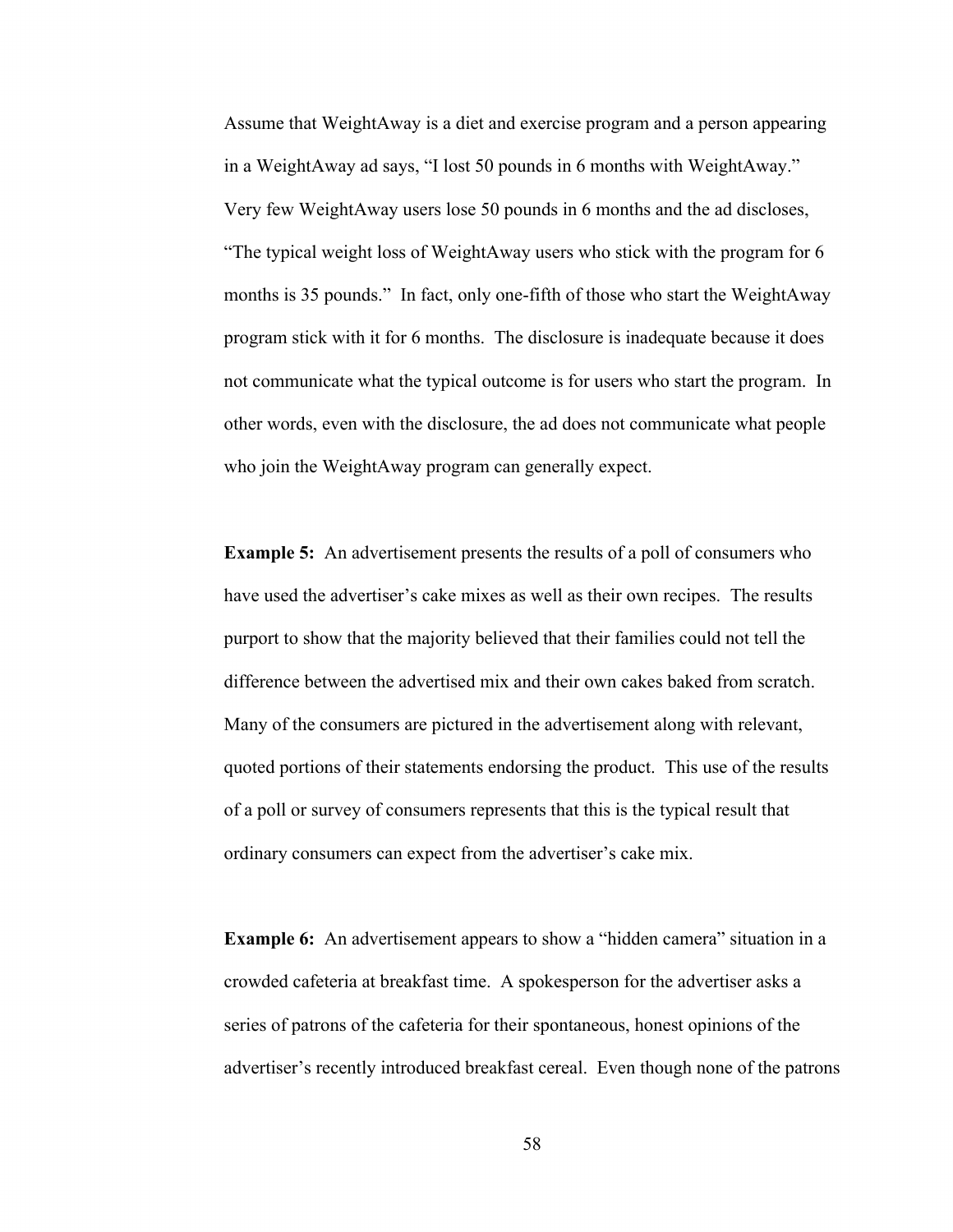is specifically identified during the advertisement, the net impression conveyed to consumers may well be that these are actual customers. If actors have been employed, this fact should be clearly and conspicuously disclosed.

**Example 7:** An advertisement for a recently released motion picture shows three individuals coming out of a theater, each of whom gives a positive statement about the movie. These individuals are actual consumers expressing their personal views about the movie. The advertiser does not need to have substantiation that their views are representative of the opinions that most consumers will have about the movie. Because the consumers' statements would be understood to be the subjective opinions of only three people, this advertisement is not likely to convey a typicality message.

If the motion picture studio had approached these individuals outside the theater and offered them free tickets if they would talk about the movie on camera afterwards or post about it on social media, that arrangement should be clearly and conspicuously disclosed. [*See* § 255.5.]

**Example 8**: A camping goods retailer's website has various product pages. Each product page provides consumers with the opportunity to review the product and rate it on a five-star scale. Each such page displays the product's average star rating and a breakdown of the number of reviews with each star rating, followed by individual consumers' reviews and ratings. As such, the website is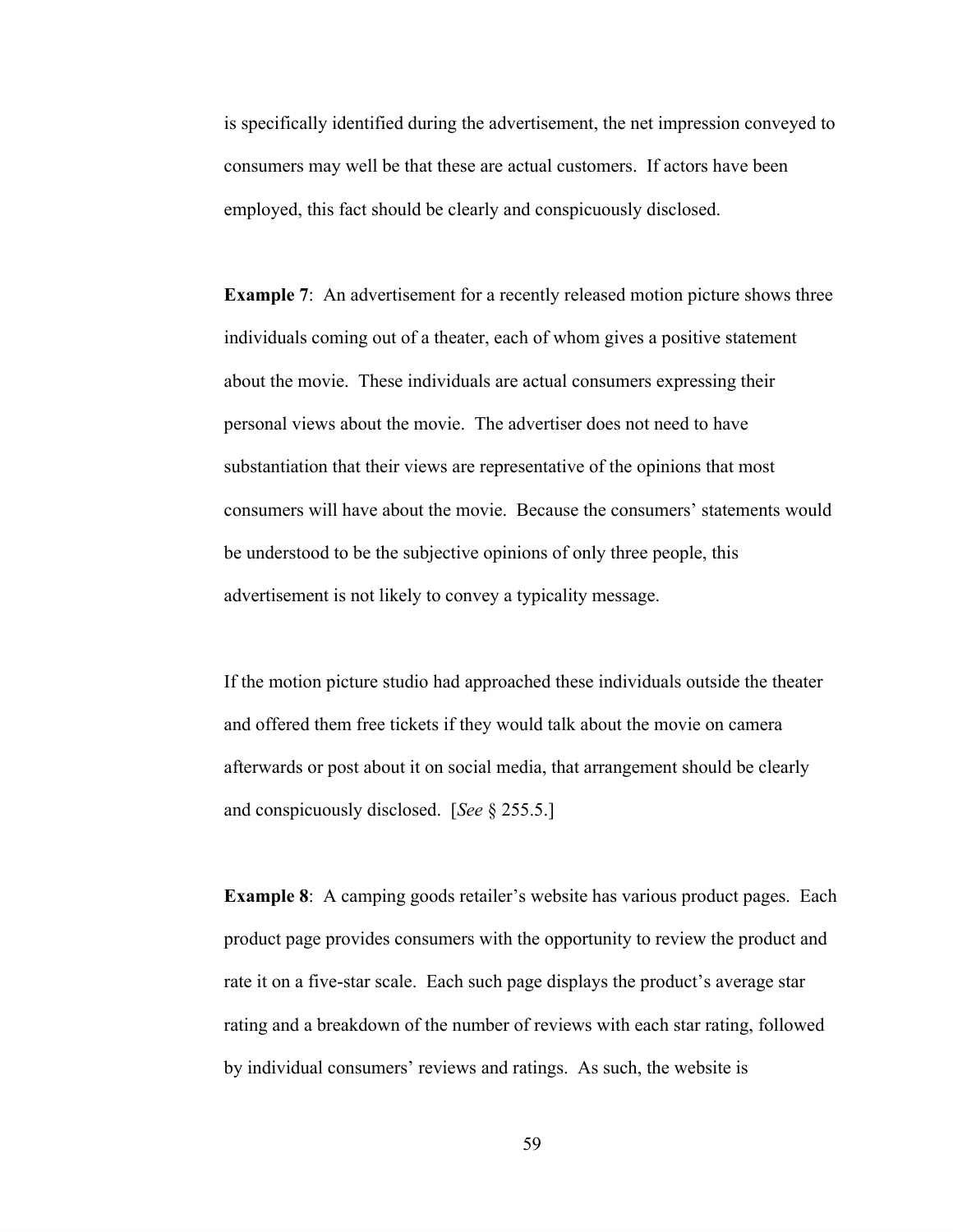representing that it is providing an accurate reflection of the view of the purchasers who submitted product reviews to the website. If the retailer chose to suppress or otherwise not publish any reviews with fewer than four stars or reviews that contain negative sentiments, the product pages would be misleading as to purchasers' actual opinions of the products.

If the retailer chose not to post reviews containing profanity, that would not be unfair or deceptive even if reviews containing profanity tend to be negative reviews. However, it would be misleading if the retailer blocked only negative reviews containing profanity, but posted positive reviews containing profanity. It would be acceptable for the retailer to have a policy against posting reviews unrelated to the product at issue or related services, for example reviews complaining about the owner's policy positions. But it would be misleading if the retailer chose to filter reviews based on other factors that are only a pretext for filtering them based on negativity.

Assume now, that each product page starts with a glowing five-star review that is labeled as "the most helpful review." Labeling the review as the most helpful suggests it was voted most helpful by consumers visiting the website. If the initial review on each such page was selected by the retailer and was not selected as the most helpful review by other consumers, labeling it as the most helpful would be deceptive.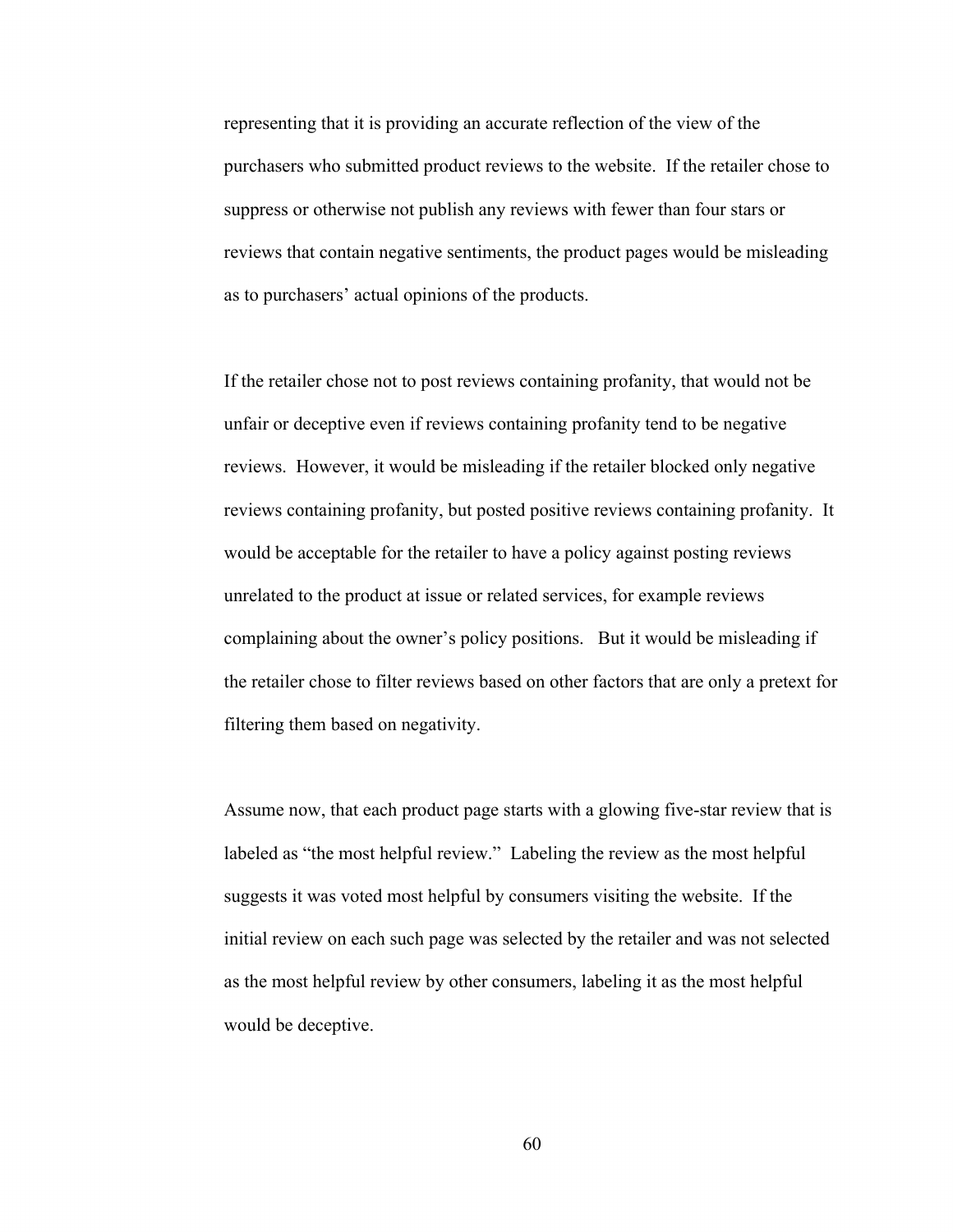**Example 9:** A manufacturer offers to pay genuine purchasers \$20 each to write positive reviews of its products on third-party review websites. Such reviews are deceptive even if the payment is disclosed because their positive nature is required by, rather than being merely influenced by, the payment. If, however, the manufacturer did not require the reviews to be positive and the reviewers understood that there were no negative consequences from writing negative reviews, a clear and conspicuous disclosure of the material connection would be appropriate. [See § 255.5 and Example 6.]

**Example 10:** A manufacturer threatens consumers who post negative reviews of its products to third-party review websites with legal action or with physical threats in order to coerce the consumers to delete their reviews. Such threats amount to an unfair practice because consumers would be misled as to purchasers' actual opinions of the product.5

**Example 11:** A marketer contacts recent online, mail-order, and in-store purchasers of its products and asks them to provide feedback to the marketer. The marketer then invites purchasers who give very positive feedback to post online reviews of the products on third-party websites. Less pleased and unhappy purchasers are simply thanked for their feedback. Such a practice may be an unfair or deceptive practice if it results in the posted reviews being substantially

<sup>&</sup>lt;sup>5</sup> The Consumer Review Fairness Act makes it illegal for companies to include standardized contract provisions that threaten or penalize people for posting honest reviews. 15 U.S.C. § 45b.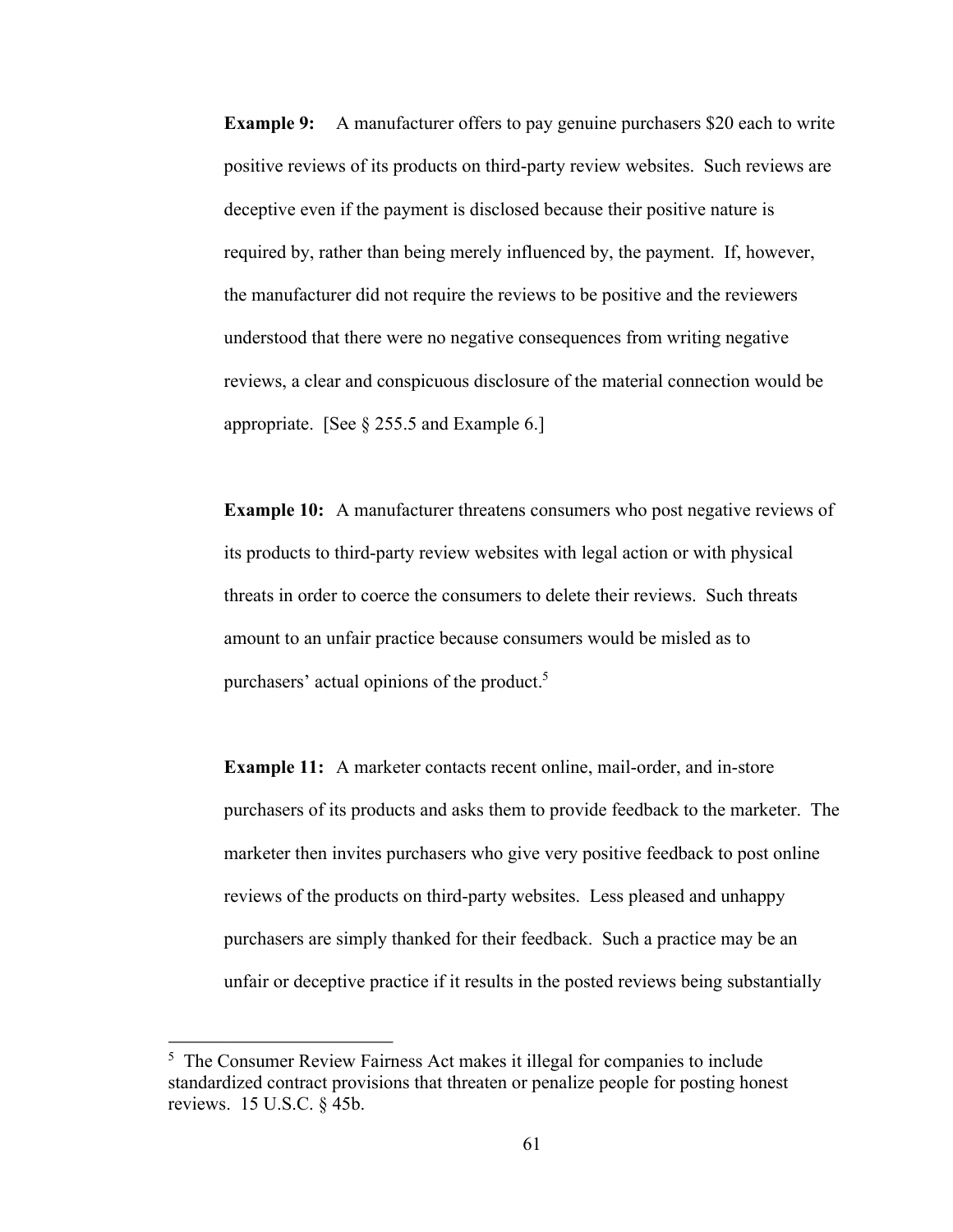more positive than if the marketer had not engaged in the practice. If, in the alternative, the marketer had simply invited all recent purchasers to provide feedback on third-party websites, the solicitation would not have been unfair or deceptive, even if it had expressed its hope for positive reviews.

## **§ 255.3 Expert endorsements.**

(a) Whenever an advertisement represents, expressly or by implication, that the endorser is an expert with respect to the endorsement message, then the endorser's qualifications must in fact give the endorser the expertise that the endorser is represented as possessing with respect to the endorsement.

(b) Although an expert may, in endorsing a product, take into account factors not within the endorser's expertise (such as taste or price), the endorsement must be supported by an actual exercise of that expertise in evaluating product features or characteristics with respect to which the endorser has expertise and which are relevant to an ordinary consumer's use of or experience with the product. This evaluation must have included an examination or testing of the product at least as extensive as someone with the same degree of expertise would normally need to conduct in order to support the conclusions presented in the endorsement. To the extent that the advertisement implies that the endorsement was based upon a comparison to another product or other products, such comparison must have been included in the expert's evaluation; and as a result of such comparison, the expert must have concluded that, with respect to those features on which the endorser is expert and which are relevant and available to an ordinary consumer, the endorsed product is at least equal overall to the competitors' products.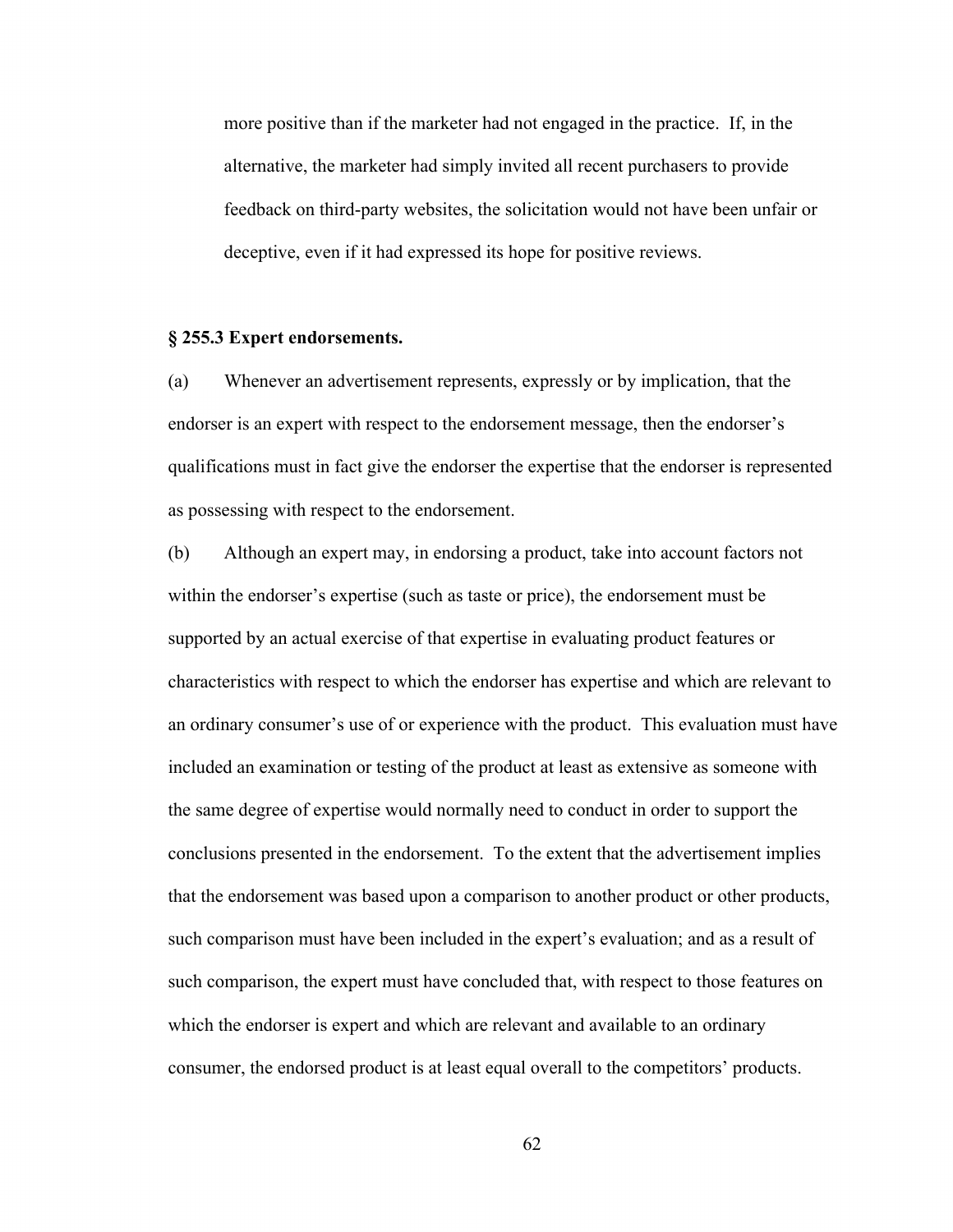Moreover, where the net impression created by the endorsement is that the advertised product is superior to other products with respect to any such feature or features, then the expert must in fact have found such superiority. [*See* § 255.1(e) and Example 3 regarding the liability of endorsers.]

**Example 1:** An endorsement of a particular automobile by one described as an "engineer" implies that the endorser's professional training and experience are such that the endorser is well acquainted with the design and performance of automobiles. If the endorser's field is, for example, chemical engineering, the endorsement would be deceptive.

**Example 2:** An endorser of a hearing aid is simply referred to as "Doctor" during the course of an advertisement. The ad likely implies that the endorser is a medical doctor with substantial experience in the area of hearing. If the endorser is not a medical doctor with substantial experience in audiology, the endorsement would likely be deceptive. A non-medical "doctor" (*e.g.*, an individual with a Ph.D. in audiology) or a physician without substantial experience in the area of hearing might be able to endorse the product, but at minimum, the advertisement must clearly and conspicuously disclose the nature and limits of the endorser's expertise

**Example 3:** A manufacturer of automobile parts advertises that its products are approved by the "American Institute of Science." From its name, consumers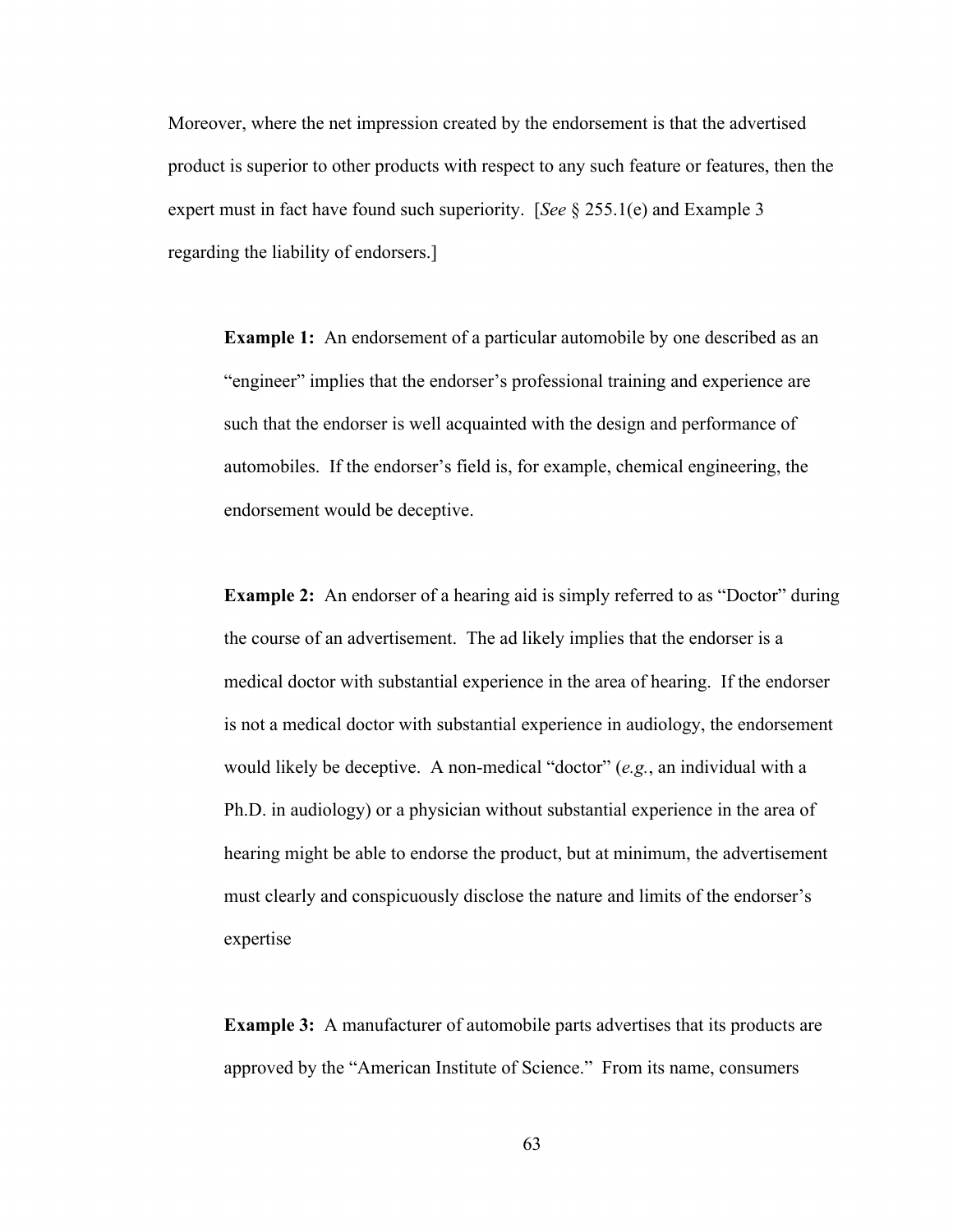would infer that the "American Institute of Science" is a bona fide independent testing organization with expertise in judging automobile parts and that, as such, it would not approve any automobile part without first testing its efficacy by means of valid scientific methods. If the American Institute of Science is not such a bona fide independent testing organization (*e.g.*, if it was established and operated by an automotive parts manufacturer), the endorsement would be deceptive. Even if the American Institute of Science is an independent bona fide expert testing organization, the endorsement may nevertheless be deceptive unless the Institute has conducted valid scientific tests of the advertised products and the test results support the endorsement message.

**Example 4:** A manufacturer of a non-prescription drug product represents that its product has been selected over competing products by a large metropolitan hospital. The hospital has selected the product because the manufacturer, unlike its competitors, has packaged each dose of the product separately. This package form is not generally available to the public. Under the circumstances, the endorsement would be deceptive because the basis for the hospital's choice – convenience of packaging – is neither relevant nor available to consumers, and the basis for the hospital's decision is not disclosed to consumers.

**Example 5:** A person who is identified as the president of a commercial "home cleaning service" states in a television advertisement that the service uses a particular brand of cleanser, instead of leading competitors it has tried, because of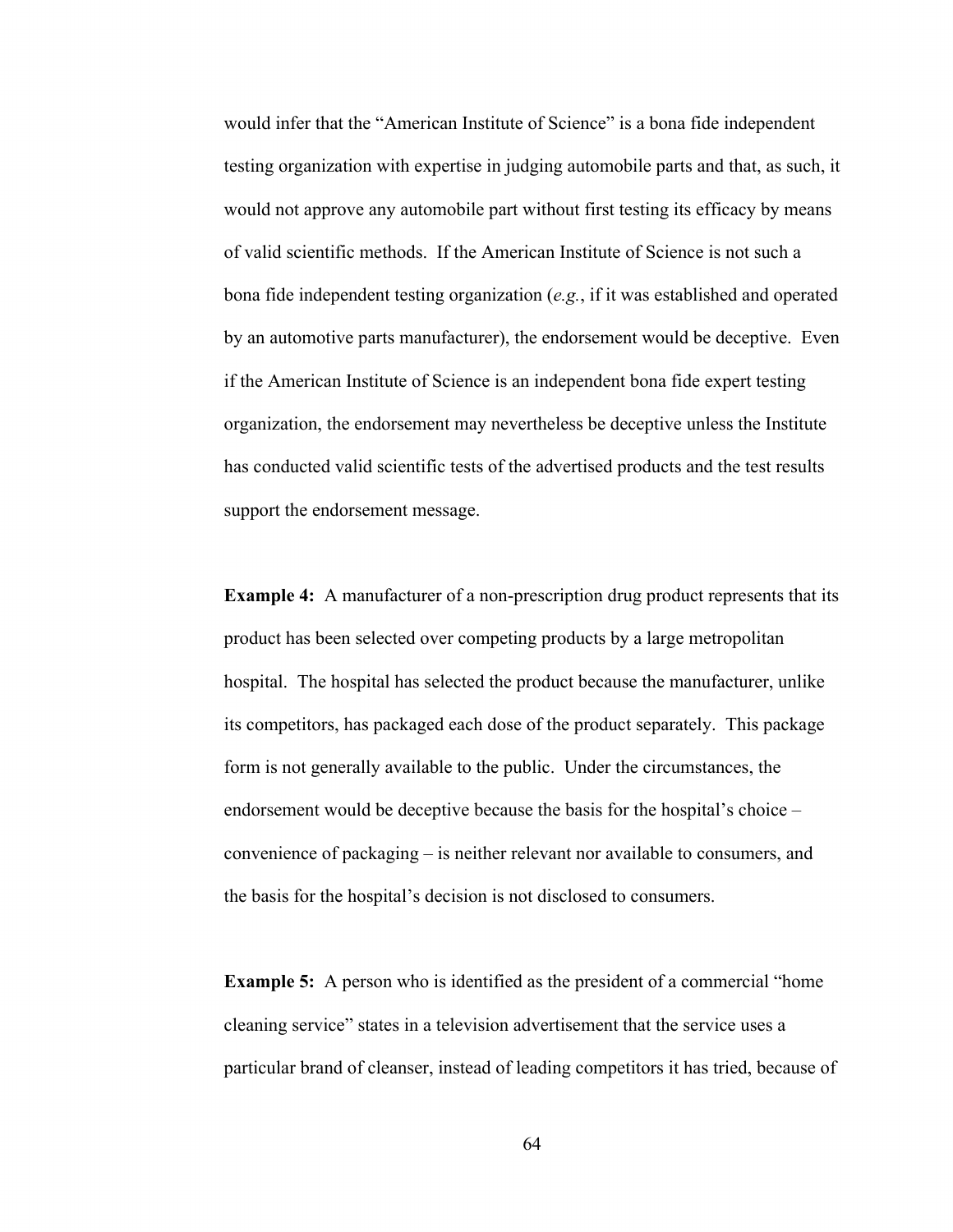this brand's performance. Because cleaning services extensively use cleansers in the course of their business, the ad likely conveys that the president has knowledge superior to that of ordinary consumers. Accordingly, the president's statement will be deemed to be an expert endorsement. The service must, of course, actually use the endorsed cleanser. In addition, because the advertisement implies that the cleaning service has experience with a reasonable number of leading competitors' brands available to consumers, the service must, in fact, have such experience, and have determined, based on its expertise, that the endorsed product's cleaning ability is at least equal (or superior, if such is the net impression conveyed by the advertisement) to that of the leading competitors' products available to consumers. Because in this example the cleaning service's president makes no mention that the endorsed cleanser was "chosen," "selected," or otherwise evaluated in side-by-side comparisons against its competitors, it is sufficient if the service has relied solely upon its accumulated experience in evaluating cleansers without having performed side-by-side or scientific comparisons.

**Example 6:** A medical doctor states in an advertisement for a drug that the product will safely allow consumers to lower their cholesterol by 50 points. If the materials the doctor reviewed were merely letters from satisfied consumers or the results of a rodent study, the endorsement would likely be deceptive because those materials are not the type of scientific evidence that others with the purported degree of expertise would consider adequate to support this conclusion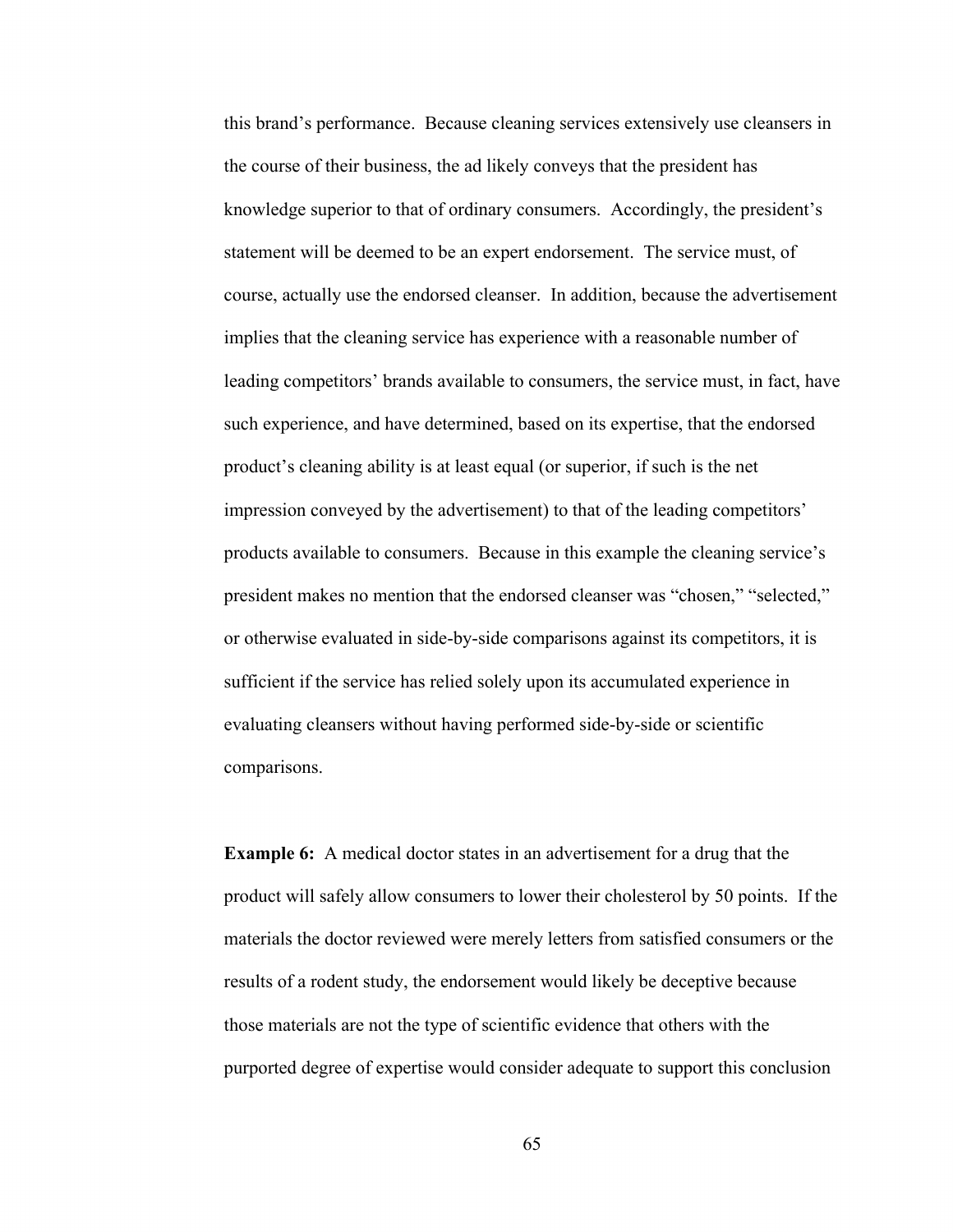about the product's safety and efficacy. Under such circumstances, both the advertiser and the doctor would be liable for the doctor's misleading representation. [*See* § 255.1(d) and (e)].

#### **§ 255.4 Endorsements by organizations.**

Endorsements by organizations, especially expert ones, are viewed as representing the judgment of a group whose collective experience exceeds that of any individual member, and whose judgments are generally free of the sort of subjective factors that vary from individual to individual. Therefore, an organization's endorsement must be reached by a process sufficient to ensure that the endorsement fairly reflects the collective judgment of the organization. Moreover, if an organization is represented as being expert, then, in conjunction with a proper exercise of its expertise in evaluating the product under § 255.3 (expert endorsements), it must utilize an expert or experts recognized as such by the organization or standards previously adopted by the organization and suitable for judging the relevant merits of such products. [*See* § 255.1(e) regarding the liability of endorsers.]

**Example 1:** A mattress manufacturer advertises that its product is endorsed by a chiropractic association. Because the association would be regarded as expert with respect to judging mattresses, its endorsement must be supported by an evaluation by an expert or experts recognized as such by the organization, or by compliance with standards previously adopted by the organization and aimed at measuring the performance of mattresses in general and not designed with the unique features of the advertised mattress in mind.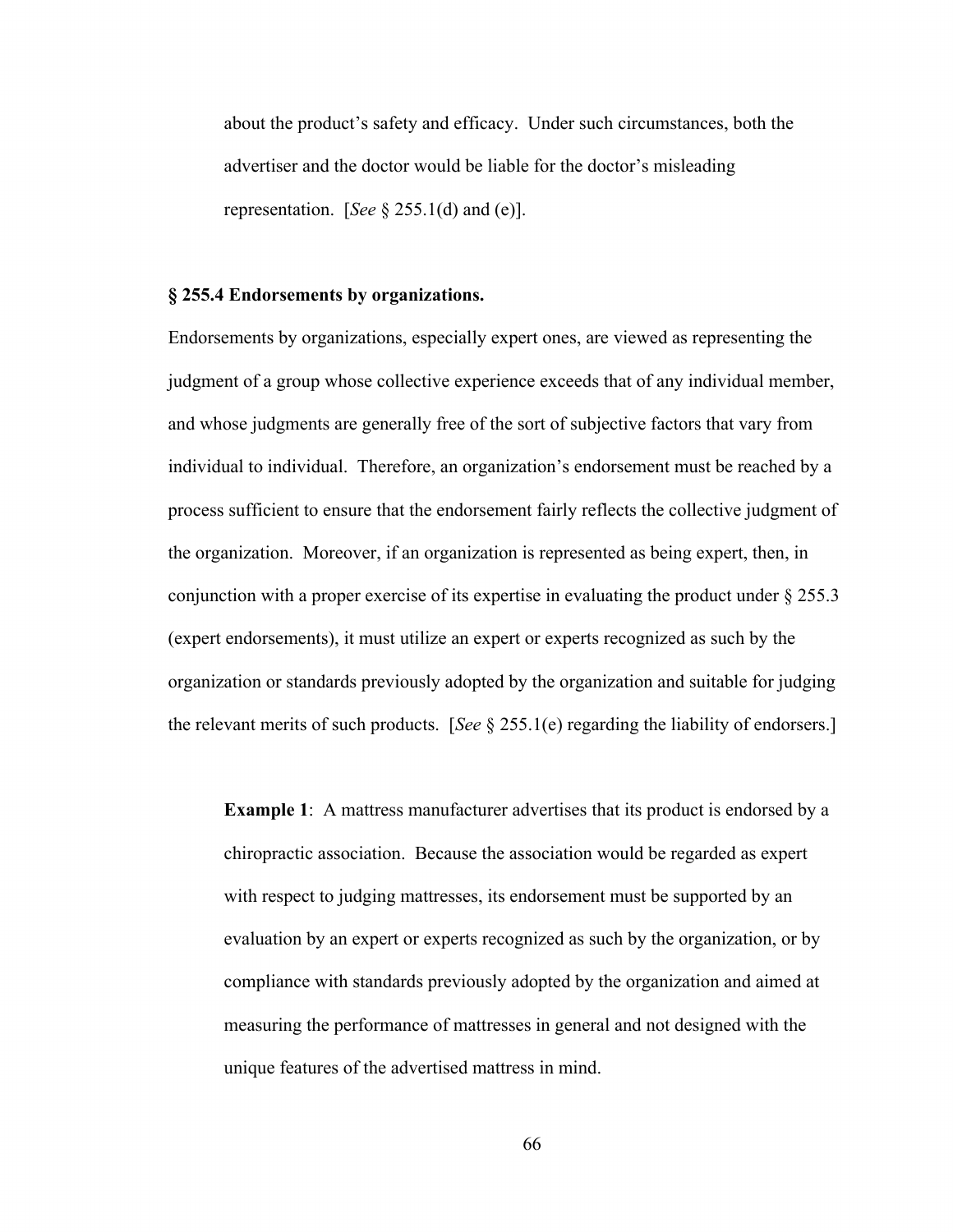**Example 2:** A trampoline manufacturer sets up and operates what appears to be an independent trampoline review website. The site reviews the manufacturer's trampolines, as well as those of competing manufacturers. Because the website falsely appears to be independent, it is deceptive. [*See* § 255.5].

**Example 3:** Assume that a third party operates a wireless headphone review website that provides rankings of different manufacturers' wireless headphones from most recommended to least recommended. The website operator accepts money from manufacturers in exchange for higher rankings of their products. Regardless of whether the website makes express claims of objectivity or independence, such paid-for rankings are deceptive. A headphone manufacturer who pays for a higher ranking on the website may also be held liable for the deception. A disclosure that the website operator receives payments from headphone manufacturers would be inadequate because the payments actually determine the headphones' relative rankings. If, however, the review website does not take payments for higher rankings, but receives payments from some of the headphone manufacturers, such as for affiliate link referrals, it should clearly and conspicuously disclose that it receives such payments. [See  $\S$  255.5, Example

11.]

# **§ 255.5 Disclosure of material connections.**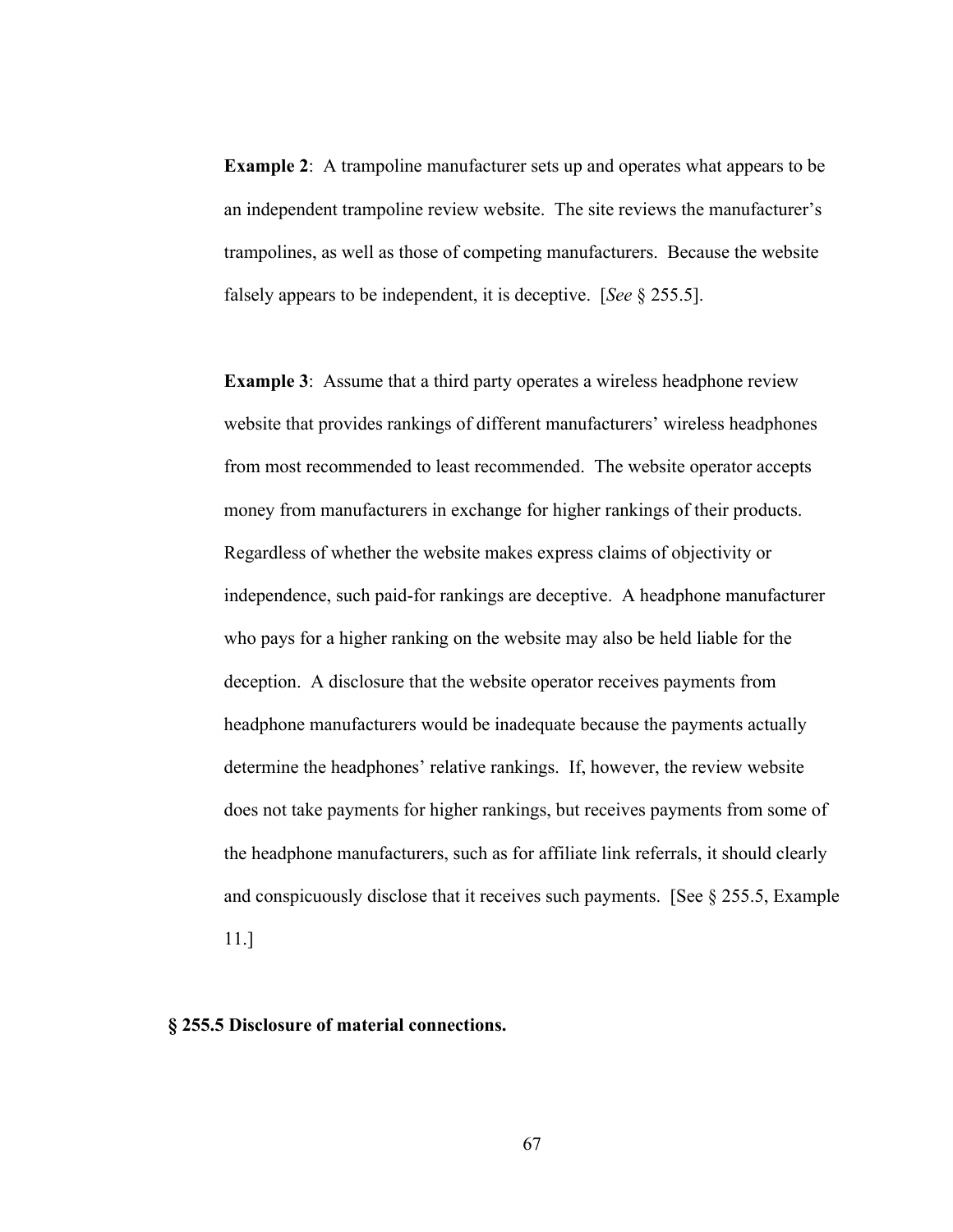When there exists a connection between the endorser and the seller of the advertised product that might materially affect the weight or credibility of the endorsement and that connection is not reasonably expected by the audience, such connection must be disclosed clearly and conspicuously. Material connections can include a business, family, or personal relationship. They can include monetary payment or the provision of free or discounted products or services (including products or services unrelated to the endorsed product) to an endorser, regardless of whether the advertiser requires an endorsement in return. Material connections can also include other benefits to the endorser, such as early access to a product or the possibility of being paid, of winning a prize, or of appearing on television or in other media promotions. Some connections may be immaterial because they are too insignificant to affect the weight or credibility given to endorsements. Material connections do not need to be disclosed when they are understood or expected by all but an insignificant portion of the audience for an endorsement. A disclosure of a material connection does not require the complete details of the connection, but it must clearly communicate the nature of the connection sufficiently for consumers to evaluate its significance. Additional guidance is provided by the examples below.

**Example 1:** A drug company commissions research on its product by an outside organization. The drug company determines the overall subject of the research (*e.g.*, to test the efficacy of a newly developed product) and pays a substantial share of the expenses of the research project, but the research organization determines the protocol for the study and is responsible for conducting it. A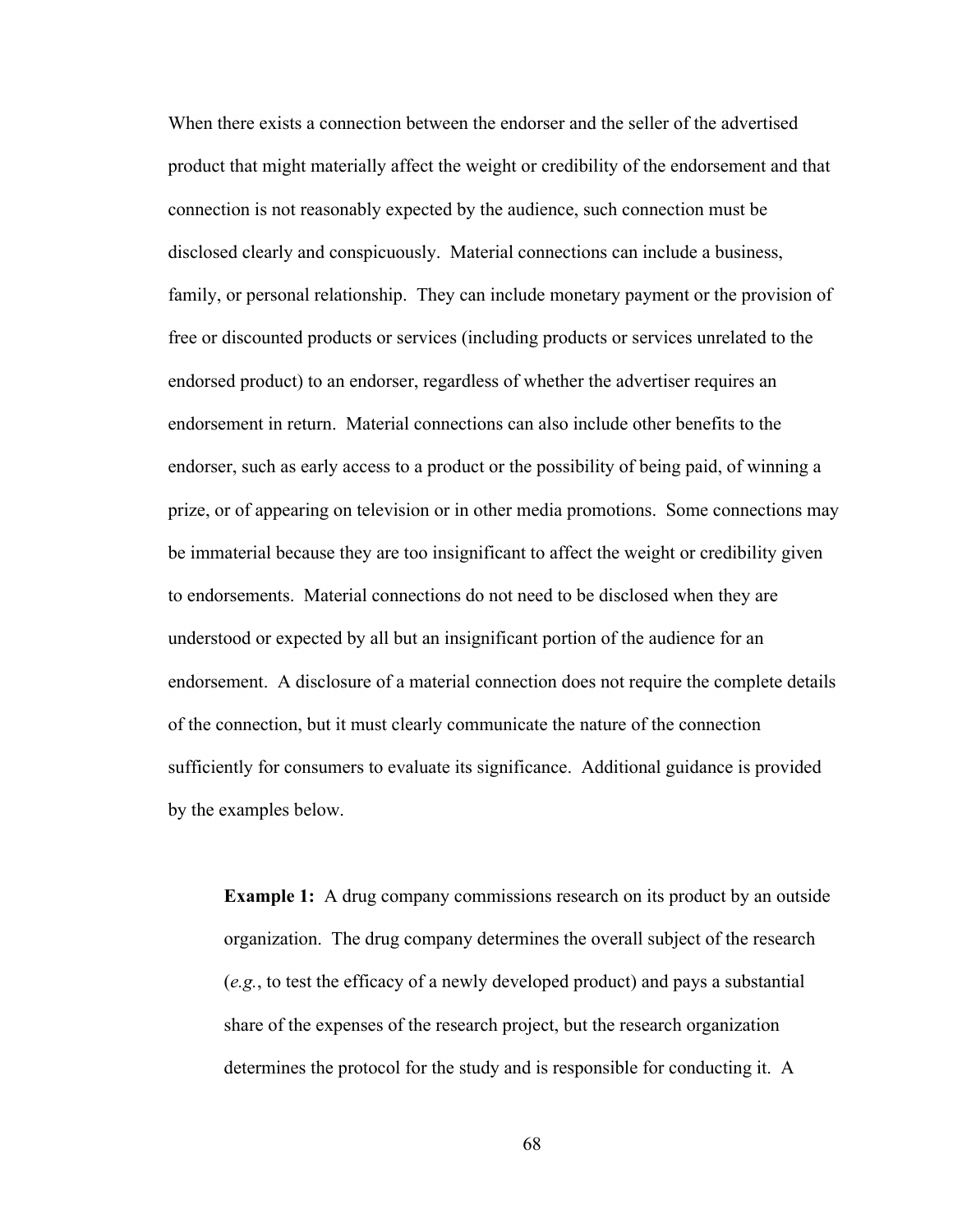subsequent advertisement by the drug company mentions the research results as the "findings" of that research organization. Although the design and conduct of the research project are controlled by the outside research organization, the weight consumers place on the reported results could be materially affected by knowing that the advertiser had funded the project. Therefore, the advertiser's payment of expenses to the research organization should be disclosed in the advertisement.

**Example 2:** A film star endorses a particular food product in a television commercial. The endorsement regards only points of taste and individual preference. This endorsement must, of course, comply with § 255.1; but, regardless of whether the star's compensation for the commercial is a \$1 million cash payment or a royalty for each product sold by the advertiser during the next year, no disclosure is required because such payments likely are ordinarily expected by viewers.

**Example 3:** During an appearance by a well-known professional tennis player on a television talk show, the host comments that the past few months have been the best of the player's career and during this time the player has risen to their highest level ever in the rankings. The player responds by attributing that improvement to seeing the ball better, ever since having laser vision correction surgery at a specific identified clinic. The athlete continues talking about the ease of the procedure, the kindness of the clinic's doctors, the short recovery time, and now being able to engage in a variety of activities without glasses, including driving at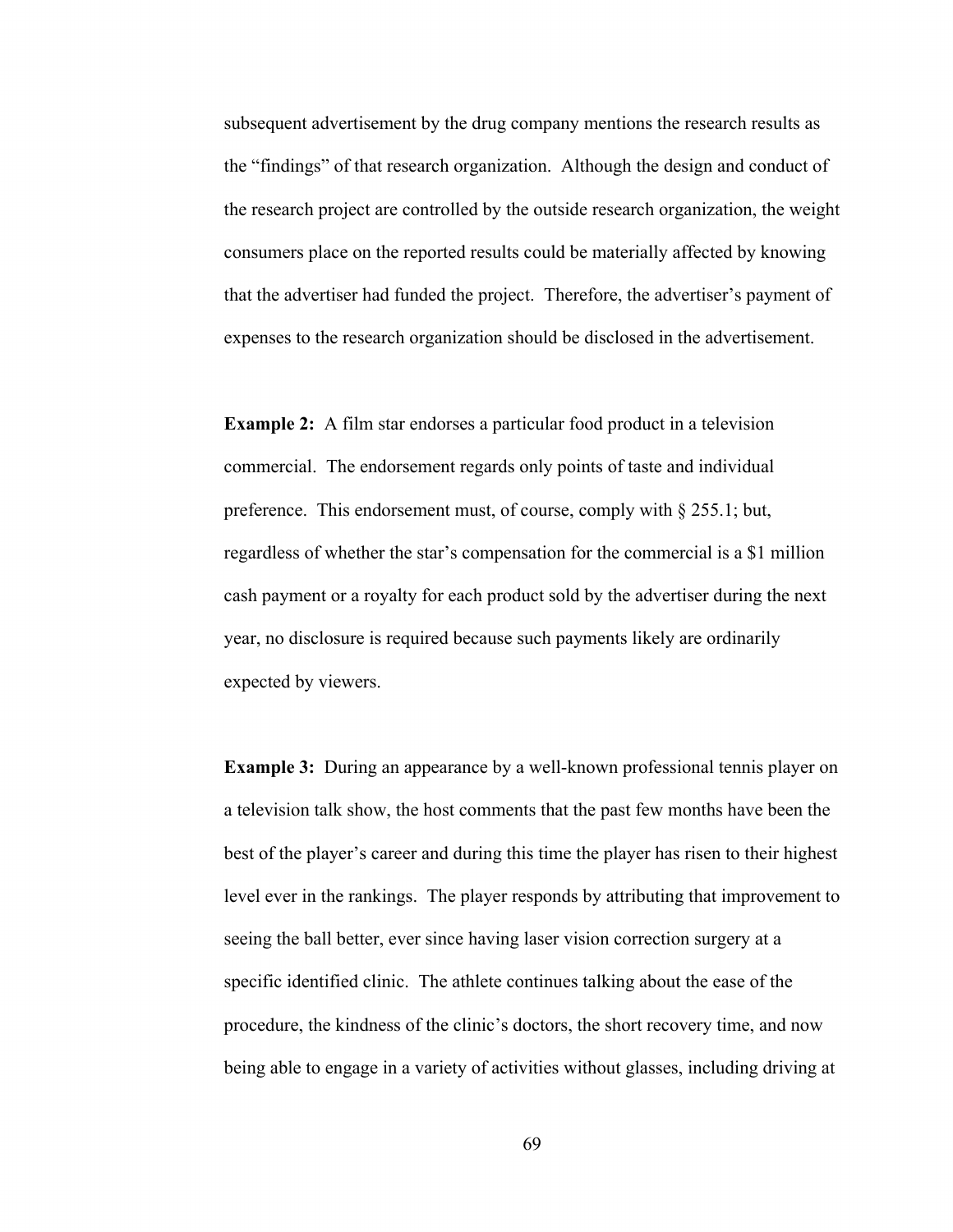night. The athlete does not disclose having a contractual relationship with the clinic that includes payment for speaking publicly about the surgery. Consumers might not realize that a celebrity discussing a medical procedure in a television interview has been paid for doing so, and knowledge of such payments would likely affect the weight or credibility consumers give to the celebrity's endorsement. Without a clear and conspicuous disclosure during the interview that the athlete has been engaged as a spokesperson for the clinic, this endorsement is likely to be deceptive. A disclosure during the show's closing credits would not be clear and conspicuous. Furthermore, if consumers are likely to take away from the interview that the athlete's experience is typical of those who undergo the same procedure at the clinic, the advertiser must have substantiation for that claim.

Assume that the tennis player also touts the results of the surgery – mentioning the clinic by name – in a social media post. Consumers might not realize that the athlete is a paid endorser and, because that information might affect the weight consumers give to the tennis player's endorsement, the relationship with the clinic should be disclosed – regardless of whether it paid the athlete for that particular post. It should be disclosed even if the relationship involves no payments but only the tennis player getting the laser correction surgery for free or at a reduced cost.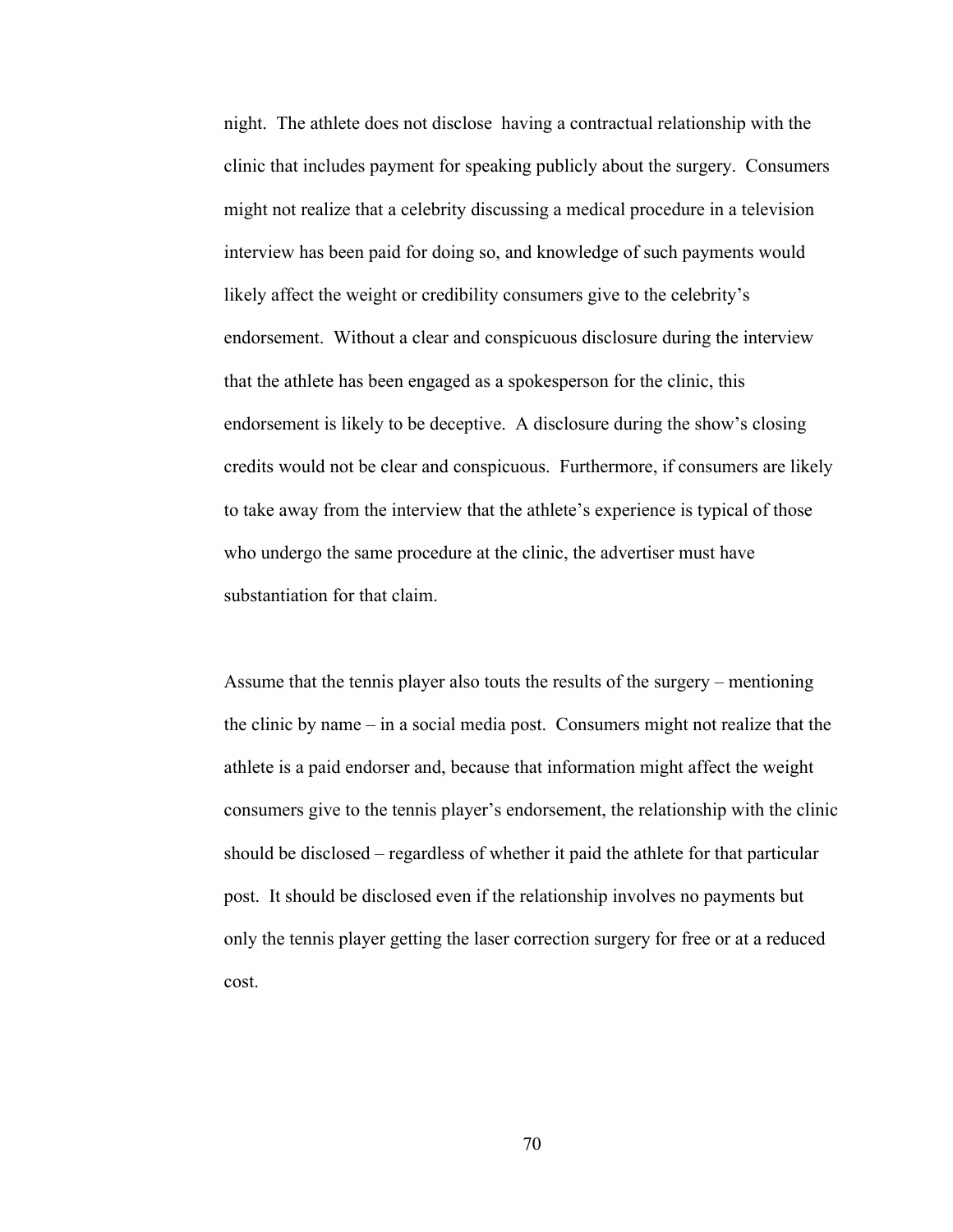Assume that the clinic uses the tennis player's endorsement in its own social media posts. The clinic should clearly and conspicuously disclose its relationship to the athlete in its posts.

Assume that during the appearance on the television talk show, the tennis player is wearing clothes bearing the insignia of an athletic wear company with which the athlete also has an endorsement contract. Although this contract requires wearing the company's clothes not only on the court but also in public appearances, when possible, the athlete does not mention the clothes or the company during the appearance on the show. No disclosure is required because no representation is being made about the clothes in this context.

**Example 4:** A television ad for an anti-snoring product features a physician who says, "I have seen dozens of products come on the market over the years and, in my opinion, this is the best ever." Consumers would expect the physician to be reasonably compensated for appearing in the ad. Consumers are unlikely, however, to expect that an expert endorser like the physician receives a percentage of gross product sales or owns part of the company, and either of these facts would likely materially affect the credibility that consumers attach to the endorsement. Accordingly, the advertisement should clearly and conspicuously disclose such a connection between the company and the physician.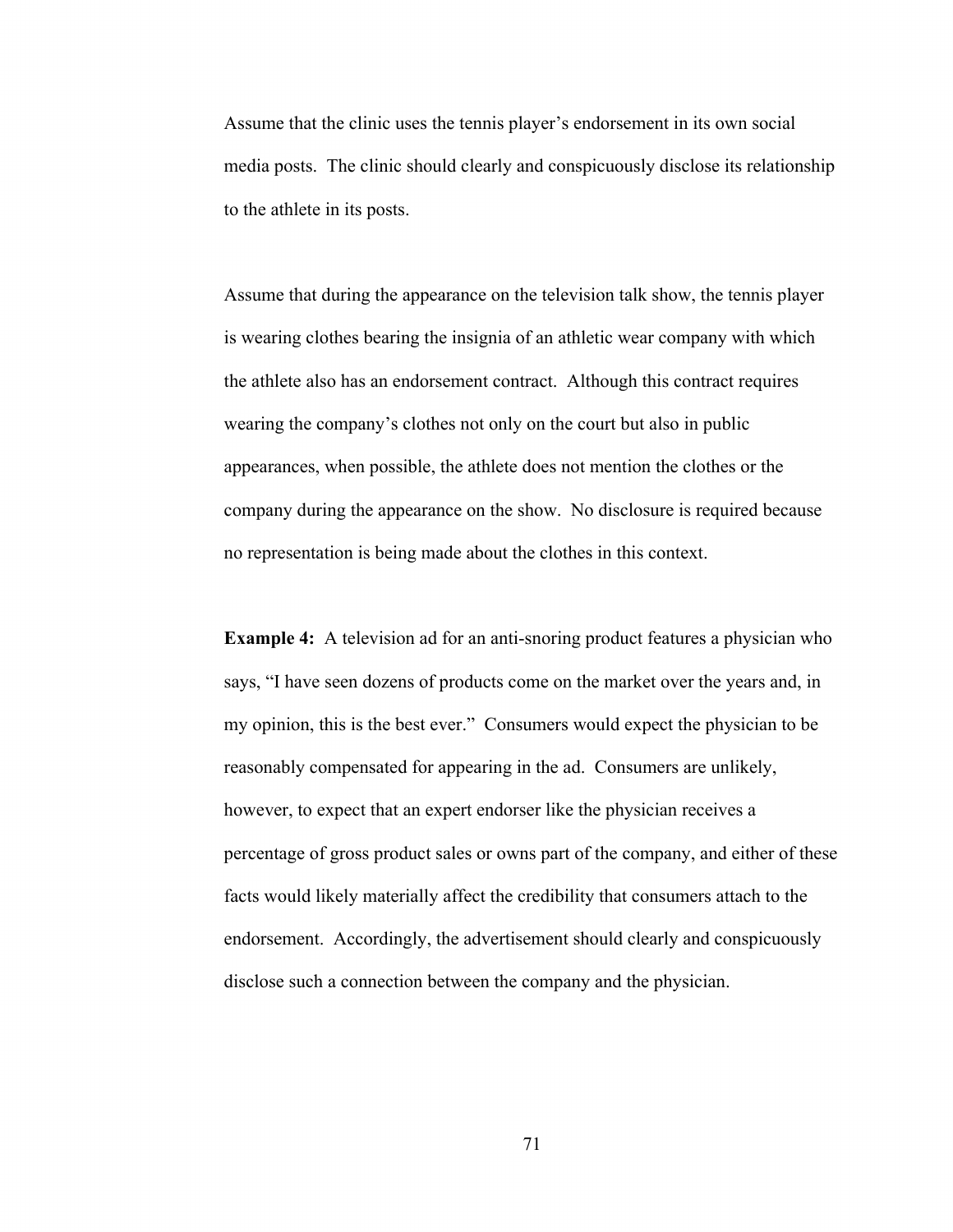Assume that the physician is also paid to post about the product on social media, a context in which consumers might not expect that the physician was compensated and more likely to expect that the physician is expressing an independent, professional opinion. Accordingly, the post should clearly and conspicuously disclose the doctor's connection with the company.

**Example 5:** In a television advertisement, an actual patron of a restaurant, who is neither known to the public nor presented as an expert, is shown seated at the counter. The diner is asked for a "spontaneous" opinion of a new food product served in the restaurant. Assume, first, that the advertiser had posted a sign on the door of the restaurant informing all who entered that day that patrons would be interviewed by the advertiser as part of its television promotion of its new "meatalternative" burger. A patron seeing such a sign might be more inclined to give a positive review of that item in order to appear on television. The advertisement should thus clearly and conspicuously inform viewers that the patrons on screen knew in advance that they might appear in a television advertisement if they gave the burger a good review because that information may materially affect the weight or credibility of the endorsement.

Assume, in the alternative, that the advertiser had not posted the sign and that patrons asked for their opinions about the burger did not know or have reason to believe until after their response that they were being recorded for use in an advertisement. No disclosure is required here, even if patrons were also told, after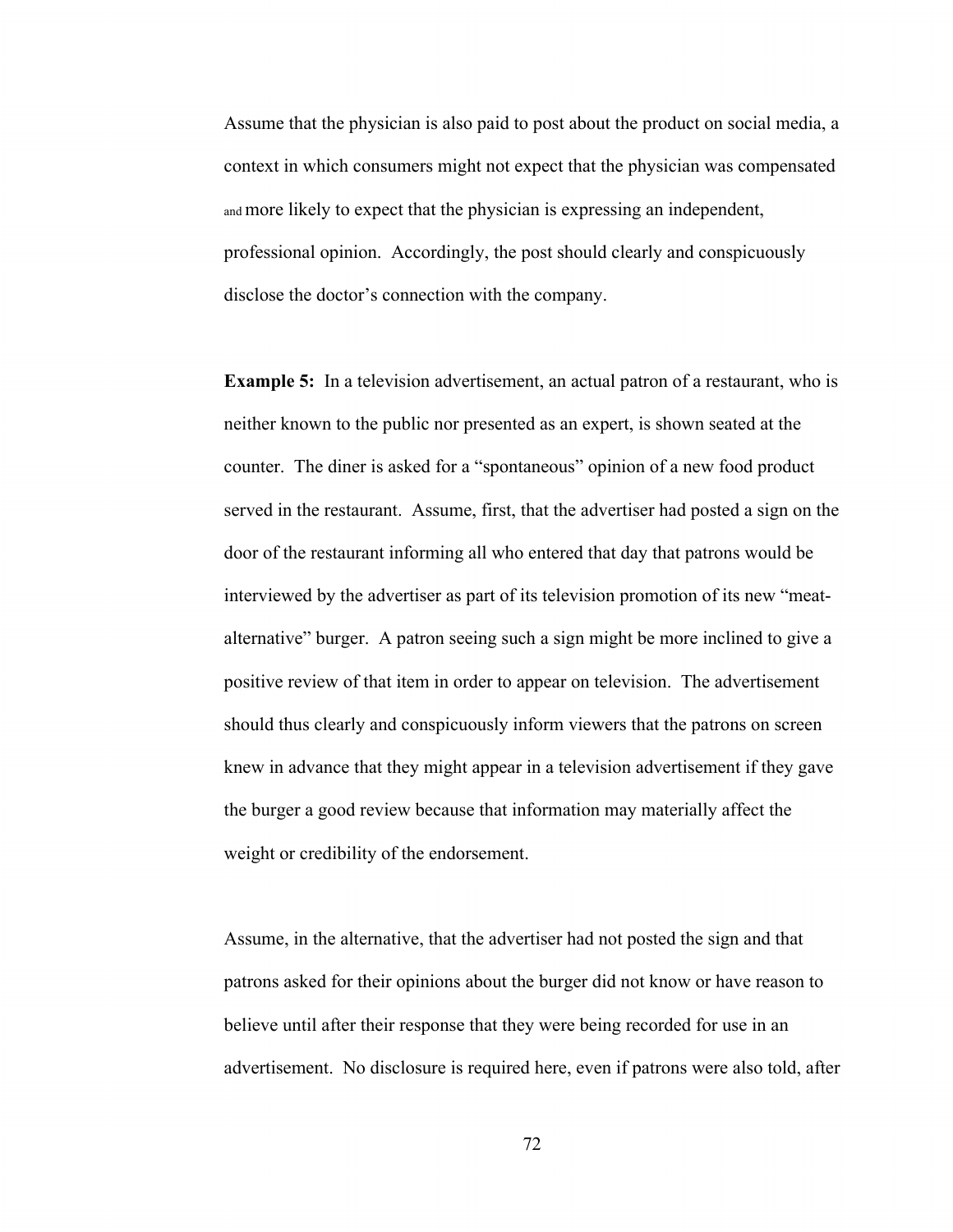the interview, that they would be paid for allowing the use of their opinions in advertising.

**Example 6:** An infomercial producer wants to include consumer endorsements in an infomercial for an automotive additive product not yet on the market. The producer's staff selects several people who work as "extras" in commercials and asks them to use the product and report back, telling them that they will be paid a small amount if selected to endorse the product in the infomercial. Viewers would not expect that these "consumer endorsers" are actors who used the product in the hope of appearing in the commercial and receiving compensation. Because the advertisement fails to disclose these facts, it is deceptive.

Assume that the additive's marketer wants to have more consumer reviews appear on its retail website which sells a variety of its automotive products. The marketer recruits ordinary consumers to get a free product (*e.g.*, a set of jumper cables or a portable air compressor for car tires) and a \$30 payment in exchange for posting a consumer review of the free product on the marketer's website. The marketer makes clear and the reviewers understand that they are free to write negative reviews and that there are no negative consequences of doing so. Any resulting review that fails to clearly and conspicuously disclose the incentives provided to that reviewer is likely deceptive. [When the resulting reviews must be positive or reviewers believe they might face negative consequences from posting negative reviews, a disclosure would be insufficient, see  $\S 255.2(d)$  and Example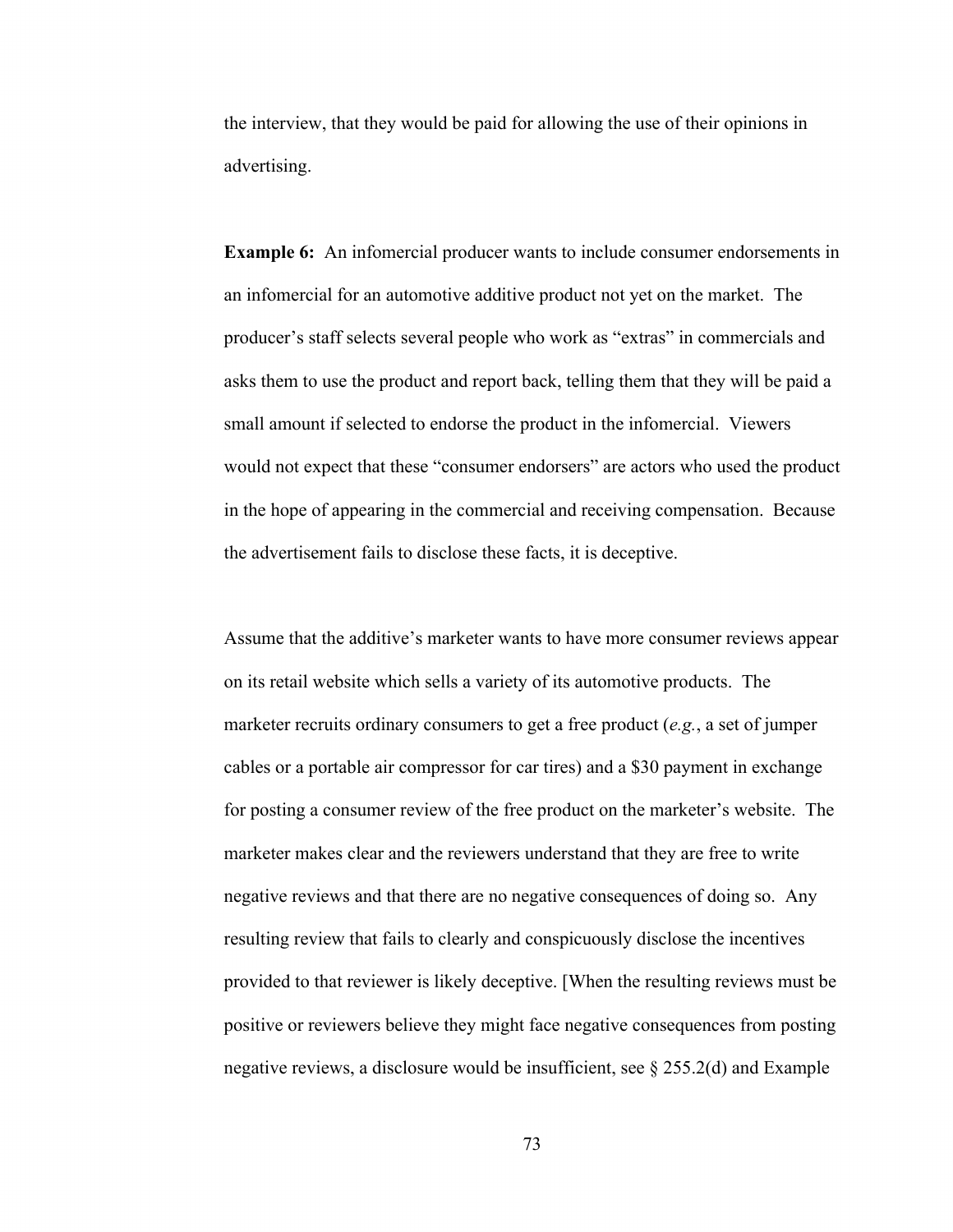9 of § 255.2.] Even if adequate disclosures appear in each incentivized review, the practice could still be deceptive if the solicited reviews contain star ratings that are included in an average star rating for the product and including the incentivized reviews materially increases that average star rating.

## **Example 7:** A woodworking influencer

posts on-demand videos of various projects. A tool manufacturer sends the influencer an expensive full-size lathe in the hope that the influencer would post about it. The woodworker uses the lathe for several products and comments favorably about it in videos. If a significant proportion of viewers are likely unaware that the influencer received the lathe free of charge, the woodworker should clearly and conspicuously disclose receiving it for free, a fact that could affect the credibility that viewers attach to the endorsements. The manufacturer should advise the woodworker at the time it provides the lathe that this connection should be disclosed, and it should have reasonable procedures in place to monitor the influencer's postings for compliance and follow those procedures. [See  $\S 255.1(d)$ .]

**Example 8:** An online community has a section dedicated to discussions of robotic products. Community members ask and answer questions and otherwise exchange information and opinions about robotic products and developments. Unbeknownst to this community, an employee of a leading home robot manufacturer has been posting messages on the discussion board promoting the manufacturer's new product. Knowledge of this poster's employment likely would affect the weight or credibility of the endorsements. Therefore, the poster

74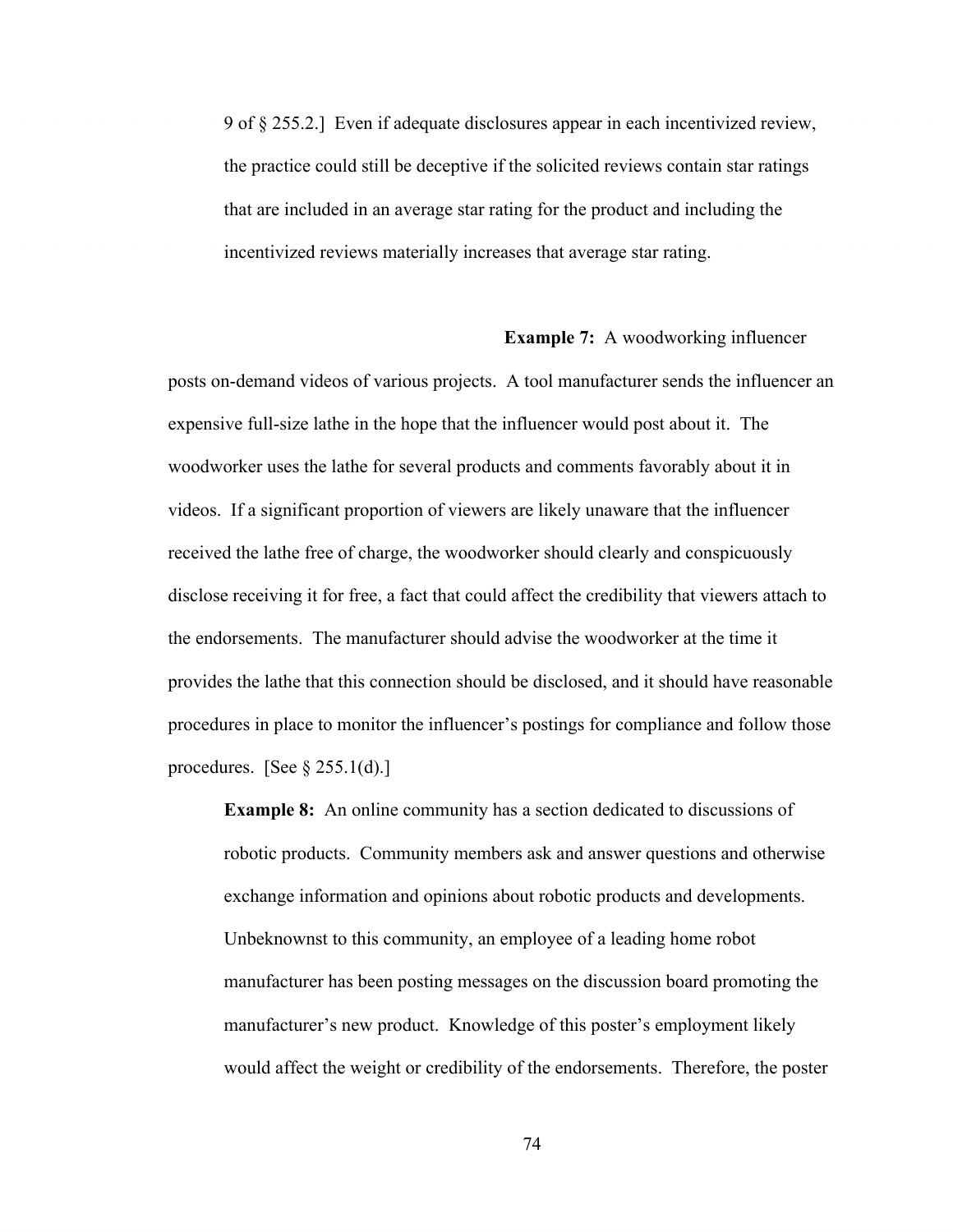should clearly and conspicuously disclose their relationship to the manufacturer to community members. To limit its own liability for such posts, the employer should be engaged in appropriate training of employees. To the extent that the employer has directed such endorsements or otherwise has reason to know about them, it should also be monitoring them and taking other steps to ensure compliance. [See  $\S 255.1(d)$ .] The disclosure requirements in this example would apply equally to consumer reviews of the product posted on retail websites or review platforms.

**Example 9:** A college student signs up to be part of a program in which points are awarded each time a participant posts on social media about a particular advertiser's products. Participants can then exchange their points for prizes, such as concert tickets or electronics. These incentives would materially affect the weight or credibility of the college student's endorsements. They should be clearly and conspicuously disclosed, and the advertiser should take steps to ensure that these disclosures are being provided.

**Example 10:** Great Paper Company sells photocopy paper with packaging that has a seal of approval from the No Chlorine Products Association, a non-profit third-party association. Great Paper Company paid the No Chlorine Products Association a reasonable fee for the evaluation of its product and its manufacturing process. Consumers would reasonably expect that marketers have to pay for this kind of certification. Therefore, there is no unexpected material

75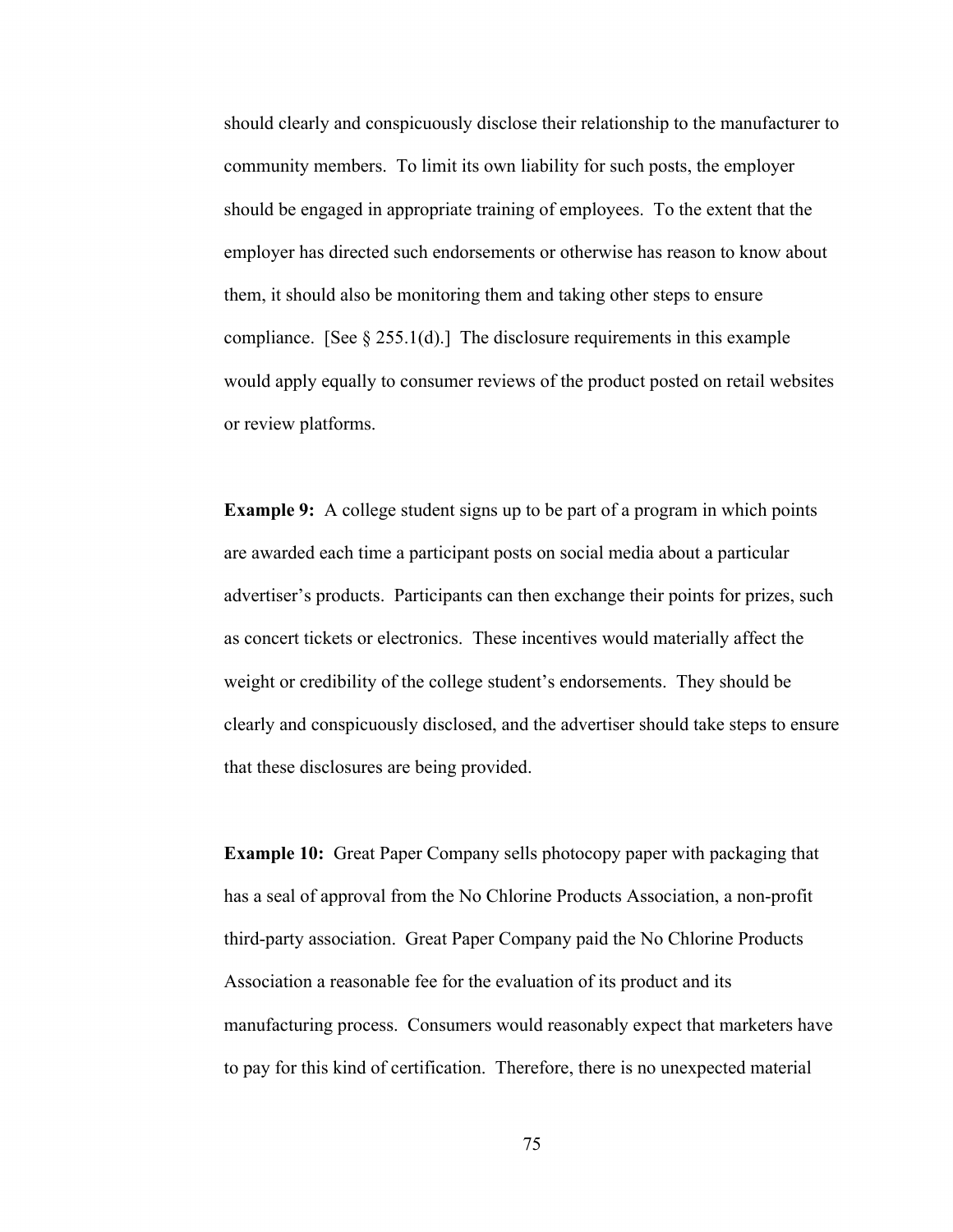connection between the company and the association, and the use of the seal without disclosure of the fee paid to the association would not be deceptive.

**Example 11:** A coffee lover creates a blog that reviews coffee makers. The blogger writes the content independently of the marketers of the coffee makers, but includes affiliate links to websites on which consumers can buy these products from their marketers. Whenever a consumer clicks on such a link and buys the product, the blogger receives a small portion of the sale. Because knowledge of this compensation could affect the weight or credibility site visitors give to the blogger's reviews, the reviews should clearly and conspicuously disclose the compensation.

**Example 12:** Near the beginning of a podcast, the host reads what is obviously a commercial for a product. Even without a statement identifying the advertiser as a sponsor, listeners would likely still expect that the podcaster was compensated, so there is no need for a disclosure of payment for the commercial. Depending upon the language of the commercial, however, the audience may believe that the host is expressing their own views in the commercial, in which case the host would need to hold the views expressed. [See § 255.0(b).]

Assume that the host also mentions the product in a social media post. The fact that the host did not have to make a disclosure in the podcast has no bearing on whether there has to be a disclosure in the social media post.

76